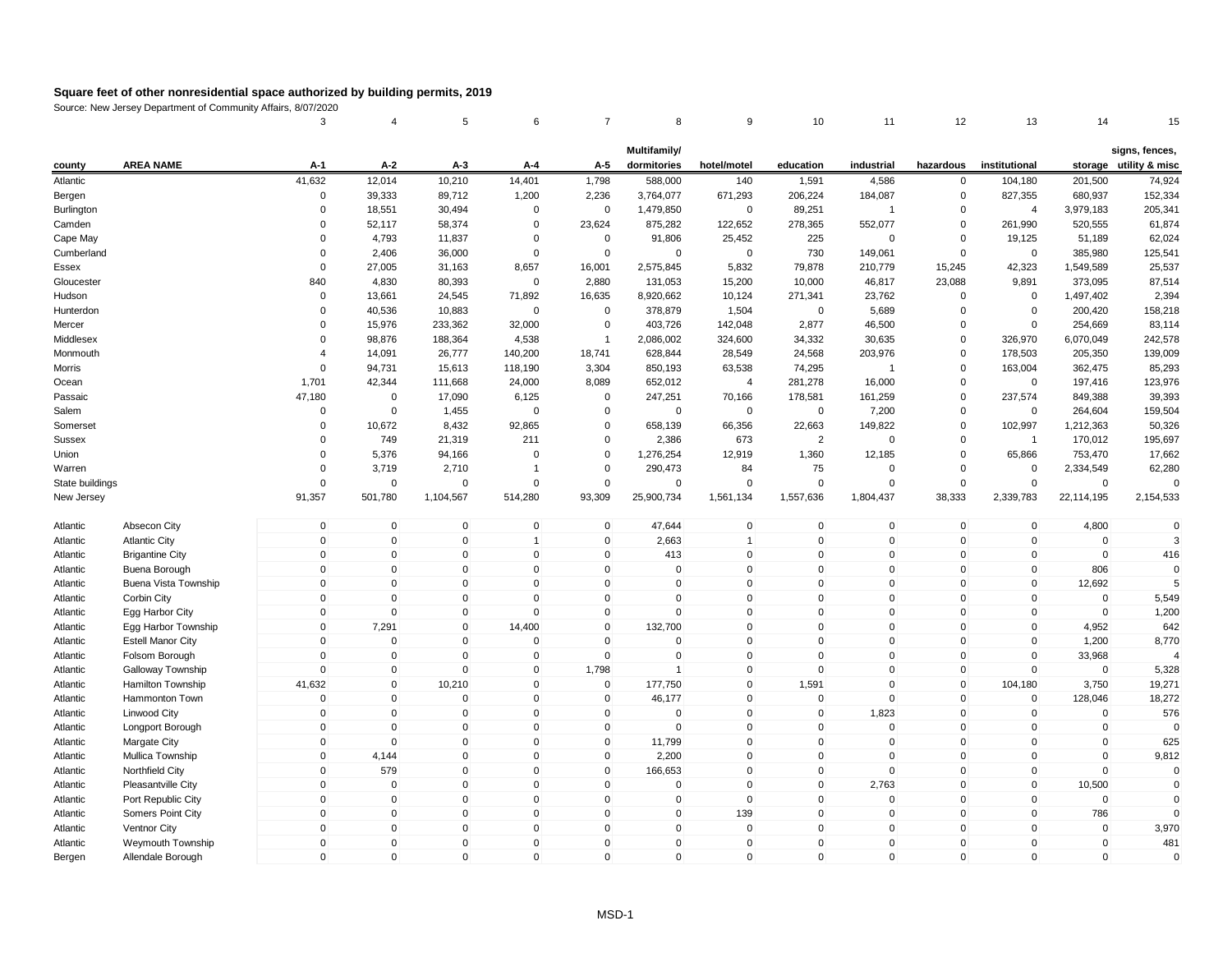|        |                           | 3           | 4              | 5                       | 6               | 7            | 8            | 9            | 10           | 11           | 12           | 13            | 14             | 15                     |
|--------|---------------------------|-------------|----------------|-------------------------|-----------------|--------------|--------------|--------------|--------------|--------------|--------------|---------------|----------------|------------------------|
|        | <b>AREA NAME</b>          |             |                |                         |                 |              | Multifamily/ |              |              | industrial   |              |               |                | signs, fences,         |
| county |                           | $A-1$       | $A-2$          | $A-3$                   | A-4<br>$\Omega$ | A-5          | dormitories  | hotel/motel  | education    |              | hazardous    | institutional |                | storage utility & misc |
| Bergen | Alpine Borough            | $\mathsf 0$ | $\mathbf 0$    | $\mathbf 0$             |                 | $\mathsf 0$  | $\mathbf 0$  | $\pmb{0}$    | $\mathbf 0$  | $\mathbf 0$  | 0            | $\mathbf 0$   | $\mathbf 0$    | 3,401                  |
| Bergen | Bergenfield Borough       | $\mathbf 0$ | 2,083          | $\mathbf 0$             | $\mathbf{0}$    | $\mathbf 0$  | 58,856       | $\mathbf 0$  | $\mathbf 0$  | 0            | $\mathbf 0$  | $\mathbf 0$   | $\mathbf 0$    | $\mathbf 0$            |
| Bergen | Bogota Borough            | $\mathbf 0$ | $\Omega$       | 1                       | $\mathbf{0}$    | 0            | 31,616       | $\pmb{0}$    | $\Omega$     | $\mathbf 0$  | $\mathbf{0}$ | $\mathbf 0$   | $\mathbf 0$    | $\mathbf{0}$           |
| Bergen | Carlstadt Borough         | $\mathsf 0$ | $\mathbf{0}$   | $\Omega$                | $\mathbf{0}$    | $\mathbf 0$  | 2,520        | 89,635       | $\mathbf{0}$ | 40,652       | $\mathbf{0}$ | 6,656         | $\mathbf{0}$   | 1,525                  |
| Bergen | Cliffside Park Borough    | $\mathbf 0$ | $\overline{0}$ | $\mathbf 0$<br>$\Omega$ | $\mathbf 0$     | $\mathbf 0$  | 25,328       | $\mathbf 0$  | 17,008       | $\mathbf 0$  | $\mathbf 0$  | $\mathbf 0$   | $\mathbf 0$    | $\mathbf{0}$           |
| Bergen | Closter Borough           | $\mathsf 0$ | $\Omega$       |                         | $\mathbf{0}$    | $\mathbf{0}$ | $\Omega$     | $\mathbf 0$  | $\mathbf{0}$ | $\mathbf{0}$ | $\mathbf{0}$ | 13,208        | $\mathbf{0}$   | $\mathbf{0}$           |
| Bergen | Cresskill Borough         | $\mathbf 0$ | $\mathbf 0$    | $\mathbf{0}$            | $\mathbf{0}$    | $\mathbf{0}$ | $\Omega$     | $\mathbf 0$  | $\mathbf{0}$ | 0            | $\mathbf{0}$ | $\Omega$      | $\mathbf 0$    | $\mathbf{0}$           |
| Bergen | Demarest Borough          | $\mathsf 0$ | $\mathbf 0$    | $\mathbf 0$             | $\mathbf 0$     | $\mathbf 0$  | $\mathbf 0$  | $\mathbf 0$  | $\mathbf 0$  | $\mathbf 0$  | 0            | $\mathbf 0$   | $\mathbf 0$    | $\mathbf 0$            |
| Bergen | Dumont Borough            | $\mathsf 0$ | $\mathbf 0$    | $\mathbf 0$             | $\mathbf{0}$    | $\mathbf 0$  | 100,473      | $\mathbf 0$  | $\mathbf{0}$ | $\mathbf 0$  | $\mathbf 0$  | $\mathbf 0$   | $\mathbf{0}$   | $\mathbf{0}$           |
| Bergen | Elmwood Park Borough      | $\mathsf 0$ | $\mathbf 0$    | $\mathbf 0$             | $\mathbf 0$     | $\mathbf 0$  | 0            | $\mathbf 0$  | $\mathbf 0$  | $\mathbf 0$  | $\mathbf 0$  | $\mathbf 0$   | $\mathbf 0$    | $\mathbf{0}$           |
| Bergen | East Rutherford Borough   | $\mathbf 0$ | $\mathbf 0$    | 5,696                   | $\Omega$        | $\mathbf 0$  | 30,309       | $\mathbf 0$  | $\Omega$     | $\mathbf{1}$ | $\mathbf 0$  | $\Omega$      | $\Omega$       | 628                    |
| Bergen | Edgewater Borough         | $\mathbf 0$ | $\mathbf 0$    | $\mathbf 0$             | $\mathbf{0}$    | $\mathbf{0}$ | 24,786       | $\mathbf 0$  | $\mathbf{0}$ | $\mathbf 0$  | $\mathbf{0}$ | $\mathbf{0}$  | $\mathbf{0}$   | 30,022                 |
| Bergen | <b>Emerson Borough</b>    | $\mathsf 0$ | $\mathbf 0$    | $\mathbf 0$             | $\mathbf 0$     | $\mathbf 0$  | $\mathbf 0$  | $\mathbf 0$  | 100,601      | $\mathbf 0$  | $\mathbf 0$  | $\mathbf 0$   | $\mathbf 0$    | 4,028                  |
| Bergen | Englewood City            | $\mathbf 0$ | $\overline{0}$ | $\mathbf{0}$            | $\mathbf{0}$    | $\mathbf 0$  | 364,129      | 373,997      | 11,916       | $\mathbf 0$  | $\mathbf 0$  | $\Omega$      | $\mathbf{0}$   | $\Omega$               |
| Bergen | Englewood Cliffs Borough  | $\mathbf 0$ | $\mathbf 0$    | $\Omega$                | $\mathbf{0}$    | $\mathbf 0$  | $\Omega$     | $\mathbf 0$  | $\mathbf{0}$ | $\mathbf 0$  | $\mathbf{0}$ | $\Omega$      | $\mathbf 0$    | $\mathbf{0}$           |
| Bergen | Fair Lawn Borough         | $\mathsf 0$ | $\mathbf 0$    | $\mathbf 0$             | $\mathbf{0}$    | $\mathbf 0$  | 143,979      | $\mathbf 0$  | 28,346       | $\mathbf 0$  | $\mathbf 0$  | $\mathbf 0$   | $\mathbf 0$    | 550                    |
| Bergen | Fairview Borough          | $\mathsf 0$ | $\mathbf 0$    | $\mathbf 0$             | $\mathbf 0$     | $\mathbf 0$  | 209,579      | $\mathbf 0$  | $\Omega$     | $\mathbf 0$  | 0            | $\mathbf 0$   | $\Omega$       | $\Omega$               |
| Bergen | Fort Lee Borough          | $\mathsf 0$ | $\mathbf 0$    | $\mathbf 0$             | $\mathbf{0}$    | $\mathbf 0$  | 40,671       | 475          | $\mathbf{0}$ | $\mathbf 0$  | $\mathbf 0$  | $\mathbf 0$   | 3,150          | 32,000                 |
| Bergen | Franklin Lakes Borough    | 0           | 1              | 0                       | $\mathbf 0$     | 0            | $\mathbf 0$  | $\mathbf 0$  | $\mathbf 0$  | 0            | 0            | $\Omega$      | $\Omega$       | 32,445                 |
| Bergen | Garfield City             | $\mathsf 0$ | $\mathbf{0}$   | $\mathbf{0}$            | $\mathbf{0}$    | $\mathbf 0$  | 48,536       | $\mathbf 0$  | $\mathbf{0}$ | $\Omega$     | $\mathbf{0}$ | 2,660         | $\Omega$       | 810                    |
| Bergen | Glen Rock Borough         | $\mathsf 0$ | $\overline{0}$ | $\overline{0}$          | $\mathbf 0$     | $\mathbf 0$  | $\Omega$     | $\mathbf 0$  | $\mathbf 0$  | $\mathbf 0$  | $\mathbf 0$  | $\mathbf 0$   | 2,400          | 352                    |
| Bergen | Hackensack City           | $\mathbf 0$ | 2,083          | $\Omega$                | $\mathbf{0}$    | $\mathbf{0}$ | 1,790,073    | $\mathbf{0}$ | $\mathbf{0}$ | 43,328       | $\mathbf{0}$ | 526,750       | 1,945          | 89                     |
| Bergen | Harrington Park Borough   | $\Omega$    | $\mathbf 0$    | $\mathbf 0$             | $\mathbf{0}$    | $\mathbf{0}$ | 43,632       | $\mathbf 0$  | $\mathbf{0}$ | $\mathbf 0$  | $\mathbf{0}$ | $\Omega$      | $\Omega$       | 3,669                  |
| Bergen | Hasbrouck Heights Borough | $\mathbf 0$ | $\mathbf 0$    | $\mathbf 0$             | $\mathbf 0$     | $\mathbf 0$  | $\mathbf 0$  | $\mathbf 0$  | $\mathbf{0}$ | $\mathbf 0$  | 0            | $\mathbf 0$   | $\Omega$       | $\mathbf 0$            |
| Bergen | Haworth Borough           | $\mathbf 0$ | $\overline{0}$ | $\mathbf{0}$            | $\mathbf{0}$    | $\mathbf{0}$ | $\mathbf{0}$ | $\mathbf 0$  | $\mathbf{0}$ | $\mathbf{0}$ | $\mathbf{0}$ | $\mathbf{0}$  | $\mathbf{0}$   | $\mathbf{0}$           |
| Bergen | Hillsdale Borough         | $\mathsf 0$ | $\overline{0}$ | $\mathbf 0$             | $\mathbf 0$     | $\mathbf 0$  | $\mathbf 0$  | $\pmb{0}$    | $\mathbf 0$  | $\mathbf 0$  | $\mathbf 0$  | $\mathbf 0$   | $\mathbf 0$    | $\mathbf{0}$           |
| Bergen | Ho-Ho-Kus Borough         | $\mathsf 0$ | $\mathbf 0$    | $\mathbf 0$             | $\Omega$        | $\mathbf 0$  | 0            | $\mathbf 0$  | $\mathbf 0$  | 0            | $\mathbf 0$  | $\mathbf 0$   | $\mathbf 0$    | 288                    |
| Bergen | Leonia Borough            | $\mathsf 0$ | $\mathbf 0$    | $\mathbf 0$             | $\mathbf{0}$    | $\mathbf 0$  | 3,602        | $\mathbf 0$  | $\mathbf{0}$ | $\mathbf 0$  | $\mathbf 0$  | $\mathbf{0}$  | $\mathbf 0$    | $\Omega$               |
| Bergen | Little Ferry Borough      | $\mathsf 0$ | $\overline{0}$ | $\mathbf 0$             | $\mathbf 0$     | $\mathbf 0$  | 0            | $\mathbf 0$  | $\mathbf{0}$ | $\mathbf 0$  | $\mathbf 0$  | $\mathbf 0$   | $\overline{2}$ | 3                      |
| Bergen | Lodi Borough              | $\mathsf 0$ | $\mathbf 0$    | $\mathbf 0$             | $\mathbf 0$     | $\mathbf 0$  | 4,519        | $\mathsf 0$  | $\Omega$     | $\mathbf 0$  | 0            | $\mathbf 0$   | $\mathbf 0$    | 148                    |
| Bergen | Lyndhurst Township        | $\mathsf 0$ | $\mathbf 0$    | $\mathbf 0$             | $\mathbf 0$     | $\mathbf{0}$ | 565          | $\mathbf 0$  |              | $\mathbf 0$  | $\mathbf{0}$ | $\Omega$      | $\mathbf 0$    | $\mathbf{0}$           |
| Bergen | Mahwah Township           | $\mathbf 0$ | $\mathbf 0$    | 79,503                  | $\mathbf{0}$    | $\mathbf 0$  | $\Omega$     | $\mathbf{0}$ | $\mathbf{0}$ | $\mathbf 0$  | $\mathbf 0$  | $\mathbf{0}$  | $\mathbf 0$    | 168                    |
| Bergen | Maywood Borough           | $\mathsf 0$ | $\mathbf 0$    | $\mathbf 0$             | $\mathbf{0}$    | $\mathbf 0$  | $\mathbf 0$  | $\mathbf 0$  | $\mathbf{0}$ | $\mathbf 0$  | 0            | $\Omega$      | $\mathbf 0$    | $\Omega$               |
| Bergen | Midland Park Borough      | $\mathsf 0$ | $\mathbf 0$    | $\mathbf 0$             | $\mathbf{0}$    | $\mathbf 0$  | $\mathbf 0$  | $\mathbf 0$  | $\mathbf{0}$ | $\mathbf 0$  | $\mathbf 0$  | $\mathbf 0$   | $\mathbf{0}$   | 1,058                  |
| Bergen | Montvale Borough          | $\mathsf 0$ | $\mathbf 0$    | $\mathbf 0$             | $\mathbf 0$     | $\mathbf 0$  | 15,402       | $\mathbf 0$  | $\mathbf 0$  | $\mathbf 0$  | $\mathbf 0$  | 210,151       | $\mathbf 0$    | 13,213                 |
| Bergen | Moonachie Borough         | $\mathsf 0$ | $\overline{0}$ | $\mathbf 0$             | $\mathbf{0}$    | $\mathbf{0}$ | $\Omega$     | $\mathbf 0$  | $\mathbf{0}$ | $\Omega$     | $\mathbf 0$  | $\mathbf 0$   | $\Omega$       | $\mathbf{0}$           |
| Bergen | New Milford Borough       | $\mathsf 0$ | $\mathbf 0$    | $\mathbf 0$             | $\mathbf{0}$    | $\mathbf 0$  | $\Omega$     | $\mathbf 0$  | $\mathbf{0}$ | $\mathbf 0$  | $\mathbf 0$  | $\mathbf 0$   | $\Omega$       | $\mathbf{0}$           |
| Bergen | North Arlington Borough   | $\mathbf 0$ | $\mathbf 0$    | $\mathbf 0$             | $\mathbf 0$     | $\mathbf 0$  | 23,066       | $\mathbf 0$  | $\mathbf 0$  | 0            | 0            | $\mathbf 0$   | 103,665        | $\mathbf 0$            |
| Bergen | Northvale Borough         | $\Omega$    | $\Omega$       | $\mathbf{0}$            | $\mathbf{0}$    | $\mathbf{0}$ | $\Omega$     | $\mathbf{0}$ | $\mathbf{0}$ | 100,104      | $\mathbf{0}$ | $\mathbf{0}$  | $\Omega$       | $\mathbf{0}$           |
| Bergen | Norwood Borough           | $\mathsf 0$ | $\mathbf 0$    | $\mathbf 0$             | $\mathbf 0$     | $\mathbf 0$  | 50,608       | $\mathbf 0$  | $\mathbf{0}$ | 0            | 0            | $\mathbf 0$   | 117,000        | $\mathbf{0}$           |
| Bergen | Oakland Borough           | $\mathbf 0$ | $\overline{0}$ | $\mathbf{0}$            | $\mathbf{0}$    | $\mathbf{0}$ | $\Omega$     | $\mathbf{0}$ | $\mathbf{0}$ | $\mathbf{0}$ | $\mathbf{0}$ | $\mathbf{0}$  | $\Omega$       | $\mathbf{0}$           |
| Bergen | Old Tappan Borough        | $\mathbf 0$ | $\overline{0}$ | $\mathbf 0$             | $\mathbf 0$     | $\mathbf 0$  | 0            | $\pmb{0}$    | $\mathbf 0$  | $\mathbf 0$  | $\mathbf 0$  | $\mathbf 0$   | $\mathbf 0$    | 546                    |
| Bergen | Oradell Borough           | $\mathbf 0$ | $\mathbf 0$    | $\mathbf 0$             | $\Omega$        | $\mathbf 0$  | 0            | $\mathbf 0$  | $\mathbf 0$  | 0            | $\mathbf 0$  | $\mathbf 0$   | $\mathbf 0$    | $\mathbf 0$            |
| Bergen | Palisades Park Borough    | $\mathbf 0$ | $\mathbf 0$    | $\mathbf 0$             | $\Omega$        | $\mathbf 0$  | 89,216       | $\mathbf 0$  | $\mathbf{0}$ | $\mathbf 0$  | $\mathbf 0$  | $\mathbf 0$   | $\Omega$       | $\mathbf{0}$           |
| Bergen | Paramus Borough           | $\mathsf 0$ | $\mathbf 0$    | $\mathbf 0$             | 1,200           | $\mathbf 0$  | 0            | $\mathbf 0$  | $\mathbf{0}$ | $\mathbf 0$  | 0            | $\mathbf 0$   | $\Omega$       | $\mathbf{0}$           |
| Bergen | Park Ridge Borough        | $\mathbf 0$ | $\mathbf 0$    | $\mathbf 0$             | $\mathbf 0$     | $\mathbf 0$  | 72,392       | $\mathbf 0$  | $\mathbf{0}$ | $\mathbf 0$  | 0            | $\mathbf 0$   | 118,841        | $\mathbf 0$            |
| Bergen | Ramsey Borough            | $\mathbf 0$ | 4,191          | 2,379                   | $\mathbf 0$     | 2,236        | $\Omega$     | $\mathbf 0$  | $\Omega$     | $\mathbf{0}$ | $\mathbf{0}$ | $\mathbf{0}$  | 94,000         | 3,458                  |
| Bergen | Ridgefield Borough        | $\Omega$    | 30,000         | $\mathbf 0$             | $\mathbf 0$     | $\mathbf{0}$ | $\mathbf{0}$ | $\mathbf 0$  | $\mathbf{0}$ | $\mathbf 0$  | $\mathbf{0}$ | $\Omega$      | 6,814          | $\mathbf{0}$           |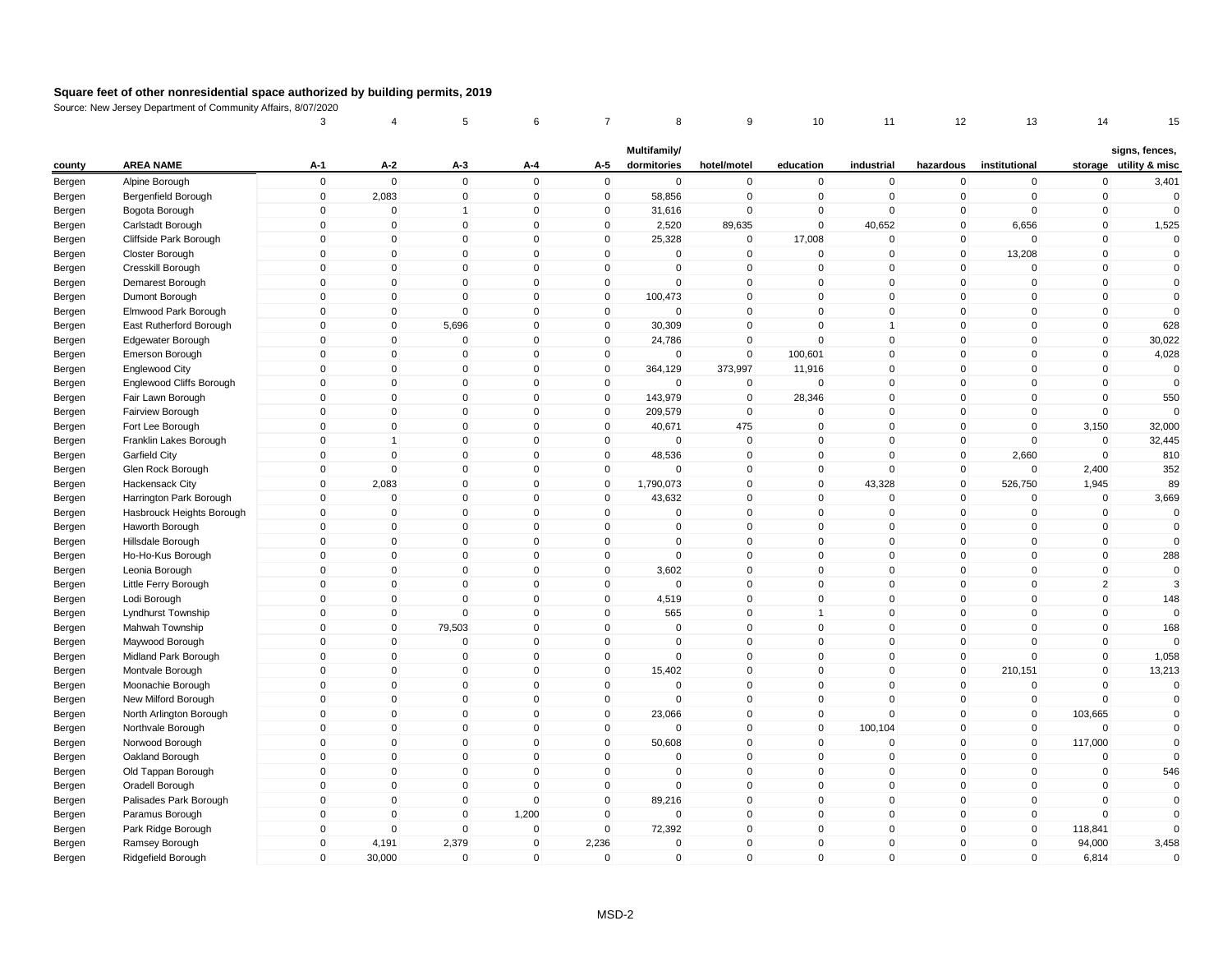|            |                                                        | 3                 | 4                        | 5                           | 6                       | 7                | 8                           | 9                      | 10                       | 11                            | 12                | 13                      | 14                         | 15                                       |
|------------|--------------------------------------------------------|-------------------|--------------------------|-----------------------------|-------------------------|------------------|-----------------------------|------------------------|--------------------------|-------------------------------|-------------------|-------------------------|----------------------------|------------------------------------------|
| county     | <b>AREA NAME</b>                                       | A-1               | $A-2$                    | A-3                         | A-4                     | A-5              | Multifamily/<br>dormitories | hotel/motel            | education                | industrial                    | hazardous         | institutional           |                            | signs, fences,<br>storage utility & misc |
| Bergen     | Ridgefield Park Village                                | $\mathbf 0$       | $\mathbf 0$              | $\mathbf 0$                 | $\mathbf 0$             | $\mathbf 0$      | 12,240                      | $\mathbf 0$            | $\mathbf 0$              | $\mathbf 0$                   | $\mathbf 0$       | $\pmb{0}$               | $\mathbf 0$                | $\Omega$                                 |
| Bergen     | Ridgewood Village                                      | $\mathbf 0$       | $\mathbf 0$              | $\mathbf 0$                 | $\mathbf 0$             | $\mathbf 0$      | 97,213                      | $\mathbf 0$            | $\mathbf 0$              | $\mathbf 0$                   | $\mathbf 0$       | $\mathbf 0$             | $\mathbf 0$                | 5,859                                    |
| Bergen     | River Edge Borough                                     | $\Omega$          | $\pmb{0}$                | 0                           | $\mathbf 0$             | $\mathbf 0$      | 0                           | $\pmb{0}$              | $\Omega$                 | $\mathbf 0$                   | $\mathbf 0$       | $\Omega$                | $\Omega$                   | $\Omega$                                 |
| Bergen     | River Vale Township                                    | $\mathbf{0}$      | $\mathbf 0$              | $\mathbf 0$                 | $\mathbf 0$             | $\mathbf 0$      | $\mathbf{0}$                | $\mathsf 0$            | $\mathbf{0}$             | $\Omega$                      | $\mathbf 0$       | $\mathbf 0$             | $\Omega$                   | $\mathbf 0$                              |
| Bergen     | Rochelle Park Township                                 | $\mathbf 0$       | $\mathbf 0$              | $\mathbf 0$                 | $\mathbf 0$             | $\mathbf 0$      | 35,541                      | $\mathbf 0$            | $\mathbf{0}$             | $\mathbf 0$                   | $\mathbf 0$       | $\mathbf 0$             | 233,120                    | 525                                      |
| Bergen     | Rockleigh Borough                                      | $\mathbf{0}$      | $\mathbf 0$              | $\mathbf 0$                 | $\mathbf 0$             | $\mathbf 0$      | 0                           | 68,000                 | $\Omega$                 | $\Omega$                      | $\mathbf 0$       | 64,058                  | $\mathbf 0$                |                                          |
| Bergen     | Rutherford Borough                                     | $\mathbf{0}$      | $\mathbf 0$              | $\mathbf 0$                 | $\mathbf{0}$            | $\mathbf 0$      | 0                           | $\mathbf 0$            | $\mathbf{0}$             | $\mathbf 0$                   | $\mathbf{0}$      | $\mathbf 0$             | $\mathbf 0$                | 2,519                                    |
| Bergen     | Saddle Brook Township                                  | $\mathbf 0$       | $\mathbf 0$              | $\mathbf 0$                 | $\mathbf 0$             | $\mathbf 0$      | 1                           | $\mathbf 0$            | $\mathbf 0$              | $\mathbf 0$                   | $\mathbf 0$       | $\mathbf 0$             | $\mathbf 0$                | 2,140                                    |
| Bergen     | Saddle River Borough                                   | $\mathbf{0}$      | $\mathbf 0$              | $\mathbf{0}$                | $\mathbf{0}$            | $\mathbf{0}$     | $\mathbf{0}$                | $\mathsf 0$            | $\mathbf{0}$             | $\Omega$                      | $\mathbf{0}$      | $\mathbf 0$             | $\mathbf 0$                | 5,067                                    |
| Bergen     | South Hackensack Twp                                   | $\mathbf 0$       | $\pmb{0}$                | $\mathbf 0$                 | $\mathbf 0$             | $\mathbf 0$      | 0                           | $\mathbf 0$            | $\mathbf 0$              | $\mathbf 0$                   | $\mathbf 0$       | $\mathbf 0$             | $\mathbf 0$                | $\Omega$                                 |
| Bergen     | <b>Teaneck Township</b>                                | 0                 | 975                      | $\mathbf 0$                 | $\Omega$                | 0                | $\Omega$                    | $\mathbf 0$            | $\Omega$                 | $\Omega$                      | 0                 | 0                       | $\pmb{0}$                  | 4,593                                    |
|            | <b>Tenafly Borough</b>                                 | $\mathbf{0}$      | $\pmb{0}$                | $\mathbf 0$                 | $\mathbf 0$             | $\mathbf 0$      | 0                           | $\mathsf 0$            | $\mathbf{0}$             | $\mathbf 0$                   | $\mathbf 0$       | $\Omega$                | $\mathbf 0$                | 1,205                                    |
| Bergen     |                                                        | $\mathbf 0$       | $\pmb{0}$                | $\mathbf 0$                 | $\mathbf 0$             | $\mathbf 0$      | 0                           | $\mathsf 0$            | $\mathbf{0}$             | $\mathbf 0$                   | $\mathbf 0$       | $\mathbf 0$             | $\mathbf 0$                | $\mathbf 0$                              |
| Bergen     | <b>Teterboro Borough</b><br>Upper Saddle River Borough | $\mathbf{0}$      | $\mathbf 0$              | $\mathbf 0$                 | $\mathbf{0}$            | $\mathbf 0$      | $\mathbf 0$                 | $\mathbf 0$            | $\mathbf{0}$             | $\mathbf 0$                   | $\mathbf{0}$      | $\Omega$                | $\mathbf 0$                | 204                                      |
| Bergen     |                                                        | $\Omega$          | $\mathbf 0$              | $\mathbf 0$                 | $\mathbf 0$             | $\mathbf 0$      | 10,137                      | $\mathbf 0$            | 168                      | $\mathbf 0$                   | $\mathbf 0$       | 0                       | $\mathbf 0$                | $\Omega$                                 |
| Bergen     | Waldwick Borough                                       | $\mathbf 0$       | $\mathbf 0$              | $\mathsf 0$                 | $\mathbf 0$             | $\mathbf 0$      | $\mathbf 0$                 | $\mathsf 0$            | $\mathbf{0}$             | $\mathbf 0$                   | $\mathbf 0$       | $\mathbf 0$             | $\mathbf 0$                | $\mathbf 0$                              |
| Bergen     | <b>Wallington Borough</b>                              | $\mathbf 0$       | $\mathbf 0$              | $\mathbf 0$                 | $\mathbf 0$             |                  | $\mathbf 0$                 | $\mathsf 0$            | $\Omega$                 | $\mathbf 0$                   |                   | $\mathbf 0$             | $\mathbf 0$                | $\Omega$                                 |
| Bergen     | <b>Washington Township</b>                             |                   |                          |                             |                         | $\mathbf 0$      |                             |                        |                          | $\mathbf 0$                   | $\mathbf 0$       |                         |                            |                                          |
| Bergen     | Westwood Borough                                       | $\mathbf 0$       | $\mathbf 0$<br>$\pmb{0}$ | $\mathbf 0$                 | $\mathbf 0$             | $\mathbf 0$      | 0                           | $\mathsf 0$            | 48,184<br>$\Omega$       |                               | $\mathbf 0$       | 3,872                   | $\mathbf 0$                | 1,024<br>$\Omega$                        |
| Bergen     | Woodcliff Lake Borough                                 | 0<br>$\mathbf{0}$ | $\pmb{0}$                | $\mathbf 0$<br>$\mathbf{0}$ | $\mathbf 0$<br>$\Omega$ | 0<br>$\mathbf 0$ | 0                           | $\mathbf 0$<br>139,186 | $\mathbf{0}$             | $\mathbf 0$<br>$\overline{2}$ | 0<br>$\mathbf{0}$ | 0<br>$\mathbf 0$        | $\pmb{0}$<br>$\mathbf 0$   | $\mathbf 0$                              |
| Bergen     | Wood-Ridge Borough                                     |                   |                          |                             |                         |                  | 41,905                      |                        |                          |                               |                   |                         |                            |                                          |
| Bergen     | <b>Wyckoff Township</b>                                | $\mathbf 0$       | $\mathbf 0$              | 2,133                       | $\mathbf 0$             | $\mathbf 0$      | 393,183                     | $\mathbf 0$            | $\mathbf{0}$<br>$\Omega$ | $\mathbf 0$<br>$\mathbf{0}$   | $\mathbf 0$       | $\mathbf 0$<br>$\Omega$ | $\mathbf 0$<br>$\mathbf 0$ | 795                                      |
| Burlington | <b>Bass River Township</b>                             | $\mathbf{0}$      | $\pmb{0}$                | $\mathbf{0}$                | $\mathbf 0$             | 0                | $\mathbf{0}$                | 0                      |                          |                               | $\mathbf 0$       | $\overline{0}$          |                            | 3,360                                    |
| Burlington | <b>Beverly City</b>                                    | $\mathbf{0}$      | $\mathbf 0$              | $\mathbf 0$                 | $\mathbf{0}$            | $\mathbf 0$      | $\Omega$                    | $\mathsf 0$            | $\mathbf{0}$             | $\mathbf 0$                   | $\mathbf{0}$      |                         | $\mathbf 0$                | 497                                      |
| Burlington | <b>Bordentown City</b>                                 | $\mathbf 0$       | $\mathbf 0$              | $\mathbf 0$                 | $\mathbf 0$             | 0                | $\Omega$<br>$\Omega$        | $\mathbf 0$            | $\mathbf{0}$             | $\mathbf 0$<br>$\Omega$       | $\mathbf 0$       | 0                       | $\Omega$                   | 1,217                                    |
| Burlington | Bordentown Township                                    | $\mathbf{0}$      | $\mathbf 0$              | $\mathbf{0}$                | $\mathbf{0}$            | $\mathbf 0$      |                             | $\mathsf 0$            | $\mathbf{0}$             |                               | $\mathbf{0}$      | $\mathbf 0$             | 2,016,262                  | 2,140                                    |
| Burlington | <b>Burlington City</b>                                 | $\mathbf 0$       | $\pmb{0}$                | $\mathbf 0$                 | $\mathbf 0$             | $\mathbf 0$      | 152,330                     | $\pmb{0}$              | $\mathbf 0$              | $\mathbf 0$                   | $\mathbf 0$       | $\mathbf 0$             | $\Omega$                   | 5,040                                    |
| Burlington | <b>Burlington Township</b>                             | $\mathbf 0$       | $\pmb{0}$                | 14,175                      | $\mathbf 0$             | $\mathbf 0$      | $\mathbf 0$                 | $\mathbf 0$            | $\mathbf{0}$             | $\mathbf 0$                   | $\mathbf 0$       | $\mathbf 0$             | 253,500                    | 2,096                                    |
| Burlington | <b>Chesterfield Township</b>                           | $\mathbf{0}$      | $\mathbf 0$              | $\mathbf 0$                 | $\mathbf 0$             | $\mathbf 0$      | 0                           | $\mathsf 0$            | $\mathbf{0}$             | $\mathbf 0$                   | $\mathbf 0$       | $\mathbf 0$             | 28,880                     | 10,804                                   |
| Burlington | Cinnaminson Township                                   | $\mathbf 0$       | 397                      | $\mathbf 0$                 | $\mathbf 0$             | $\mathbf 0$      | 0                           | $\mathsf 0$            | $\mathbf{0}$             | $\mathbf 0$                   | $\mathbf 0$       | $\mathbf 0$             | $\mathbf 0$                | 10,133                                   |
| Burlington | Delanco Township                                       | $\mathbf 0$       | $\mathbf 0$              | $\mathbf 0$                 | $\mathbf 0$             | $\mathbf 0$      | $\Omega$                    | $\mathbf 0$            | $\Omega$                 | $\mathbf 0$                   | $\mathbf 0$       | $\mathbf 0$             | $\mathbf 0$                | 840                                      |
| Burlington | Delran Township                                        | $\Omega$          | $\mathbf 0$              | $\mathbf 0$                 | $\mathbf 0$             | $\mathbf 0$      | $\Omega$                    | $\mathbf 0$            | $\mathbf{0}$             | $\mathbf 0$                   | $\mathbf 0$       | $\Omega$                | $\mathbf 0$                | 3,433                                    |
| Burlington | Eastampton Township                                    | $\mathbf{0}$      | $\mathbf 0$              | $\mathbf 0$                 | $\mathbf 0$             | $\mathbf 0$      | 149,353                     | $\mathsf 0$            | $\mathbf{0}$             | $\mathbf 0$                   | $\mathbf 0$       | $\mathbf{0}$            | 14,826                     | $\Omega$                                 |
| Burlington | <b>Edgewater Park Township</b>                         | $\mathbf 0$       | $\mathbf 0$              | $\mathbf 0$                 | $\mathbf 0$             | $\mathbf 0$      | 144                         | $\mathsf 0$            | $\mathbf{0}$             | $\mathbf 0$                   | $\mathbf 0$       | $\mathbf 0$             | $\Omega$                   |                                          |
| Burlington | Evesham Township                                       | $\mathbf 0$       | 14,628                   | $\mathbf{0}$                | $\mathbf 0$             | $\mathbf 0$      | 560,095                     | $\mathsf 0$            | $\mathbf{0}$             | $\mathbf 0$                   | $\mathbf 0$       | $\mathbf 0$             | 700                        | 7,267                                    |
| Burlington | Fieldsboro Borough                                     | 0                 | $\mathbf 0$              | $\mathbf 0$                 | $\mathbf 0$             | $\mathbf 0$      | 0<br>$\Omega$               | $\mathbf 0$            | $\mathbf 0$              | $\mathbf 0$<br>$\Omega$       | $\mathbf 0$       | $\pmb{0}$               | $\mathbf 0$                | 3,203                                    |
| Burlington | Florence Township                                      | $\mathbf{0}$      | $\mathbf 0$              | $\mathbf{0}$                | $\mathbf{0}$            | $\mathbf{0}$     |                             | $\mathbf 0$            | $\mathbf{0}$             |                               | $\mathbf{0}$      | $\mathbf 0$             | 659,703                    | 4,994                                    |
| Burlington | Hainesport Township                                    | $\mathbf 0$       | 1,789                    | 8,394                       | $\mathbf 0$             | $\mathbf 0$      | 0                           | $\mathsf 0$            | $\mathbf{0}$             | $\mathbf 0$                   | $\mathbf 0$       | $\mathbf 0$             | $\mathbf 0$                | 4,610                                    |
| Burlington | Lumberton Township                                     | $\mathbf 0$       | 750                      | $\mathbf 0$                 | $\mathbf 0$             | $\mathbf 0$      | 0                           | $\mathbf 0$            | $\Omega$                 | $\mathbf 0$                   | $\mathbf 0$       | $\mathbf 0$             | 4,255                      | 1,364                                    |
| Burlington | Mansfield Township                                     | $\mathbf{0}$      | $\mathbf 0$              | $\mathbf 0$                 | $\mathbf{0}$            | $\mathbf 0$      | 0                           | $\mathsf 0$            | 68,911                   | $\mathbf 0$                   | $\mathbf{0}$      | $\mathbf{0}$            | 964,968                    | 7,708                                    |
| Burlington | Maple Shade Township                                   | $\mathbf 0$       | $\mathbf 0$              | $\mathbf 0$                 | $\mathbf 0$             | $\mathbf 0$      | $\mathbf 0$                 | $\mathsf 0$            | $\Omega$                 | $\mathbf 0$                   | $\mathbf 0$       | 0                       | $\Omega$                   |                                          |
| Burlington | Medford Township                                       | $\mathbf{0}$      | $\mathbf 0$              | $\mathbf{0}$                | $\mathbf{0}$            | $\mathbf{0}$     | 1,608                       | $\mathbf 0$            | $\mathbf{0}$             | $\Omega$                      | $\mathbf 0$       | $\mathbf{0}$            | $\Omega$                   | 4,872                                    |
| Burlington | Medford Lakes Borough                                  | $\mathbf 0$       | $\pmb{0}$                | $\mathbf 0$                 | $\mathbf 0$             | $\mathbf 0$      | $\mathbf 0$                 | $\mathsf 0$            | $\mathbf 0$              | $\mathbf 0$                   | $\mathbf 0$       | $\mathbf 0$             | 3,500                      | 816                                      |
| Burlington | Moorestown Township                                    | $\mathbf 0$       | $\pmb{0}$                | $\mathbf 0$                 | $\mathbf 0$             | $\mathbf 0$      | 0                           | $\mathbf 0$            | $\mathbf{0}$             | $\mathbf{1}$                  | $\mathbf 0$       | 1                       | $\mathbf 0$                | $\overline{2}$                           |
| Burlington | Mount Holly Township                                   | $\Omega$          | $\mathbf 0$              | $\mathbf 0$                 | $\mathbf 0$             | $\mathbf 0$      | 0                           | $\mathsf 0$            | $\Omega$                 | $\mathbf 0$                   | $\mathbf 0$       | $\mathbf 0$             | $\mathbf 0$                | $\Omega$                                 |
| Burlington | Mount Laurel Township                                  | $\mathbf 0$       | 987                      | $\overline{1}$              | $\mathbf 0$             | $\mathbf 0$      | 616,320                     | $\mathsf 0$            | 10,669                   | $\mathbf 0$                   | $\mathbf 0$       | 3                       | 5,003                      | 2,533                                    |
| Burlington | New Hanover Township                                   | $\mathbf 0$       | $\mathbf 0$              | $\mathbf 0$                 | $\mathbf 0$             | $\mathbf 0$      | $\mathbf 0$                 | $\mathbf 0$            | $\mathbf{0}$             | $\mathbf 0$                   | $\mathbf 0$       | $\mathbf 0$             | $\mathbf 0$                | 290                                      |
| Burlington | North Hanover Township                                 | $\mathbf{0}$      | $\mathbf 0$              | $\mathbf 0$                 | $\mathbf 0$             | $\mathbf 0$      | 0                           | $\mathsf 0$            | 6,492                    | $\Omega$                      | $\mathbf 0$       | $\Omega$                | $\mathbf 0$                | 38,927                                   |
| Burlington | Palmyra Borough                                        | $\mathbf{0}$      | $\mathbf 0$              | $\mathsf 0$                 | $\mathbf 0$             | $\mathbf{0}$     | $\mathbf 0$                 | $\mathbf 0$            | $\mathbf{0}$             | $\Omega$                      | $\mathbf 0$       | $\overline{0}$          | $\mathbf 0$                | $\mathbf 0$                              |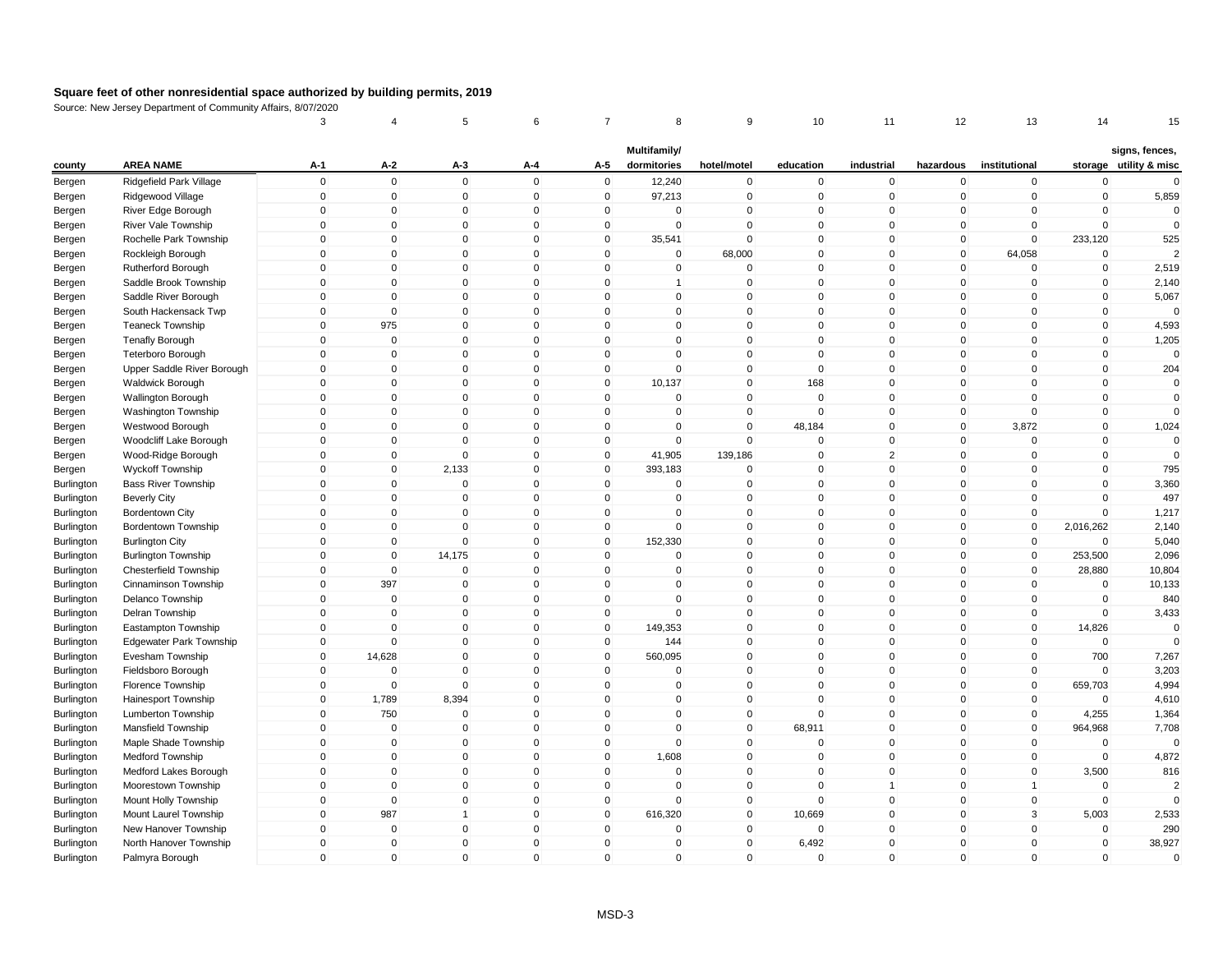|                          |                                         | 3                           | 4                           | 5            | 6                           | 7                           | 8                           | 9                          | 10                          | 11                      | 12                          | 13                      | 14                       | 15                                       |
|--------------------------|-----------------------------------------|-----------------------------|-----------------------------|--------------|-----------------------------|-----------------------------|-----------------------------|----------------------------|-----------------------------|-------------------------|-----------------------------|-------------------------|--------------------------|------------------------------------------|
| county                   | <b>AREA NAME</b>                        | A-1                         | $A-2$                       | A-3          | A-4                         | A-5                         | Multifamily/<br>dormitories | hotel/motel                | education                   | industrial              | hazardous                   | institutional           |                          | signs, fences,<br>storage utility & misc |
|                          |                                         | $\mathbf 0$                 | $\mathbf 0$                 | $\mathsf 0$  | $\mathbf 0$                 | $\mathbf 0$                 | $\mathbf 0$                 | $\mathbf 0$                | $\mathbf 0$                 | $\mathbf 0$             | $\mathbf 0$                 | $\pmb{0}$               | $\mathbf 0$              | 1,152                                    |
| Burlington               | Pemberton Borough<br>Pemberton Township | $\mathbf 0$                 | $\mathbf 0$                 | 7,374        | $\mathbf 0$                 | $\mathbf 0$                 | $\mathbf 0$                 | $\mathbf 0$                | 6                           | $\mathbf 0$             | $\mathbf 0$                 | $\mathbf 0$             | 5,750                    | 7,940                                    |
| Burlington               | Riverside Township                      | $\Omega$                    | $\pmb{0}$                   | $\mathbf 0$  | $\mathbf 0$                 | $\mathbf 0$                 | 0                           | $\mathsf 0$                | $\Omega$                    | $\mathbf 0$             | $\mathbf{0}$                | 0                       | $\Omega$                 | 700                                      |
| Burlington               |                                         | $\mathbf{0}$                | $\mathbf 0$                 | $\mathbf 0$  | $\mathbf 0$                 | $\mathbf 0$                 | $\Omega$                    | $\mathsf 0$                | $\mathbf{0}$                | $\mathbf 0$             | $\mathbf 0$                 | $\mathbf 0$             | $\mathbf 0$              | 655                                      |
| Burlington               | Riverton Borough<br>Shamong Township    | $\mathbf 0$                 | $\mathbf 0$                 | $\mathbf 0$  | $\mathbf 0$                 | $\mathbf 0$                 | $\mathbf 0$                 | $\mathbf 0$                | $\mathbf 0$                 | $\mathbf 0$             | $\mathbf 0$                 | $\mathbf 0$             | 5,000                    | 15,715                                   |
| Burlington<br>Burlington | Southampton Township                    | $\mathbf{0}$                | $\mathbf 0$                 | $\Omega$     | $\mathbf 0$                 | $\mathbf 0$                 | 0                           | $\mathsf 0$                | 3,173                       | $\mathbf 0$             | $\mathbf 0$                 | $\mathbf 0$             | 15,015                   | 18,384                                   |
|                          |                                         | $\mathbf{0}$                | $\mathbf 0$                 | $\mathbf 0$  | $\mathbf 0$                 | $\mathbf 0$                 | 0                           | $\mathbf 0$                | $\mathbf{0}$                | $\mathbf 0$             | $\mathbf 0$                 | $\Omega$                | $\mathbf 0$              | 12,584                                   |
| Burlington               | Springfield Township                    | $\mathbf{0}$                | $\mathbf 0$                 | $\Omega$     | $\mathbf{0}$                | $\mathbf{0}$                | $\Omega$                    | $\mathsf 0$                | $\mathbf{0}$                | $\Omega$                | $\mathbf{0}$                | $\Omega$                | 884                      | 31,488                                   |
| Burlington               | Tabernacle Township                     | $\mathbf{0}$                | $\mathbf 0$                 | $\mathbf 0$  | $\mathbf 0$                 | $\mathbf 0$                 | $\mathbf 0$                 | $\mathsf 0$                | $\mathbf{0}$                | $\mathbf 0$             | $\mathbf 0$                 | $\mathbf 0$             | 937                      |                                          |
| Burlington               | <b>Washington Township</b>              |                             |                             | $\mathbf 0$  |                             |                             | 0                           |                            |                             | $\mathbf 0$             |                             | $\mathbf 0$             |                          |                                          |
| Burlington               | Westampton Township                     | $\mathbf 0$<br>$\mathbf{0}$ | $\mathbf 0$<br>$\mathbf 0$  | 550          | $\mathbf 0$<br>$\mathbf 0$  | $\mathbf 0$<br>$\mathbf{0}$ | $\Omega$                    | $\mathbf 0$<br>$\mathsf 0$ | $\mathbf 0$<br>$\mathbf{0}$ | $\mathbf 0$             | $\mathbf 0$<br>$\mathbf{0}$ | $\mathbf 0$             | $\pmb{0}$<br>$\mathbf 0$ | 576<br>$\Omega$                          |
| Burlington               | Willingboro Township                    |                             |                             |              |                             |                             |                             |                            | $\mathbf{0}$                |                         |                             |                         |                          |                                          |
| Burlington               | Woodland Township                       | $\mathbf 0$                 | $\pmb{0}$                   | $\mathbf 0$  | $\mathbf 0$                 | 0                           | 0<br>$\Omega$               | $\pmb{0}$<br>$\mathbf 0$   |                             | $\mathbf 0$<br>$\Omega$ | $\mathbf 0$                 | $\mathbf 0$             | $\pmb{0}$<br>$\mathbf 0$ | $\mathbf 0$                              |
| Burlington               | Wrightstown Borough                     | $\mathbf 0$<br>$\mathbf{0}$ | $\pmb{0}$                   | $\mathbf 0$  | $\mathbf 0$<br>$\mathbf 0$  | $\mathbf 0$                 |                             | $\mathsf 0$                | $\mathbf 0$<br>$\mathbf{0}$ | $\mathbf 0$             | $\mathbf 0$                 | $\mathbf 0$<br>$\Omega$ |                          | $\mathbf 0$<br>$\Omega$                  |
| Camden                   | Audubon Borough                         |                             | $\mathbf 0$                 | 4,285        |                             | 2,160                       | $\mathbf 0$                 |                            |                             |                         | $\mathbf 0$                 |                         | $\mathbf 0$              |                                          |
| Camden                   | Audubon Park Borough                    | $\Omega$                    | $\mathbf 0$<br>$\mathbf{0}$ | $\mathbf 0$  | $\mathbf 0$<br>$\mathbf{0}$ | 0                           | 0                           | $\mathbf 0$<br>$\mathbf 0$ | $\mathbf{0}$                | $\mathbf 0$<br>$\Omega$ | $\mathbf 0$                 | 0<br>$\mathbf{0}$       | $\mathbf 0$              | $\mathbf 0$<br>$\Omega$                  |
| Camden                   | <b>Barrington Borough</b>               | $\mathbf{0}$                |                             | $\mathbf{0}$ |                             | $\mathbf{0}$                | $\mathbf{0}$                |                            | $\mathbf{0}$                |                         | $\mathbf{0}$                |                         | $\mathbf 0$              |                                          |
| Camden                   | Bellmawr Borough                        | $\mathbf 0$                 | $\pmb{0}$                   | $\mathbf 0$  | $\mathbf 0$                 | $\mathbf 0$                 | 0                           | $\mathsf 0$                | $\mathbf{0}$                | $\mathbf 0$             | $\mathbf 0$                 | 0                       | $\mathbf 0$              |                                          |
| Camden                   | <b>Berlin Borough</b>                   | $\mathbf 0$                 | $\mathbf 0$                 | $\mathbf 0$  | $\mathsf{O}\xspace$         | $\mathbf 0$                 | 0                           | $\mathbf 0$                | $\mathbf 0$                 | $\mathbf 0$             | $\mathbf 0$                 | $\mathbf 0$             | 9,720                    | 2,286                                    |
| Camden                   | <b>Berlin Township</b>                  | $\mathbf 0$                 | $\pmb{0}$                   | $\mathbf 0$  | $\mathsf{O}\xspace$         | 21,464                      | 0                           | $\mathbf 0$                | $\mathbf{0}$                | $\mathbf 0$             | $\mathbf 0$                 | $\mathbf 0$             | $\mathbf 0$              | $\Omega$                                 |
| Camden                   | Brooklawn Borough                       | $\mathbf 0$                 | $\pmb{0}$                   | $\mathbf 0$  | $\mathbf 0$                 | $\mathbf 0$                 | $\Omega$                    | $\mathsf 0$                | $\mathbf{0}$                | $\mathbf 0$             | $\mathbf 0$                 | $\mathbf 0$             | $\mathbf 0$              | $\mathbf 0$                              |
| Camden                   | Camden City                             | $\mathbf{0}$                | $\overline{2}$              | 586          | $\mathbf 0$                 | $\mathbf 0$                 | 154,911                     | 122,652                    | 268,031                     | 539,105                 | $\mathbf 0$                 | $\mathbf{0}$            | 375,945                  | $\Omega$                                 |
| Camden                   | Cherry Hill Township                    | $\mathbf 0$                 | 3,844                       | 14,551       | $\mathbf 0$                 | $\mathbf 0$                 | 363,300                     | $\mathbf 0$                | 800                         | $\mathbf 0$             | $\mathbf 0$                 | 261,990                 | 15,600                   | 8,569                                    |
| Camden                   | Chesilhurst Borough                     | $\mathbf{0}$                | $\mathbf 0$                 | $\mathbf 0$  | $\mathbf 0$                 | $\mathbf 0$                 | $\mathbf 0$                 | $\mathbf 0$                | $\mathbf 0$                 | $\mathbf 0$             | 0                           | $\mathbf 0$             | 1,200                    | $\Omega$                                 |
| Camden                   | Clementon Borough                       | $\mathbf{0}$                | $\mathbf 0$                 | $\mathbf 0$  | $\mathbf 0$                 | $\mathbf 0$                 | $\mathbf 0$                 | $\mathbf 0$                | $\mathbf{0}$                | $\mathbf 0$             | $\mathbf 0$                 | $\mathbf 0$             | $\mathbf 0$              |                                          |
| Camden                   | Collingswood Borough                    | $\mathbf 0$                 | $\mathbf 0$                 | 30,870       | $\mathbf 0$                 | $\mathbf 0$                 | $\mathbf 0$                 | $\mathsf 0$                | $\mathbf 0$                 | $\mathbf 0$             | $\mathbf 0$                 | $\mathbf 0$             | $\mathbf 0$              | 1,041                                    |
| Camden                   | Gibbsboro Borough                       | $\mathsf{O}\xspace$         | $\pmb{0}$                   |              | $\mathsf 0$                 | $\mathsf 0$                 | $\overline{4}$              | $\pmb{0}$                  | $\mathbf{0}$                | $\mathbf{0}$            | $\mathsf 0$                 | $\mathbf 0$             | $\overline{1}$           |                                          |
| Camden                   | Gloucester City                         | $\mathbf 0$                 | $\mathbf 0$                 | $\mathbf 0$  | $\mathbf 0$                 | $\mathbf 0$                 | $\mathbf 0$                 | $\mathsf 0$                | $\mathbf{0}$                | 11,972                  | $\mathbf 0$                 | $\mathbf 0$             | 19,705                   | 504                                      |
| Camden                   | Gloucester Township                     | 0                           | 40,000                      | 0            | $\mathbf 0$                 | 0                           | 0                           | $\mathbf 0$                | $\mathbf 0$                 | 0                       | 0                           | $\mathbf 0$             | $\mathbf 0$              | 8,699                                    |
| Camden                   | <b>Haddon Township</b>                  | $\mathbf{0}$                | $\mathbf 0$                 | $\mathbf 0$  | $\mathbf{0}$                | $\mathbf{0}$                | $\Omega$                    | $\mathsf 0$                | $\mathbf{0}$                | $\mathbf 0$             | $\mathbf{0}$                | $\mathbf 0$             | $\mathbf 0$              | 5,945                                    |
| Camden                   | Haddonfield Borough                     | $\mathbf{0}$                | $\mathbf 0$                 | $\mathbf 0$  | $\mathbf 0$                 | $\mathbf 0$                 | $\mathbf 0$                 | $\mathsf 0$                | $\mathbf{0}$                | $\mathbf 0$             | $\mathbf 0$                 | $\mathbf{0}$            | 427                      | 646                                      |
| Camden                   | Haddon Heights Borough                  | $\mathbf 0$                 | $\mathbf 0$                 | $\mathbf 0$  | $\mathbf 0$                 | 0                           | $\Omega$                    | $\mathbf 0$                | $\Omega$                    | $\Omega$                | 0                           | $\Omega$                | 0                        | 3,048                                    |
| Camden                   | Hi-nella Borough                        | $\mathbf{0}$                | $\mathbf 0$                 | $\mathbf 0$  | $\mathbf{0}$                | $\mathbf 0$                 | $\mathbf 0$                 | $\mathbf{0}$               | $\mathbf{0}$                | $\mathbf 0$             | $\mathbf{0}$                | $\overline{0}$          | $\mathbf 0$              | 577                                      |
| Camden                   | Laurel Springs Borough                  | $\mathbf 0$                 | $\mathbf 0$                 | $\mathbf 0$  | $\mathbf 0$                 | $\mathbf 0$                 | 2,300                       | $\mathsf 0$                | $\mathbf 0$                 | $\mathbf 0$             | $\mathbf 0$                 | 0                       | $\mathbf 0$              | 840                                      |
| Camden                   | Lawnside Borough                        | $\mathbf{0}$                | $\mathbf 0$                 | $\mathbf{0}$ | $\mathbf 0$                 | $\mathbf 0$                 | $\mathbf{0}$                | $\mathsf 0$                | $\mathbf{0}$                | $\mathbf 0$             | $\mathbf{0}$                | $\mathbf 0$             | 24                       | 500                                      |
| Camden                   | Lindenwold Borough                      | $\mathbf 0$                 | $\mathbf 0$                 | $\mathbf 0$  | $\mathbf 0$                 | $\mathbf 0$                 | 0                           | $\mathsf 0$                | $\mathbf 0$                 | $\mathbf 0$             | $\mathbf 0$                 | $\mathbf 0$             | $\mathbf 0$              | 2,681                                    |
| Camden                   | Magnolia Borough                        | 0                           | $\Omega$                    | $\mathbf 0$  | $\mathbf 0$                 | 0                           | $\Omega$                    | $\mathbf 0$                | $\Omega$                    | $\Omega$                | 0                           | $\mathbf 0$             | 6,902                    | 0                                        |
| Camden                   | Merchantville Borough                   | $\mathbf{0}$                | 1,380                       | $\mathbf 0$  | $\mathbf{0}$                | $\mathbf 0$                 | 0                           | $\mathsf 0$                | $\mathbf{0}$                | $\mathbf 0$             | $\mathbf{0}$                | $\Omega$                | $\mathbf 0$              | $\mathbf 0$                              |
| Camden                   | Mount Ephraim Borough                   | $\mathbf 0$                 | $\mathbf 0$                 | $\mathbf 0$  | $\mathbf 0$                 | $\mathbf 0$                 | 0                           | $\pmb{0}$                  | $\mathbf{0}$                | $\mathbf 0$             | $\mathbf 0$                 | $\mathbf 0$             | $\mathbf 0$              | $\mathbf 0$                              |
| Camden                   | Oaklyn Borough                          | $\mathbf{0}$                | 4,675                       | $\mathbf 0$  | $\mathbf{0}$                | $\mathbf 0$                 | $\mathbf 0$                 | $\mathbf 0$                | $\mathbf{0}$                | $\mathbf 0$             | $\mathbf{0}$                | $\mathbf{0}$            | $\mathbf 0$              | $\Omega$                                 |
| Camden                   | Pennsauken Township                     | $\mathbf 0$                 | $\mathbf 0$                 | 2,881        | $\mathbf 0$                 | $\mathbf 0$                 | 281,770                     | $\mathbf 0$                | 6,871                       | $\mathbf 0$             | $\mathbf 0$                 | $\mathbf 0$             | 6,980                    | 6,028                                    |
| Camden                   | Pine Hill Borough                       | $\mathbf{0}$                | $\mathbf 0$                 | $\mathbf 0$  | $\Omega$                    | $\mathbf 0$                 | $\mathbf 0$                 | $\mathbf 0$                | $\mathbf{0}$                | $\mathbf 0$             | $\mathbf 0$                 | $\Omega$                | $\mathbf 0$              | 5,968                                    |
| Camden                   | Pine Valley Borough                     | $\mathbf 0$                 | $\mathbf 0$                 | $\mathbf 0$  | $\mathbf 0$                 | $\mathbf 0$                 | $\mathbf 0$                 | $\mathsf 0$                | $\mathbf{0}$                | $\mathbf 0$             | $\mathbf 0$                 | 0                       | $\mathbf 0$              | $\Omega$                                 |
| Camden                   | Runnemede Borough                       | $\mathbf 0$                 | $\mathbf 0$                 | $\mathbf 0$  | $\mathbf 0$                 | $\mathbf 0$                 | 0                           | $\mathsf 0$                | $\mathbf 0$                 | $\mathbf 0$             | $\mathbf 0$                 | $\mathbf 0$             | $\mathbf 0$              | $\Omega$                                 |
| Camden                   | Somerdale Borough                       | 0                           | $\mathbf 0$                 | 0            | $\mathbf 0$                 | 0                           | 0                           | $\mathbf 0$                | $\mathbf 0$                 | $\mathbf 0$             | 0                           | 0                       | $\pmb{0}$                | 1,600                                    |
| Camden                   | <b>Stratford Borough</b>                | $\mathbf{0}$                | $\mathbf 0$                 | $\mathbf 0$  | $\mathbf 0$                 | $\mathbf{0}$                | $\Omega$                    | $\mathsf 0$                | $\mathbf{0}$                | $\mathbf 0$             | $\mathbf 0$                 | $\mathbf 0$             | $\mathbf 0$              | $\mathbf 0$                              |
| Camden                   | <b>Tavistock Borough</b>                | $\mathbf 0$                 | $\mathbf 0$                 | $\mathbf 0$  | $\mathbf 0$                 | $\mathbf 0$                 | $\mathbf 0$                 | $\mathsf 0$                | $\mathbf{0}$                | $\mathbf 0$             | $\mathbf 0$                 | $\mathbf 0$             | $\mathbf 0$              | $\mathbf 0$                              |
| Camden                   | Voorhees Township                       | $\mathbf{0}$                | 2,216                       | 5,200        | $\mathbf{0}$                | $\mathbf{0}$                | $\Omega$                    | $\mathsf 0$                | $\Omega$                    | $\Omega$                | $\mathbf{0}$                | $\overline{0}$          | $\mathbf 0$              | 1,074                                    |
| Camden                   | Waterford Township                      | $\mathbf{0}$                | $\Omega$                    | $\mathbf 0$  | $\mathbf 0$                 | $\mathbf{0}$                | $\mathbf{0}$                | $\mathbf{0}$               | $\mathbf{0}$                | $\mathbf 0$             | $\mathbf{0}$                | 0                       | $\mathbf 0$              | 5,002                                    |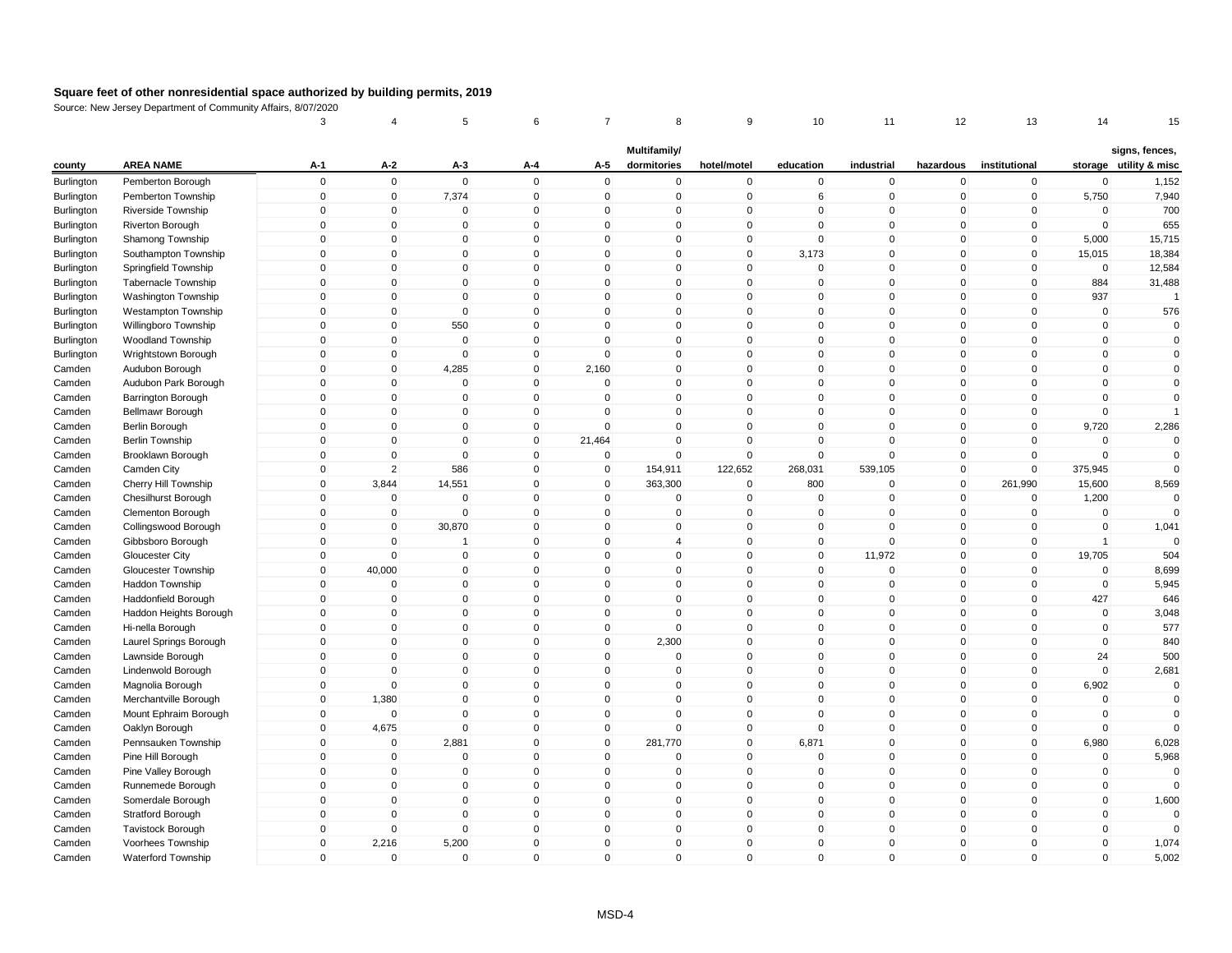| Multifamily/<br>signs, fences,<br><b>AREA NAME</b><br>$A-2$<br>A-4<br>A-5<br>dormitories<br>industrial<br>institutional<br>storage utility & misc<br>county<br>A-1<br>A-3<br>hotel/motel<br>education<br>hazardous<br>$\mathbf 0$<br>$\mathbf 0$<br>$\mathbf 0$<br>$\mathbf 0$<br>$\mathbf 0$<br>72,997<br>$\mathsf 0$<br>2,663<br>1,000<br>84,051<br>6,865<br>Camden<br><b>Winslow Township</b><br>$\mathbf 0$<br>$\mathbf 0$<br>$\pmb{0}$<br>$\mathbf 0$<br>$\mathbf 0$<br>$\mathbf 0$<br>$\mathbf 0$<br>$\mathbf 0$<br>$\mathbf 0$<br>0<br>$\mathbf 0$<br>$\mathbf 0$<br>$\mathbf 0$<br>$\Omega$<br>Camden<br>Woodlynne Borough<br>$\mathbf 0$<br>$\mathbf 0$<br>622<br>0<br>$\mathbf{0}$<br>$\Omega$<br>$\overline{0}$<br>$\pmb{0}$<br>$\Omega$<br>$\mathbf 0$<br>$\pmb{0}$<br>Avalon Borough<br>$\Omega$<br>$\Omega$<br>$\Omega$<br>Cape May<br>$\mathbf 0$<br>337<br>$\Omega$<br>234<br>$\mathsf 0$<br>$\Omega$<br>$\mathbf{0}$<br>$\mathbf{0}$<br>$\Omega$<br>$\mathbf{0}$<br>$\mathbf 0$<br>162<br>$\mathbf 0$<br>Cape May<br>Cape May City<br>$\mathbf 0$<br>$\mathbf 0$<br>$\mathbf 0$<br>$\mathbf 0$<br>$\mathbf 0$<br>$\mathbf 0$<br>$\mathbf 0$<br>$\Omega$<br>$\mathbf 0$<br>$\mathbf 0$<br>$\mathbf 0$<br>$\mathbf 0$<br>$\Omega$<br>Cape May<br>Cape May Point Borough<br>$\mathbf 0$<br>$\Omega$<br>$\Omega$<br>$\mathbf 0$<br>$\mathsf 0$<br>$\mathbf{0}$<br>22,392<br>10,204<br>Cape May<br>Dennis Township<br>$\Omega$<br>$\mathbf{0}$<br>$\Omega$<br>$\mathbf{0}$<br>$\Omega$<br>$\mathbf 0$<br>$\Omega$<br>$\Omega$<br>$\mathbf 0$<br>$\mathsf 0$<br>$\Omega$<br>$\Omega$<br>$\Omega$<br>25,742<br>Cape May<br>$\mathbf 0$<br>15,348<br>$\mathbf{0}$<br>$\mathbf 0$<br>Lower Township<br>$\mathbf 0$<br>$\mathbf 0$<br>0<br>$\mathbf 0$<br>$\mathbf 0$<br>$\mathbf 0$<br>$\mathbf 0$<br>$\mathbf 0$<br>$\mathbf 0$<br>19,125<br>9,841<br>1,381<br>Cape May<br>Middle Township<br>0<br>$\mathbf 0$<br>$\overline{0}$<br>$\mathbf{0}$<br>$\Omega$<br>$\mathbf 0$<br>$\mathsf 0$<br>225<br>$\mathbf{0}$<br>$\mathbf{0}$<br>$\mathbf 0$<br>$\Omega$<br>$\Omega$<br>Cape May<br>North Wildwood City<br>19,440<br>$\pmb{0}$<br>$\mathbf 0$<br>$\mathbf 0$<br>$\mathbf 0$<br>$\mathbf 0$<br>41,640<br>$\mathbf 0$<br>$\mathbf 0$<br>$\mathbf 0$<br>$\mathbf 0$<br>$\mathbf 0$<br>4,000<br>6,487<br>Cape May<br>Ocean City<br>$\pmb{0}$<br>$\mathbf 0$<br>$\mathbf 0$<br>$\Omega$<br>$\Omega$<br>$\Omega$<br>Cape May<br>Sea Isle City<br>$\mathbf 0$<br>$\Omega$<br>$\Omega$<br>11,406<br>0<br>$\Omega$<br>$\Omega$<br>$\Omega$<br>$\mathbf 0$<br>$\mathbf{0}$<br>$\Omega$<br>$\mathsf 0$<br>$\mathbf 0$<br>$\mathbf 0$<br>Stone Harbor Borough<br>$\Omega$<br>$\mathbf 0$<br>$\Omega$<br>$\mathbf{0}$<br>$\Omega$<br>$\Omega$<br>Cape May<br>336<br>11,500<br>$\mathbf 0$<br>$\mathbf 0$<br>$\mathsf 0$<br>$\mathbf 0$<br>$\mathbf 0$<br>2,394<br>$\mathbf 0$<br>$\mathbf 0$<br>$\mathbf 0$<br>$\mathbf 0$<br>12,966<br>Cape May<br><b>Upper Township</b><br>$\Omega$<br>$\mathbf 0$<br>$\Omega$<br>1,717<br>$\mathbf 0$<br>$\Omega$<br>$\mathbf{0}$<br>$\Omega$<br>$\mathbf 0$<br>Cape May<br>West Cape May Borough<br>$\mathbf{0}$<br>$\mathbf{0}$<br>$\mathbf{0}$<br>$\Omega$<br>$\mathbf 0$<br>Cape May<br>West Wildwood Borough<br>0<br>$\mathbf{0}$<br>$\Omega$<br>$\mathbf 0$<br>$\mathbf 0$<br>$\mathbf 0$<br>$\Omega$<br>$\mathbf{0}$<br>$\mathbf{0}$<br>$\Omega$<br>$\mathbf 0$<br>$\mathbf 0$<br>$\overline{0}$<br>4,457<br>$\mathbf 0$<br>$\mathbf 0$<br>$\mathbf 0$<br>$\mathbf 0$<br>$\mathbf 0$<br>$\mathbf 0$<br>2,021<br>25,452<br>$\Omega$<br>$\mathbf 0$<br>$\mathbf 0$<br>Cape May<br><b>Wildwood City</b><br>$\overline{0}$<br>$\mathbf 0$<br>$\mathbf{0}$<br>$\mathbf 0$<br>$\mathsf 0$<br>$\mathbf 0$<br>$\Omega$<br>260<br>Cape May<br>Wildwood Crest Borough<br>$\mathbf 0$<br>$\mathbf 0$<br>$\Omega$<br>$\mathbf 0$<br>$\mathbf 0$<br>$\mathbf 0$<br>$\mathbf 0$<br>$\mathbf 0$<br>4,362<br>Woodbine Borough<br>$\mathbf 0$<br>$\mathbf 0$<br>$\mathbf 0$<br>$\mathbf 0$<br>$\mathbf 0$<br>$\mathbf 0$<br>$\mathbf 0$<br>$\mathbf 0$<br>12,400<br>Cape May<br>$\mathbf 0$<br>0<br>$\mathbf 0$<br>30,760<br>2,000<br>Cumberland<br><b>Bridgeton City</b><br>$\Omega$<br>$\mathbf 0$<br>$\Omega$<br>0<br>$\Omega$<br>0<br>$\Omega$<br>$\Omega$<br>$\overline{0}$<br>$\mathbf 0$<br>$\mathbf{0}$<br>$\Omega$<br>$\mathbf{0}$<br>$\mathbf{0}$<br>$\mathsf 0$<br>$\mathbf 0$<br>1,754<br>6,576<br>Cumberland<br>$\Omega$<br>$\mathbf{0}$<br>$\mathbf{0}$<br><b>Commercial Township</b><br>2,400<br>$\mathbf 0$<br>$\mathsf 0$<br>0<br>$\mathbf 0$<br>$\mathbf 0$<br>$\mathbf 0$<br>$\mathbf 0$<br>$\mathbf 0$<br>$\mathbf 0$<br>$\mathbf 0$<br>$\mathbf 0$<br>19,772<br>Cumberland<br>Deerfield Township<br>$\Omega$<br>$\Omega$<br>$\pmb{0}$<br>$\mathbf{0}$<br>Cumberland<br>Downe Township<br>$\Omega$<br>$\mathbf 0$<br>$\Omega$<br>$\mathbf 0$<br>$\mathbf{0}$<br>$\mathbf 0$<br>$\Omega$<br>$\mathbf 0$<br>252<br>$\Omega$<br>$\mathbf 0$<br>$\mathbf{0}$<br>$\Omega$<br>$\mathbf 0$<br>$\mathsf 0$<br>$\Omega$<br>$\Omega$<br>4,711<br>Cumberland<br>Fairfield Township<br>$\Omega$<br>0<br>$\mathbf{0}$<br>1,120<br>0<br>$\mathbf 0$<br>$\mathsf 0$<br>$\mathbf 0$<br>$\mathbf 0$<br>$\mathbf 0$<br>0<br>$\mathbf 0$<br>0<br>Cumberland<br>Greenwich Township<br>0<br>$\Omega$<br>$\mathbf 0$<br>$\mathbf 0$<br>$\overline{0}$<br>$\mathbf{0}$<br>$\Omega$<br>$\mathbf{0}$<br>$\mathbf{0}$<br>$\mathbf 0$<br>$\mathbf{0}$<br>$\mathbf{0}$<br>$\mathbf{0}$<br>$\Omega$<br>$\mathbf 0$<br>13,480<br><b>Hopewell Township</b><br>Cumberland<br>$\pmb{0}$<br>$\mathsf 0$<br>$\mathbf 0$<br>$\mathbf 0$<br>$\mathbf 0$<br>$\mathbf 0$<br>$\mathbf 0$<br>$\mathbf 0$<br>$\mathbf 0$<br>$\mathbf 0$<br>$\mathbf 0$<br>$\mathbf 0$<br>5,316<br>Cumberland<br>Lawrence Township<br>$\pmb{0}$<br>0<br>$\mathbf{0}$<br>$\mathbf 0$<br>$\mathbf 0$<br>$\mathbf 0$<br>$\mathbf 0$<br>$\mathbf 0$<br>0<br>$\mathbf 0$<br>$\mathbf 0$<br>240<br>14,442<br>Cumberland<br>Maurice River Township<br>$\pmb{0}$<br>$\mathbf 0$<br>$\mathsf 0$<br>$\overline{2}$<br>Cumberland<br>Millville City<br>$\Omega$<br>$\mathbf{0}$<br>$\mathbf 0$<br>$\mathbf 0$<br>18,412<br>$\mathbf 0$<br>$\mathbf 0$<br>1,650<br>$\Omega$<br>$\mathbf 0$<br>$\mathbf 0$<br>0<br>$\mathsf 0$<br>$\mathbf 0$<br>$\mathbf 0$<br>$\mathbf 0$<br>$\mathbf 0$<br>$\mathbf 0$<br>$\mathbf 0$<br>$\mathbf 0$<br>$\mathbf 0$<br>Cumberland<br>Shiloh Borough<br>$\Omega$<br>$\mathbf 0$<br>$\mathbf 0$<br>$\mathbf 0$<br>$\Omega$<br>$\mathbf 0$<br>$\mathbf 0$<br>$\mathbf 0$<br>$\Omega$<br>$\mathbf 0$<br>$\mathbf 0$<br>$\mathbf 0$<br>$\mathbf 0$<br>6,416<br>Cumberland<br>Stow Creek Township<br>$\mathbf 0$<br>$\mathbf{0}$<br>$\Omega$<br>Cumberland<br>Upper Deerfield Township<br>0<br>$\Omega$<br>$\mathbf{0}$<br>$\Omega$<br>$\mathbf 0$<br>$\mathbf{0}$<br>$\mathbf{0}$<br>$\Omega$<br>9,702<br>14,541<br>$\overline{0}$<br>$6\phantom{1}6$<br>$\Omega$<br>$\mathbf 0$<br>$\mathsf 0$<br>728<br>$\mathbf{0}$<br>36,000<br>$\mathbf 0$<br>99,889<br>$\mathbf 0$<br>369,514<br>40,035<br>Cumberland<br>Vineland City<br>$\overline{0}$<br>$\mathbf 0$<br>$\mathbf{0}$<br>$\mathbf 0$<br>$\mathbf 0$<br>78,013<br>$\mathsf 0$<br>$\mathbf 0$<br>$\mathbf 0$<br>$\mathbf 0$<br>25,000<br>1,225<br><b>Belleville Township</b><br>$\mathbf 0$<br>Essex<br>$\mathbf 0$<br>$\mathbf 0$<br>$\mathsf 0$<br>$\mathbf 0$<br><b>Bloomfield Township</b><br>2,454<br>8,246<br>16,000<br>691,774<br>$\mathbf 0$<br>$\mathbf 0$<br>36,000<br>$\mathbf 0$<br>1,556<br>Essex<br>$\overline{0}$<br>$\mathbf{0}$<br>0<br>211,347<br>$\mathbf 0$<br>$\mathbf 0$<br>$\mathbf 0$<br>$\mathbf 0$<br>Caldwell Borough<br>0<br>0<br>$\mathbf 0$<br>$\mathbf 0$<br>$\Omega$<br>Essex<br>$\Omega$<br>$\Omega$<br>$\mathbf 0$<br>$\Omega$<br>$\mathbf 0$<br>$\mathbf 0$<br>2,100<br>Cedar Grove Township<br>5,331<br>1,000<br>$\mathbf 0$<br>$\mathbf 0$<br>$\Omega$<br>$\mathbf{0}$<br><b>Essex</b><br>$\pmb{0}$<br>$\mathbf 0$<br>$\mathsf 0$<br>$\mathbf 0$<br>East Orange City<br>$\mathbf 0$<br>$\mathbf{0}$<br>$\mathbf 0$<br>329,925<br>3<br>$\mathbf 0$<br>$\mathbf 0$<br>$\mathbf 0$<br>$\mathbf 0$<br>Essex<br>Essex Fells Borough<br>0<br>$\mathbf 0$<br>$\mathbf 0$<br>$\mathbf 0$<br>$\mathbf 0$<br>$\mathbf 0$<br>$\mathbf 0$<br>$\mathbf 0$<br>0<br>$\mathbf 0$<br>$\mathbf 0$<br>$\mathbf 0$<br>$\mathbf 0$<br>Essex<br>$\overline{0}$<br>$\mathbf 0$<br>$\Omega$<br>$\mathsf 0$<br>$\Omega$<br>$\Omega$<br>$\mathbf 0$<br>$\Omega$<br>Fairfield Township<br>$\mathbf{0}$<br>$\mathbf 0$<br>73,728<br>0<br>$\mathbf{0}$<br>Essex<br>0<br>$\mathbf 0$<br>$\mathbf{0}$<br>$\mathbf 0$<br>5,566<br>$\mathbf 0$<br>15,245<br>$\mathbf 0$<br>$\mathbf 0$<br>$\mathbf 0$<br>132,139<br>$\Omega$<br>$\Omega$<br>Essex<br>Glen Ridge Borough<br>$\overline{0}$<br>$\mathbf 0$<br>$\Omega$<br>$\mathbf{0}$<br>$\mathbf 0$<br>$\mathbf{0}$<br>$\mathbf{0}$<br>$\mathbf{0}$<br>$\mathbf 0$<br>3<br>$\Omega$<br>$\Omega$<br><b>Irvington Township</b><br>$\mathbf 0$<br>Essex<br>$\mathbf 0$<br>670<br>240<br>$\mathbf 0$<br>$\mathbf{0}$<br>$\mathbf 0$<br>$\mathbf 0$<br>20,185<br>$\mathbf 0$<br>4,410<br>$\mathbf 0$<br>$\mathbf 0$<br>$\mathbf 0$<br>Livingston Township<br>Essex<br>0<br>$\mathbf 0$<br>$\mathbf 0$<br>$\mathbf 0$<br>$\mathbf 0$<br>$\mathbf 0$<br>$\mathbf 0$<br>$\mathbf 0$<br>0<br>$\mathbf 0$<br>$\pmb{0}$<br>$\mathbf 0$<br>Maplewood Township<br>Essex<br>7,425<br>223<br>$\mathbf 0$<br>$\mathsf 0$<br>$\mathbf 0$<br>$\mathbf 0$<br>4,442<br>Millburn Township<br>0<br>$\mathbf 0$<br>287,311<br>$\Omega$<br>$\mathbf{0}$<br>70,154<br>Essex<br>$\pmb{0}$<br>$\mathbf 0$<br>265<br>$\mathbf 0$<br>11,952<br>0<br>$\mathbf{0}$<br>$\mathbf 0$<br>290,452<br>$\mathbf 0$<br>$\mathbf 0$<br>$\mathbf 0$<br>126,358<br>Montclair Township<br>Essex<br>Newark City<br>$\mathbf 0$<br>5<br>18,394<br>8,657<br>361,880<br>$\mathbf 0$<br>$\overline{2}$<br>210,779<br>$\mathbf 0$<br>$\overline{2}$<br>239,038<br>$\mathbf{1}$<br>$\mathcal{P}$<br>Essex<br>4,968<br>North Caldwell Borough<br>0<br>$\mathbf 0$<br>$\Omega$<br>$\Omega$<br>$\mathbf{0}$<br>79,033<br>$\mathbf 0$<br>$\mathbf{0}$<br>$\Omega$<br>$\mathbf{0}$<br>$\Omega$<br>Essex<br>$\Omega$<br>$\mathbf 0$<br>$\mathbf{0}$<br>$\Omega$<br>$\Omega$<br>$\overline{0}$<br>$\mathbf{0}$<br>9,705<br>$\mathbf 0$<br>$\mathbf{0}$<br>$\mathbf{0}$<br>$\mathbf{0}$<br>792,974<br>633<br>Essex<br>Nutley Township |  | 3 | 4 | 5 | 6 | 8 | 9 | 10 | 11 | 12 | 13 | 14 | 15 |
|------------------------------------------------------------------------------------------------------------------------------------------------------------------------------------------------------------------------------------------------------------------------------------------------------------------------------------------------------------------------------------------------------------------------------------------------------------------------------------------------------------------------------------------------------------------------------------------------------------------------------------------------------------------------------------------------------------------------------------------------------------------------------------------------------------------------------------------------------------------------------------------------------------------------------------------------------------------------------------------------------------------------------------------------------------------------------------------------------------------------------------------------------------------------------------------------------------------------------------------------------------------------------------------------------------------------------------------------------------------------------------------------------------------------------------------------------------------------------------------------------------------------------------------------------------------------------------------------------------------------------------------------------------------------------------------------------------------------------------------------------------------------------------------------------------------------------------------------------------------------------------------------------------------------------------------------------------------------------------------------------------------------------------------------------------------------------------------------------------------------------------------------------------------------------------------------------------------------------------------------------------------------------------------------------------------------------------------------------------------------------------------------------------------------------------------------------------------------------------------------------------------------------------------------------------------------------------------------------------------------------------------------------------------------------------------------------------------------------------------------------------------------------------------------------------------------------------------------------------------------------------------------------------------------------------------------------------------------------------------------------------------------------------------------------------------------------------------------------------------------------------------------------------------------------------------------------------------------------------------------------------------------------------------------------------------------------------------------------------------------------------------------------------------------------------------------------------------------------------------------------------------------------------------------------------------------------------------------------------------------------------------------------------------------------------------------------------------------------------------------------------------------------------------------------------------------------------------------------------------------------------------------------------------------------------------------------------------------------------------------------------------------------------------------------------------------------------------------------------------------------------------------------------------------------------------------------------------------------------------------------------------------------------------------------------------------------------------------------------------------------------------------------------------------------------------------------------------------------------------------------------------------------------------------------------------------------------------------------------------------------------------------------------------------------------------------------------------------------------------------------------------------------------------------------------------------------------------------------------------------------------------------------------------------------------------------------------------------------------------------------------------------------------------------------------------------------------------------------------------------------------------------------------------------------------------------------------------------------------------------------------------------------------------------------------------------------------------------------------------------------------------------------------------------------------------------------------------------------------------------------------------------------------------------------------------------------------------------------------------------------------------------------------------------------------------------------------------------------------------------------------------------------------------------------------------------------------------------------------------------------------------------------------------------------------------------------------------------------------------------------------------------------------------------------------------------------------------------------------------------------------------------------------------------------------------------------------------------------------------------------------------------------------------------------------------------------------------------------------------------------------------------------------------------------------------------------------------------------------------------------------------------------------------------------------------------------------------------------------------------------------------------------------------------------------------------------------------------------------------------------------------------------------------------------------------------------------------------------------------------------------------------------------------------------------------------------------------------------------------------------------------------------------------------------------------------------------------------------------------------------------------------------------------------------------------------------------------------------------------------------------------------------------------------------------------------------------------------------------------------------------------------------------------------------------------------------------------------------------------------------------------------------------------------------------------------------------------------------------------------------------------------------------------------------------------------------------------------------------------------------------------------------------------------------------------------------------------------------------------------------------------------------------------------------------------------------------------------------------------------------------------------------------------------------------------------------------------------------------------------------------------------------------------------------------------------------------------------------------------------------------------------------------------------------------------------------------------------------------------------------------------------------------------------------------------------------------------------------------------------------------------------------------------------------------------------------------------------------------------------------------------------------------------------------------------------------------------------------------------------------------------------------------------------------------------------------------------------------------------------------------------------------------------------------------------------------------------------------------------------------------------------------------------------------------------------------------------------------------------------------------------------------------------------------------------------------------------------------------------------------------------------------------------------------------------------------------------------------------------------------------------------------------------------------------------------------------------------------------------------------------------------------------------------------------------------------------------------------------------------------------------------------------------------------------------------------------------------------------------------------------------------------------------------------------------------------------------------------------------------------------------------------------------------------------------------------------------------------------------------------------------------------------------------------------------------------------------------------------------------------------------------------------------------------------------------------------------------------------------------------------------------------------------------------------------------------------------------------------------------------------------------------------------------------------------------------------------------------------------|--|---|---|---|---|---|---|----|----|----|----|----|----|
|                                                                                                                                                                                                                                                                                                                                                                                                                                                                                                                                                                                                                                                                                                                                                                                                                                                                                                                                                                                                                                                                                                                                                                                                                                                                                                                                                                                                                                                                                                                                                                                                                                                                                                                                                                                                                                                                                                                                                                                                                                                                                                                                                                                                                                                                                                                                                                                                                                                                                                                                                                                                                                                                                                                                                                                                                                                                                                                                                                                                                                                                                                                                                                                                                                                                                                                                                                                                                                                                                                                                                                                                                                                                                                                                                                                                                                                                                                                                                                                                                                                                                                                                                                                                                                                                                                                                                                                                                                                                                                                                                                                                                                                                                                                                                                                                                                                                                                                                                                                                                                                                                                                                                                                                                                                                                                                                                                                                                                                                                                                                                                                                                                                                                                                                                                                                                                                                                                                                                                                                                                                                                                                                                                                                                                                                                                                                                                                                                                                                                                                                                                                                                                                                                                                                                                                                                                                                                                                                                                                                                                                                                                                                                                                                                                                                                                                                                                                                                                                                                                                                                                                                                                                                                                                                                                                                                                                                                                                                                                                                                                                                                                                                                                                                                                                                                                                                                                                                                                                                                                                                                                                                                                                                                                                                                                                                                                                                                                                                                                                                                                                                                                                                                                                                                                                                                                                                                                                                                                                                                                                                                                                                                                                                                                                                                                                                                                                                                                                                                                                                                                                                                                                                                                                                                                                                                                                                                                                                                                                                                          |  |   |   |   |   |   |   |    |    |    |    |    |    |
|                                                                                                                                                                                                                                                                                                                                                                                                                                                                                                                                                                                                                                                                                                                                                                                                                                                                                                                                                                                                                                                                                                                                                                                                                                                                                                                                                                                                                                                                                                                                                                                                                                                                                                                                                                                                                                                                                                                                                                                                                                                                                                                                                                                                                                                                                                                                                                                                                                                                                                                                                                                                                                                                                                                                                                                                                                                                                                                                                                                                                                                                                                                                                                                                                                                                                                                                                                                                                                                                                                                                                                                                                                                                                                                                                                                                                                                                                                                                                                                                                                                                                                                                                                                                                                                                                                                                                                                                                                                                                                                                                                                                                                                                                                                                                                                                                                                                                                                                                                                                                                                                                                                                                                                                                                                                                                                                                                                                                                                                                                                                                                                                                                                                                                                                                                                                                                                                                                                                                                                                                                                                                                                                                                                                                                                                                                                                                                                                                                                                                                                                                                                                                                                                                                                                                                                                                                                                                                                                                                                                                                                                                                                                                                                                                                                                                                                                                                                                                                                                                                                                                                                                                                                                                                                                                                                                                                                                                                                                                                                                                                                                                                                                                                                                                                                                                                                                                                                                                                                                                                                                                                                                                                                                                                                                                                                                                                                                                                                                                                                                                                                                                                                                                                                                                                                                                                                                                                                                                                                                                                                                                                                                                                                                                                                                                                                                                                                                                                                                                                                                                                                                                                                                                                                                                                                                                                                                                                                                                                                                                          |  |   |   |   |   |   |   |    |    |    |    |    |    |
|                                                                                                                                                                                                                                                                                                                                                                                                                                                                                                                                                                                                                                                                                                                                                                                                                                                                                                                                                                                                                                                                                                                                                                                                                                                                                                                                                                                                                                                                                                                                                                                                                                                                                                                                                                                                                                                                                                                                                                                                                                                                                                                                                                                                                                                                                                                                                                                                                                                                                                                                                                                                                                                                                                                                                                                                                                                                                                                                                                                                                                                                                                                                                                                                                                                                                                                                                                                                                                                                                                                                                                                                                                                                                                                                                                                                                                                                                                                                                                                                                                                                                                                                                                                                                                                                                                                                                                                                                                                                                                                                                                                                                                                                                                                                                                                                                                                                                                                                                                                                                                                                                                                                                                                                                                                                                                                                                                                                                                                                                                                                                                                                                                                                                                                                                                                                                                                                                                                                                                                                                                                                                                                                                                                                                                                                                                                                                                                                                                                                                                                                                                                                                                                                                                                                                                                                                                                                                                                                                                                                                                                                                                                                                                                                                                                                                                                                                                                                                                                                                                                                                                                                                                                                                                                                                                                                                                                                                                                                                                                                                                                                                                                                                                                                                                                                                                                                                                                                                                                                                                                                                                                                                                                                                                                                                                                                                                                                                                                                                                                                                                                                                                                                                                                                                                                                                                                                                                                                                                                                                                                                                                                                                                                                                                                                                                                                                                                                                                                                                                                                                                                                                                                                                                                                                                                                                                                                                                                                                                                                                          |  |   |   |   |   |   |   |    |    |    |    |    |    |
|                                                                                                                                                                                                                                                                                                                                                                                                                                                                                                                                                                                                                                                                                                                                                                                                                                                                                                                                                                                                                                                                                                                                                                                                                                                                                                                                                                                                                                                                                                                                                                                                                                                                                                                                                                                                                                                                                                                                                                                                                                                                                                                                                                                                                                                                                                                                                                                                                                                                                                                                                                                                                                                                                                                                                                                                                                                                                                                                                                                                                                                                                                                                                                                                                                                                                                                                                                                                                                                                                                                                                                                                                                                                                                                                                                                                                                                                                                                                                                                                                                                                                                                                                                                                                                                                                                                                                                                                                                                                                                                                                                                                                                                                                                                                                                                                                                                                                                                                                                                                                                                                                                                                                                                                                                                                                                                                                                                                                                                                                                                                                                                                                                                                                                                                                                                                                                                                                                                                                                                                                                                                                                                                                                                                                                                                                                                                                                                                                                                                                                                                                                                                                                                                                                                                                                                                                                                                                                                                                                                                                                                                                                                                                                                                                                                                                                                                                                                                                                                                                                                                                                                                                                                                                                                                                                                                                                                                                                                                                                                                                                                                                                                                                                                                                                                                                                                                                                                                                                                                                                                                                                                                                                                                                                                                                                                                                                                                                                                                                                                                                                                                                                                                                                                                                                                                                                                                                                                                                                                                                                                                                                                                                                                                                                                                                                                                                                                                                                                                                                                                                                                                                                                                                                                                                                                                                                                                                                                                                                                                                          |  |   |   |   |   |   |   |    |    |    |    |    |    |
|                                                                                                                                                                                                                                                                                                                                                                                                                                                                                                                                                                                                                                                                                                                                                                                                                                                                                                                                                                                                                                                                                                                                                                                                                                                                                                                                                                                                                                                                                                                                                                                                                                                                                                                                                                                                                                                                                                                                                                                                                                                                                                                                                                                                                                                                                                                                                                                                                                                                                                                                                                                                                                                                                                                                                                                                                                                                                                                                                                                                                                                                                                                                                                                                                                                                                                                                                                                                                                                                                                                                                                                                                                                                                                                                                                                                                                                                                                                                                                                                                                                                                                                                                                                                                                                                                                                                                                                                                                                                                                                                                                                                                                                                                                                                                                                                                                                                                                                                                                                                                                                                                                                                                                                                                                                                                                                                                                                                                                                                                                                                                                                                                                                                                                                                                                                                                                                                                                                                                                                                                                                                                                                                                                                                                                                                                                                                                                                                                                                                                                                                                                                                                                                                                                                                                                                                                                                                                                                                                                                                                                                                                                                                                                                                                                                                                                                                                                                                                                                                                                                                                                                                                                                                                                                                                                                                                                                                                                                                                                                                                                                                                                                                                                                                                                                                                                                                                                                                                                                                                                                                                                                                                                                                                                                                                                                                                                                                                                                                                                                                                                                                                                                                                                                                                                                                                                                                                                                                                                                                                                                                                                                                                                                                                                                                                                                                                                                                                                                                                                                                                                                                                                                                                                                                                                                                                                                                                                                                                                                                                          |  |   |   |   |   |   |   |    |    |    |    |    |    |
|                                                                                                                                                                                                                                                                                                                                                                                                                                                                                                                                                                                                                                                                                                                                                                                                                                                                                                                                                                                                                                                                                                                                                                                                                                                                                                                                                                                                                                                                                                                                                                                                                                                                                                                                                                                                                                                                                                                                                                                                                                                                                                                                                                                                                                                                                                                                                                                                                                                                                                                                                                                                                                                                                                                                                                                                                                                                                                                                                                                                                                                                                                                                                                                                                                                                                                                                                                                                                                                                                                                                                                                                                                                                                                                                                                                                                                                                                                                                                                                                                                                                                                                                                                                                                                                                                                                                                                                                                                                                                                                                                                                                                                                                                                                                                                                                                                                                                                                                                                                                                                                                                                                                                                                                                                                                                                                                                                                                                                                                                                                                                                                                                                                                                                                                                                                                                                                                                                                                                                                                                                                                                                                                                                                                                                                                                                                                                                                                                                                                                                                                                                                                                                                                                                                                                                                                                                                                                                                                                                                                                                                                                                                                                                                                                                                                                                                                                                                                                                                                                                                                                                                                                                                                                                                                                                                                                                                                                                                                                                                                                                                                                                                                                                                                                                                                                                                                                                                                                                                                                                                                                                                                                                                                                                                                                                                                                                                                                                                                                                                                                                                                                                                                                                                                                                                                                                                                                                                                                                                                                                                                                                                                                                                                                                                                                                                                                                                                                                                                                                                                                                                                                                                                                                                                                                                                                                                                                                                                                                                                                          |  |   |   |   |   |   |   |    |    |    |    |    |    |
|                                                                                                                                                                                                                                                                                                                                                                                                                                                                                                                                                                                                                                                                                                                                                                                                                                                                                                                                                                                                                                                                                                                                                                                                                                                                                                                                                                                                                                                                                                                                                                                                                                                                                                                                                                                                                                                                                                                                                                                                                                                                                                                                                                                                                                                                                                                                                                                                                                                                                                                                                                                                                                                                                                                                                                                                                                                                                                                                                                                                                                                                                                                                                                                                                                                                                                                                                                                                                                                                                                                                                                                                                                                                                                                                                                                                                                                                                                                                                                                                                                                                                                                                                                                                                                                                                                                                                                                                                                                                                                                                                                                                                                                                                                                                                                                                                                                                                                                                                                                                                                                                                                                                                                                                                                                                                                                                                                                                                                                                                                                                                                                                                                                                                                                                                                                                                                                                                                                                                                                                                                                                                                                                                                                                                                                                                                                                                                                                                                                                                                                                                                                                                                                                                                                                                                                                                                                                                                                                                                                                                                                                                                                                                                                                                                                                                                                                                                                                                                                                                                                                                                                                                                                                                                                                                                                                                                                                                                                                                                                                                                                                                                                                                                                                                                                                                                                                                                                                                                                                                                                                                                                                                                                                                                                                                                                                                                                                                                                                                                                                                                                                                                                                                                                                                                                                                                                                                                                                                                                                                                                                                                                                                                                                                                                                                                                                                                                                                                                                                                                                                                                                                                                                                                                                                                                                                                                                                                                                                                                                                          |  |   |   |   |   |   |   |    |    |    |    |    |    |
|                                                                                                                                                                                                                                                                                                                                                                                                                                                                                                                                                                                                                                                                                                                                                                                                                                                                                                                                                                                                                                                                                                                                                                                                                                                                                                                                                                                                                                                                                                                                                                                                                                                                                                                                                                                                                                                                                                                                                                                                                                                                                                                                                                                                                                                                                                                                                                                                                                                                                                                                                                                                                                                                                                                                                                                                                                                                                                                                                                                                                                                                                                                                                                                                                                                                                                                                                                                                                                                                                                                                                                                                                                                                                                                                                                                                                                                                                                                                                                                                                                                                                                                                                                                                                                                                                                                                                                                                                                                                                                                                                                                                                                                                                                                                                                                                                                                                                                                                                                                                                                                                                                                                                                                                                                                                                                                                                                                                                                                                                                                                                                                                                                                                                                                                                                                                                                                                                                                                                                                                                                                                                                                                                                                                                                                                                                                                                                                                                                                                                                                                                                                                                                                                                                                                                                                                                                                                                                                                                                                                                                                                                                                                                                                                                                                                                                                                                                                                                                                                                                                                                                                                                                                                                                                                                                                                                                                                                                                                                                                                                                                                                                                                                                                                                                                                                                                                                                                                                                                                                                                                                                                                                                                                                                                                                                                                                                                                                                                                                                                                                                                                                                                                                                                                                                                                                                                                                                                                                                                                                                                                                                                                                                                                                                                                                                                                                                                                                                                                                                                                                                                                                                                                                                                                                                                                                                                                                                                                                                                                                          |  |   |   |   |   |   |   |    |    |    |    |    |    |
|                                                                                                                                                                                                                                                                                                                                                                                                                                                                                                                                                                                                                                                                                                                                                                                                                                                                                                                                                                                                                                                                                                                                                                                                                                                                                                                                                                                                                                                                                                                                                                                                                                                                                                                                                                                                                                                                                                                                                                                                                                                                                                                                                                                                                                                                                                                                                                                                                                                                                                                                                                                                                                                                                                                                                                                                                                                                                                                                                                                                                                                                                                                                                                                                                                                                                                                                                                                                                                                                                                                                                                                                                                                                                                                                                                                                                                                                                                                                                                                                                                                                                                                                                                                                                                                                                                                                                                                                                                                                                                                                                                                                                                                                                                                                                                                                                                                                                                                                                                                                                                                                                                                                                                                                                                                                                                                                                                                                                                                                                                                                                                                                                                                                                                                                                                                                                                                                                                                                                                                                                                                                                                                                                                                                                                                                                                                                                                                                                                                                                                                                                                                                                                                                                                                                                                                                                                                                                                                                                                                                                                                                                                                                                                                                                                                                                                                                                                                                                                                                                                                                                                                                                                                                                                                                                                                                                                                                                                                                                                                                                                                                                                                                                                                                                                                                                                                                                                                                                                                                                                                                                                                                                                                                                                                                                                                                                                                                                                                                                                                                                                                                                                                                                                                                                                                                                                                                                                                                                                                                                                                                                                                                                                                                                                                                                                                                                                                                                                                                                                                                                                                                                                                                                                                                                                                                                                                                                                                                                                                                                          |  |   |   |   |   |   |   |    |    |    |    |    |    |
|                                                                                                                                                                                                                                                                                                                                                                                                                                                                                                                                                                                                                                                                                                                                                                                                                                                                                                                                                                                                                                                                                                                                                                                                                                                                                                                                                                                                                                                                                                                                                                                                                                                                                                                                                                                                                                                                                                                                                                                                                                                                                                                                                                                                                                                                                                                                                                                                                                                                                                                                                                                                                                                                                                                                                                                                                                                                                                                                                                                                                                                                                                                                                                                                                                                                                                                                                                                                                                                                                                                                                                                                                                                                                                                                                                                                                                                                                                                                                                                                                                                                                                                                                                                                                                                                                                                                                                                                                                                                                                                                                                                                                                                                                                                                                                                                                                                                                                                                                                                                                                                                                                                                                                                                                                                                                                                                                                                                                                                                                                                                                                                                                                                                                                                                                                                                                                                                                                                                                                                                                                                                                                                                                                                                                                                                                                                                                                                                                                                                                                                                                                                                                                                                                                                                                                                                                                                                                                                                                                                                                                                                                                                                                                                                                                                                                                                                                                                                                                                                                                                                                                                                                                                                                                                                                                                                                                                                                                                                                                                                                                                                                                                                                                                                                                                                                                                                                                                                                                                                                                                                                                                                                                                                                                                                                                                                                                                                                                                                                                                                                                                                                                                                                                                                                                                                                                                                                                                                                                                                                                                                                                                                                                                                                                                                                                                                                                                                                                                                                                                                                                                                                                                                                                                                                                                                                                                                                                                                                                                                                          |  |   |   |   |   |   |   |    |    |    |    |    |    |
|                                                                                                                                                                                                                                                                                                                                                                                                                                                                                                                                                                                                                                                                                                                                                                                                                                                                                                                                                                                                                                                                                                                                                                                                                                                                                                                                                                                                                                                                                                                                                                                                                                                                                                                                                                                                                                                                                                                                                                                                                                                                                                                                                                                                                                                                                                                                                                                                                                                                                                                                                                                                                                                                                                                                                                                                                                                                                                                                                                                                                                                                                                                                                                                                                                                                                                                                                                                                                                                                                                                                                                                                                                                                                                                                                                                                                                                                                                                                                                                                                                                                                                                                                                                                                                                                                                                                                                                                                                                                                                                                                                                                                                                                                                                                                                                                                                                                                                                                                                                                                                                                                                                                                                                                                                                                                                                                                                                                                                                                                                                                                                                                                                                                                                                                                                                                                                                                                                                                                                                                                                                                                                                                                                                                                                                                                                                                                                                                                                                                                                                                                                                                                                                                                                                                                                                                                                                                                                                                                                                                                                                                                                                                                                                                                                                                                                                                                                                                                                                                                                                                                                                                                                                                                                                                                                                                                                                                                                                                                                                                                                                                                                                                                                                                                                                                                                                                                                                                                                                                                                                                                                                                                                                                                                                                                                                                                                                                                                                                                                                                                                                                                                                                                                                                                                                                                                                                                                                                                                                                                                                                                                                                                                                                                                                                                                                                                                                                                                                                                                                                                                                                                                                                                                                                                                                                                                                                                                                                                                                                                          |  |   |   |   |   |   |   |    |    |    |    |    |    |
|                                                                                                                                                                                                                                                                                                                                                                                                                                                                                                                                                                                                                                                                                                                                                                                                                                                                                                                                                                                                                                                                                                                                                                                                                                                                                                                                                                                                                                                                                                                                                                                                                                                                                                                                                                                                                                                                                                                                                                                                                                                                                                                                                                                                                                                                                                                                                                                                                                                                                                                                                                                                                                                                                                                                                                                                                                                                                                                                                                                                                                                                                                                                                                                                                                                                                                                                                                                                                                                                                                                                                                                                                                                                                                                                                                                                                                                                                                                                                                                                                                                                                                                                                                                                                                                                                                                                                                                                                                                                                                                                                                                                                                                                                                                                                                                                                                                                                                                                                                                                                                                                                                                                                                                                                                                                                                                                                                                                                                                                                                                                                                                                                                                                                                                                                                                                                                                                                                                                                                                                                                                                                                                                                                                                                                                                                                                                                                                                                                                                                                                                                                                                                                                                                                                                                                                                                                                                                                                                                                                                                                                                                                                                                                                                                                                                                                                                                                                                                                                                                                                                                                                                                                                                                                                                                                                                                                                                                                                                                                                                                                                                                                                                                                                                                                                                                                                                                                                                                                                                                                                                                                                                                                                                                                                                                                                                                                                                                                                                                                                                                                                                                                                                                                                                                                                                                                                                                                                                                                                                                                                                                                                                                                                                                                                                                                                                                                                                                                                                                                                                                                                                                                                                                                                                                                                                                                                                                                                                                                                                                          |  |   |   |   |   |   |   |    |    |    |    |    |    |
|                                                                                                                                                                                                                                                                                                                                                                                                                                                                                                                                                                                                                                                                                                                                                                                                                                                                                                                                                                                                                                                                                                                                                                                                                                                                                                                                                                                                                                                                                                                                                                                                                                                                                                                                                                                                                                                                                                                                                                                                                                                                                                                                                                                                                                                                                                                                                                                                                                                                                                                                                                                                                                                                                                                                                                                                                                                                                                                                                                                                                                                                                                                                                                                                                                                                                                                                                                                                                                                                                                                                                                                                                                                                                                                                                                                                                                                                                                                                                                                                                                                                                                                                                                                                                                                                                                                                                                                                                                                                                                                                                                                                                                                                                                                                                                                                                                                                                                                                                                                                                                                                                                                                                                                                                                                                                                                                                                                                                                                                                                                                                                                                                                                                                                                                                                                                                                                                                                                                                                                                                                                                                                                                                                                                                                                                                                                                                                                                                                                                                                                                                                                                                                                                                                                                                                                                                                                                                                                                                                                                                                                                                                                                                                                                                                                                                                                                                                                                                                                                                                                                                                                                                                                                                                                                                                                                                                                                                                                                                                                                                                                                                                                                                                                                                                                                                                                                                                                                                                                                                                                                                                                                                                                                                                                                                                                                                                                                                                                                                                                                                                                                                                                                                                                                                                                                                                                                                                                                                                                                                                                                                                                                                                                                                                                                                                                                                                                                                                                                                                                                                                                                                                                                                                                                                                                                                                                                                                                                                                                                                          |  |   |   |   |   |   |   |    |    |    |    |    |    |
|                                                                                                                                                                                                                                                                                                                                                                                                                                                                                                                                                                                                                                                                                                                                                                                                                                                                                                                                                                                                                                                                                                                                                                                                                                                                                                                                                                                                                                                                                                                                                                                                                                                                                                                                                                                                                                                                                                                                                                                                                                                                                                                                                                                                                                                                                                                                                                                                                                                                                                                                                                                                                                                                                                                                                                                                                                                                                                                                                                                                                                                                                                                                                                                                                                                                                                                                                                                                                                                                                                                                                                                                                                                                                                                                                                                                                                                                                                                                                                                                                                                                                                                                                                                                                                                                                                                                                                                                                                                                                                                                                                                                                                                                                                                                                                                                                                                                                                                                                                                                                                                                                                                                                                                                                                                                                                                                                                                                                                                                                                                                                                                                                                                                                                                                                                                                                                                                                                                                                                                                                                                                                                                                                                                                                                                                                                                                                                                                                                                                                                                                                                                                                                                                                                                                                                                                                                                                                                                                                                                                                                                                                                                                                                                                                                                                                                                                                                                                                                                                                                                                                                                                                                                                                                                                                                                                                                                                                                                                                                                                                                                                                                                                                                                                                                                                                                                                                                                                                                                                                                                                                                                                                                                                                                                                                                                                                                                                                                                                                                                                                                                                                                                                                                                                                                                                                                                                                                                                                                                                                                                                                                                                                                                                                                                                                                                                                                                                                                                                                                                                                                                                                                                                                                                                                                                                                                                                                                                                                                                                                          |  |   |   |   |   |   |   |    |    |    |    |    |    |
|                                                                                                                                                                                                                                                                                                                                                                                                                                                                                                                                                                                                                                                                                                                                                                                                                                                                                                                                                                                                                                                                                                                                                                                                                                                                                                                                                                                                                                                                                                                                                                                                                                                                                                                                                                                                                                                                                                                                                                                                                                                                                                                                                                                                                                                                                                                                                                                                                                                                                                                                                                                                                                                                                                                                                                                                                                                                                                                                                                                                                                                                                                                                                                                                                                                                                                                                                                                                                                                                                                                                                                                                                                                                                                                                                                                                                                                                                                                                                                                                                                                                                                                                                                                                                                                                                                                                                                                                                                                                                                                                                                                                                                                                                                                                                                                                                                                                                                                                                                                                                                                                                                                                                                                                                                                                                                                                                                                                                                                                                                                                                                                                                                                                                                                                                                                                                                                                                                                                                                                                                                                                                                                                                                                                                                                                                                                                                                                                                                                                                                                                                                                                                                                                                                                                                                                                                                                                                                                                                                                                                                                                                                                                                                                                                                                                                                                                                                                                                                                                                                                                                                                                                                                                                                                                                                                                                                                                                                                                                                                                                                                                                                                                                                                                                                                                                                                                                                                                                                                                                                                                                                                                                                                                                                                                                                                                                                                                                                                                                                                                                                                                                                                                                                                                                                                                                                                                                                                                                                                                                                                                                                                                                                                                                                                                                                                                                                                                                                                                                                                                                                                                                                                                                                                                                                                                                                                                                                                                                                                                                          |  |   |   |   |   |   |   |    |    |    |    |    |    |
|                                                                                                                                                                                                                                                                                                                                                                                                                                                                                                                                                                                                                                                                                                                                                                                                                                                                                                                                                                                                                                                                                                                                                                                                                                                                                                                                                                                                                                                                                                                                                                                                                                                                                                                                                                                                                                                                                                                                                                                                                                                                                                                                                                                                                                                                                                                                                                                                                                                                                                                                                                                                                                                                                                                                                                                                                                                                                                                                                                                                                                                                                                                                                                                                                                                                                                                                                                                                                                                                                                                                                                                                                                                                                                                                                                                                                                                                                                                                                                                                                                                                                                                                                                                                                                                                                                                                                                                                                                                                                                                                                                                                                                                                                                                                                                                                                                                                                                                                                                                                                                                                                                                                                                                                                                                                                                                                                                                                                                                                                                                                                                                                                                                                                                                                                                                                                                                                                                                                                                                                                                                                                                                                                                                                                                                                                                                                                                                                                                                                                                                                                                                                                                                                                                                                                                                                                                                                                                                                                                                                                                                                                                                                                                                                                                                                                                                                                                                                                                                                                                                                                                                                                                                                                                                                                                                                                                                                                                                                                                                                                                                                                                                                                                                                                                                                                                                                                                                                                                                                                                                                                                                                                                                                                                                                                                                                                                                                                                                                                                                                                                                                                                                                                                                                                                                                                                                                                                                                                                                                                                                                                                                                                                                                                                                                                                                                                                                                                                                                                                                                                                                                                                                                                                                                                                                                                                                                                                                                                                                                                          |  |   |   |   |   |   |   |    |    |    |    |    |    |
|                                                                                                                                                                                                                                                                                                                                                                                                                                                                                                                                                                                                                                                                                                                                                                                                                                                                                                                                                                                                                                                                                                                                                                                                                                                                                                                                                                                                                                                                                                                                                                                                                                                                                                                                                                                                                                                                                                                                                                                                                                                                                                                                                                                                                                                                                                                                                                                                                                                                                                                                                                                                                                                                                                                                                                                                                                                                                                                                                                                                                                                                                                                                                                                                                                                                                                                                                                                                                                                                                                                                                                                                                                                                                                                                                                                                                                                                                                                                                                                                                                                                                                                                                                                                                                                                                                                                                                                                                                                                                                                                                                                                                                                                                                                                                                                                                                                                                                                                                                                                                                                                                                                                                                                                                                                                                                                                                                                                                                                                                                                                                                                                                                                                                                                                                                                                                                                                                                                                                                                                                                                                                                                                                                                                                                                                                                                                                                                                                                                                                                                                                                                                                                                                                                                                                                                                                                                                                                                                                                                                                                                                                                                                                                                                                                                                                                                                                                                                                                                                                                                                                                                                                                                                                                                                                                                                                                                                                                                                                                                                                                                                                                                                                                                                                                                                                                                                                                                                                                                                                                                                                                                                                                                                                                                                                                                                                                                                                                                                                                                                                                                                                                                                                                                                                                                                                                                                                                                                                                                                                                                                                                                                                                                                                                                                                                                                                                                                                                                                                                                                                                                                                                                                                                                                                                                                                                                                                                                                                                                                                          |  |   |   |   |   |   |   |    |    |    |    |    |    |
|                                                                                                                                                                                                                                                                                                                                                                                                                                                                                                                                                                                                                                                                                                                                                                                                                                                                                                                                                                                                                                                                                                                                                                                                                                                                                                                                                                                                                                                                                                                                                                                                                                                                                                                                                                                                                                                                                                                                                                                                                                                                                                                                                                                                                                                                                                                                                                                                                                                                                                                                                                                                                                                                                                                                                                                                                                                                                                                                                                                                                                                                                                                                                                                                                                                                                                                                                                                                                                                                                                                                                                                                                                                                                                                                                                                                                                                                                                                                                                                                                                                                                                                                                                                                                                                                                                                                                                                                                                                                                                                                                                                                                                                                                                                                                                                                                                                                                                                                                                                                                                                                                                                                                                                                                                                                                                                                                                                                                                                                                                                                                                                                                                                                                                                                                                                                                                                                                                                                                                                                                                                                                                                                                                                                                                                                                                                                                                                                                                                                                                                                                                                                                                                                                                                                                                                                                                                                                                                                                                                                                                                                                                                                                                                                                                                                                                                                                                                                                                                                                                                                                                                                                                                                                                                                                                                                                                                                                                                                                                                                                                                                                                                                                                                                                                                                                                                                                                                                                                                                                                                                                                                                                                                                                                                                                                                                                                                                                                                                                                                                                                                                                                                                                                                                                                                                                                                                                                                                                                                                                                                                                                                                                                                                                                                                                                                                                                                                                                                                                                                                                                                                                                                                                                                                                                                                                                                                                                                                                                                                                          |  |   |   |   |   |   |   |    |    |    |    |    |    |
|                                                                                                                                                                                                                                                                                                                                                                                                                                                                                                                                                                                                                                                                                                                                                                                                                                                                                                                                                                                                                                                                                                                                                                                                                                                                                                                                                                                                                                                                                                                                                                                                                                                                                                                                                                                                                                                                                                                                                                                                                                                                                                                                                                                                                                                                                                                                                                                                                                                                                                                                                                                                                                                                                                                                                                                                                                                                                                                                                                                                                                                                                                                                                                                                                                                                                                                                                                                                                                                                                                                                                                                                                                                                                                                                                                                                                                                                                                                                                                                                                                                                                                                                                                                                                                                                                                                                                                                                                                                                                                                                                                                                                                                                                                                                                                                                                                                                                                                                                                                                                                                                                                                                                                                                                                                                                                                                                                                                                                                                                                                                                                                                                                                                                                                                                                                                                                                                                                                                                                                                                                                                                                                                                                                                                                                                                                                                                                                                                                                                                                                                                                                                                                                                                                                                                                                                                                                                                                                                                                                                                                                                                                                                                                                                                                                                                                                                                                                                                                                                                                                                                                                                                                                                                                                                                                                                                                                                                                                                                                                                                                                                                                                                                                                                                                                                                                                                                                                                                                                                                                                                                                                                                                                                                                                                                                                                                                                                                                                                                                                                                                                                                                                                                                                                                                                                                                                                                                                                                                                                                                                                                                                                                                                                                                                                                                                                                                                                                                                                                                                                                                                                                                                                                                                                                                                                                                                                                                                                                                                                                          |  |   |   |   |   |   |   |    |    |    |    |    |    |
|                                                                                                                                                                                                                                                                                                                                                                                                                                                                                                                                                                                                                                                                                                                                                                                                                                                                                                                                                                                                                                                                                                                                                                                                                                                                                                                                                                                                                                                                                                                                                                                                                                                                                                                                                                                                                                                                                                                                                                                                                                                                                                                                                                                                                                                                                                                                                                                                                                                                                                                                                                                                                                                                                                                                                                                                                                                                                                                                                                                                                                                                                                                                                                                                                                                                                                                                                                                                                                                                                                                                                                                                                                                                                                                                                                                                                                                                                                                                                                                                                                                                                                                                                                                                                                                                                                                                                                                                                                                                                                                                                                                                                                                                                                                                                                                                                                                                                                                                                                                                                                                                                                                                                                                                                                                                                                                                                                                                                                                                                                                                                                                                                                                                                                                                                                                                                                                                                                                                                                                                                                                                                                                                                                                                                                                                                                                                                                                                                                                                                                                                                                                                                                                                                                                                                                                                                                                                                                                                                                                                                                                                                                                                                                                                                                                                                                                                                                                                                                                                                                                                                                                                                                                                                                                                                                                                                                                                                                                                                                                                                                                                                                                                                                                                                                                                                                                                                                                                                                                                                                                                                                                                                                                                                                                                                                                                                                                                                                                                                                                                                                                                                                                                                                                                                                                                                                                                                                                                                                                                                                                                                                                                                                                                                                                                                                                                                                                                                                                                                                                                                                                                                                                                                                                                                                                                                                                                                                                                                                                                                          |  |   |   |   |   |   |   |    |    |    |    |    |    |
|                                                                                                                                                                                                                                                                                                                                                                                                                                                                                                                                                                                                                                                                                                                                                                                                                                                                                                                                                                                                                                                                                                                                                                                                                                                                                                                                                                                                                                                                                                                                                                                                                                                                                                                                                                                                                                                                                                                                                                                                                                                                                                                                                                                                                                                                                                                                                                                                                                                                                                                                                                                                                                                                                                                                                                                                                                                                                                                                                                                                                                                                                                                                                                                                                                                                                                                                                                                                                                                                                                                                                                                                                                                                                                                                                                                                                                                                                                                                                                                                                                                                                                                                                                                                                                                                                                                                                                                                                                                                                                                                                                                                                                                                                                                                                                                                                                                                                                                                                                                                                                                                                                                                                                                                                                                                                                                                                                                                                                                                                                                                                                                                                                                                                                                                                                                                                                                                                                                                                                                                                                                                                                                                                                                                                                                                                                                                                                                                                                                                                                                                                                                                                                                                                                                                                                                                                                                                                                                                                                                                                                                                                                                                                                                                                                                                                                                                                                                                                                                                                                                                                                                                                                                                                                                                                                                                                                                                                                                                                                                                                                                                                                                                                                                                                                                                                                                                                                                                                                                                                                                                                                                                                                                                                                                                                                                                                                                                                                                                                                                                                                                                                                                                                                                                                                                                                                                                                                                                                                                                                                                                                                                                                                                                                                                                                                                                                                                                                                                                                                                                                                                                                                                                                                                                                                                                                                                                                                                                                                                                                          |  |   |   |   |   |   |   |    |    |    |    |    |    |
|                                                                                                                                                                                                                                                                                                                                                                                                                                                                                                                                                                                                                                                                                                                                                                                                                                                                                                                                                                                                                                                                                                                                                                                                                                                                                                                                                                                                                                                                                                                                                                                                                                                                                                                                                                                                                                                                                                                                                                                                                                                                                                                                                                                                                                                                                                                                                                                                                                                                                                                                                                                                                                                                                                                                                                                                                                                                                                                                                                                                                                                                                                                                                                                                                                                                                                                                                                                                                                                                                                                                                                                                                                                                                                                                                                                                                                                                                                                                                                                                                                                                                                                                                                                                                                                                                                                                                                                                                                                                                                                                                                                                                                                                                                                                                                                                                                                                                                                                                                                                                                                                                                                                                                                                                                                                                                                                                                                                                                                                                                                                                                                                                                                                                                                                                                                                                                                                                                                                                                                                                                                                                                                                                                                                                                                                                                                                                                                                                                                                                                                                                                                                                                                                                                                                                                                                                                                                                                                                                                                                                                                                                                                                                                                                                                                                                                                                                                                                                                                                                                                                                                                                                                                                                                                                                                                                                                                                                                                                                                                                                                                                                                                                                                                                                                                                                                                                                                                                                                                                                                                                                                                                                                                                                                                                                                                                                                                                                                                                                                                                                                                                                                                                                                                                                                                                                                                                                                                                                                                                                                                                                                                                                                                                                                                                                                                                                                                                                                                                                                                                                                                                                                                                                                                                                                                                                                                                                                                                                                                                                          |  |   |   |   |   |   |   |    |    |    |    |    |    |
|                                                                                                                                                                                                                                                                                                                                                                                                                                                                                                                                                                                                                                                                                                                                                                                                                                                                                                                                                                                                                                                                                                                                                                                                                                                                                                                                                                                                                                                                                                                                                                                                                                                                                                                                                                                                                                                                                                                                                                                                                                                                                                                                                                                                                                                                                                                                                                                                                                                                                                                                                                                                                                                                                                                                                                                                                                                                                                                                                                                                                                                                                                                                                                                                                                                                                                                                                                                                                                                                                                                                                                                                                                                                                                                                                                                                                                                                                                                                                                                                                                                                                                                                                                                                                                                                                                                                                                                                                                                                                                                                                                                                                                                                                                                                                                                                                                                                                                                                                                                                                                                                                                                                                                                                                                                                                                                                                                                                                                                                                                                                                                                                                                                                                                                                                                                                                                                                                                                                                                                                                                                                                                                                                                                                                                                                                                                                                                                                                                                                                                                                                                                                                                                                                                                                                                                                                                                                                                                                                                                                                                                                                                                                                                                                                                                                                                                                                                                                                                                                                                                                                                                                                                                                                                                                                                                                                                                                                                                                                                                                                                                                                                                                                                                                                                                                                                                                                                                                                                                                                                                                                                                                                                                                                                                                                                                                                                                                                                                                                                                                                                                                                                                                                                                                                                                                                                                                                                                                                                                                                                                                                                                                                                                                                                                                                                                                                                                                                                                                                                                                                                                                                                                                                                                                                                                                                                                                                                                                                                                                                          |  |   |   |   |   |   |   |    |    |    |    |    |    |
|                                                                                                                                                                                                                                                                                                                                                                                                                                                                                                                                                                                                                                                                                                                                                                                                                                                                                                                                                                                                                                                                                                                                                                                                                                                                                                                                                                                                                                                                                                                                                                                                                                                                                                                                                                                                                                                                                                                                                                                                                                                                                                                                                                                                                                                                                                                                                                                                                                                                                                                                                                                                                                                                                                                                                                                                                                                                                                                                                                                                                                                                                                                                                                                                                                                                                                                                                                                                                                                                                                                                                                                                                                                                                                                                                                                                                                                                                                                                                                                                                                                                                                                                                                                                                                                                                                                                                                                                                                                                                                                                                                                                                                                                                                                                                                                                                                                                                                                                                                                                                                                                                                                                                                                                                                                                                                                                                                                                                                                                                                                                                                                                                                                                                                                                                                                                                                                                                                                                                                                                                                                                                                                                                                                                                                                                                                                                                                                                                                                                                                                                                                                                                                                                                                                                                                                                                                                                                                                                                                                                                                                                                                                                                                                                                                                                                                                                                                                                                                                                                                                                                                                                                                                                                                                                                                                                                                                                                                                                                                                                                                                                                                                                                                                                                                                                                                                                                                                                                                                                                                                                                                                                                                                                                                                                                                                                                                                                                                                                                                                                                                                                                                                                                                                                                                                                                                                                                                                                                                                                                                                                                                                                                                                                                                                                                                                                                                                                                                                                                                                                                                                                                                                                                                                                                                                                                                                                                                                                                                                                                          |  |   |   |   |   |   |   |    |    |    |    |    |    |
|                                                                                                                                                                                                                                                                                                                                                                                                                                                                                                                                                                                                                                                                                                                                                                                                                                                                                                                                                                                                                                                                                                                                                                                                                                                                                                                                                                                                                                                                                                                                                                                                                                                                                                                                                                                                                                                                                                                                                                                                                                                                                                                                                                                                                                                                                                                                                                                                                                                                                                                                                                                                                                                                                                                                                                                                                                                                                                                                                                                                                                                                                                                                                                                                                                                                                                                                                                                                                                                                                                                                                                                                                                                                                                                                                                                                                                                                                                                                                                                                                                                                                                                                                                                                                                                                                                                                                                                                                                                                                                                                                                                                                                                                                                                                                                                                                                                                                                                                                                                                                                                                                                                                                                                                                                                                                                                                                                                                                                                                                                                                                                                                                                                                                                                                                                                                                                                                                                                                                                                                                                                                                                                                                                                                                                                                                                                                                                                                                                                                                                                                                                                                                                                                                                                                                                                                                                                                                                                                                                                                                                                                                                                                                                                                                                                                                                                                                                                                                                                                                                                                                                                                                                                                                                                                                                                                                                                                                                                                                                                                                                                                                                                                                                                                                                                                                                                                                                                                                                                                                                                                                                                                                                                                                                                                                                                                                                                                                                                                                                                                                                                                                                                                                                                                                                                                                                                                                                                                                                                                                                                                                                                                                                                                                                                                                                                                                                                                                                                                                                                                                                                                                                                                                                                                                                                                                                                                                                                                                                                                                          |  |   |   |   |   |   |   |    |    |    |    |    |    |
|                                                                                                                                                                                                                                                                                                                                                                                                                                                                                                                                                                                                                                                                                                                                                                                                                                                                                                                                                                                                                                                                                                                                                                                                                                                                                                                                                                                                                                                                                                                                                                                                                                                                                                                                                                                                                                                                                                                                                                                                                                                                                                                                                                                                                                                                                                                                                                                                                                                                                                                                                                                                                                                                                                                                                                                                                                                                                                                                                                                                                                                                                                                                                                                                                                                                                                                                                                                                                                                                                                                                                                                                                                                                                                                                                                                                                                                                                                                                                                                                                                                                                                                                                                                                                                                                                                                                                                                                                                                                                                                                                                                                                                                                                                                                                                                                                                                                                                                                                                                                                                                                                                                                                                                                                                                                                                                                                                                                                                                                                                                                                                                                                                                                                                                                                                                                                                                                                                                                                                                                                                                                                                                                                                                                                                                                                                                                                                                                                                                                                                                                                                                                                                                                                                                                                                                                                                                                                                                                                                                                                                                                                                                                                                                                                                                                                                                                                                                                                                                                                                                                                                                                                                                                                                                                                                                                                                                                                                                                                                                                                                                                                                                                                                                                                                                                                                                                                                                                                                                                                                                                                                                                                                                                                                                                                                                                                                                                                                                                                                                                                                                                                                                                                                                                                                                                                                                                                                                                                                                                                                                                                                                                                                                                                                                                                                                                                                                                                                                                                                                                                                                                                                                                                                                                                                                                                                                                                                                                                                                                                          |  |   |   |   |   |   |   |    |    |    |    |    |    |
|                                                                                                                                                                                                                                                                                                                                                                                                                                                                                                                                                                                                                                                                                                                                                                                                                                                                                                                                                                                                                                                                                                                                                                                                                                                                                                                                                                                                                                                                                                                                                                                                                                                                                                                                                                                                                                                                                                                                                                                                                                                                                                                                                                                                                                                                                                                                                                                                                                                                                                                                                                                                                                                                                                                                                                                                                                                                                                                                                                                                                                                                                                                                                                                                                                                                                                                                                                                                                                                                                                                                                                                                                                                                                                                                                                                                                                                                                                                                                                                                                                                                                                                                                                                                                                                                                                                                                                                                                                                                                                                                                                                                                                                                                                                                                                                                                                                                                                                                                                                                                                                                                                                                                                                                                                                                                                                                                                                                                                                                                                                                                                                                                                                                                                                                                                                                                                                                                                                                                                                                                                                                                                                                                                                                                                                                                                                                                                                                                                                                                                                                                                                                                                                                                                                                                                                                                                                                                                                                                                                                                                                                                                                                                                                                                                                                                                                                                                                                                                                                                                                                                                                                                                                                                                                                                                                                                                                                                                                                                                                                                                                                                                                                                                                                                                                                                                                                                                                                                                                                                                                                                                                                                                                                                                                                                                                                                                                                                                                                                                                                                                                                                                                                                                                                                                                                                                                                                                                                                                                                                                                                                                                                                                                                                                                                                                                                                                                                                                                                                                                                                                                                                                                                                                                                                                                                                                                                                                                                                                                                                          |  |   |   |   |   |   |   |    |    |    |    |    |    |
|                                                                                                                                                                                                                                                                                                                                                                                                                                                                                                                                                                                                                                                                                                                                                                                                                                                                                                                                                                                                                                                                                                                                                                                                                                                                                                                                                                                                                                                                                                                                                                                                                                                                                                                                                                                                                                                                                                                                                                                                                                                                                                                                                                                                                                                                                                                                                                                                                                                                                                                                                                                                                                                                                                                                                                                                                                                                                                                                                                                                                                                                                                                                                                                                                                                                                                                                                                                                                                                                                                                                                                                                                                                                                                                                                                                                                                                                                                                                                                                                                                                                                                                                                                                                                                                                                                                                                                                                                                                                                                                                                                                                                                                                                                                                                                                                                                                                                                                                                                                                                                                                                                                                                                                                                                                                                                                                                                                                                                                                                                                                                                                                                                                                                                                                                                                                                                                                                                                                                                                                                                                                                                                                                                                                                                                                                                                                                                                                                                                                                                                                                                                                                                                                                                                                                                                                                                                                                                                                                                                                                                                                                                                                                                                                                                                                                                                                                                                                                                                                                                                                                                                                                                                                                                                                                                                                                                                                                                                                                                                                                                                                                                                                                                                                                                                                                                                                                                                                                                                                                                                                                                                                                                                                                                                                                                                                                                                                                                                                                                                                                                                                                                                                                                                                                                                                                                                                                                                                                                                                                                                                                                                                                                                                                                                                                                                                                                                                                                                                                                                                                                                                                                                                                                                                                                                                                                                                                                                                                                                                                          |  |   |   |   |   |   |   |    |    |    |    |    |    |
|                                                                                                                                                                                                                                                                                                                                                                                                                                                                                                                                                                                                                                                                                                                                                                                                                                                                                                                                                                                                                                                                                                                                                                                                                                                                                                                                                                                                                                                                                                                                                                                                                                                                                                                                                                                                                                                                                                                                                                                                                                                                                                                                                                                                                                                                                                                                                                                                                                                                                                                                                                                                                                                                                                                                                                                                                                                                                                                                                                                                                                                                                                                                                                                                                                                                                                                                                                                                                                                                                                                                                                                                                                                                                                                                                                                                                                                                                                                                                                                                                                                                                                                                                                                                                                                                                                                                                                                                                                                                                                                                                                                                                                                                                                                                                                                                                                                                                                                                                                                                                                                                                                                                                                                                                                                                                                                                                                                                                                                                                                                                                                                                                                                                                                                                                                                                                                                                                                                                                                                                                                                                                                                                                                                                                                                                                                                                                                                                                                                                                                                                                                                                                                                                                                                                                                                                                                                                                                                                                                                                                                                                                                                                                                                                                                                                                                                                                                                                                                                                                                                                                                                                                                                                                                                                                                                                                                                                                                                                                                                                                                                                                                                                                                                                                                                                                                                                                                                                                                                                                                                                                                                                                                                                                                                                                                                                                                                                                                                                                                                                                                                                                                                                                                                                                                                                                                                                                                                                                                                                                                                                                                                                                                                                                                                                                                                                                                                                                                                                                                                                                                                                                                                                                                                                                                                                                                                                                                                                                                                                                          |  |   |   |   |   |   |   |    |    |    |    |    |    |
|                                                                                                                                                                                                                                                                                                                                                                                                                                                                                                                                                                                                                                                                                                                                                                                                                                                                                                                                                                                                                                                                                                                                                                                                                                                                                                                                                                                                                                                                                                                                                                                                                                                                                                                                                                                                                                                                                                                                                                                                                                                                                                                                                                                                                                                                                                                                                                                                                                                                                                                                                                                                                                                                                                                                                                                                                                                                                                                                                                                                                                                                                                                                                                                                                                                                                                                                                                                                                                                                                                                                                                                                                                                                                                                                                                                                                                                                                                                                                                                                                                                                                                                                                                                                                                                                                                                                                                                                                                                                                                                                                                                                                                                                                                                                                                                                                                                                                                                                                                                                                                                                                                                                                                                                                                                                                                                                                                                                                                                                                                                                                                                                                                                                                                                                                                                                                                                                                                                                                                                                                                                                                                                                                                                                                                                                                                                                                                                                                                                                                                                                                                                                                                                                                                                                                                                                                                                                                                                                                                                                                                                                                                                                                                                                                                                                                                                                                                                                                                                                                                                                                                                                                                                                                                                                                                                                                                                                                                                                                                                                                                                                                                                                                                                                                                                                                                                                                                                                                                                                                                                                                                                                                                                                                                                                                                                                                                                                                                                                                                                                                                                                                                                                                                                                                                                                                                                                                                                                                                                                                                                                                                                                                                                                                                                                                                                                                                                                                                                                                                                                                                                                                                                                                                                                                                                                                                                                                                                                                                                                                          |  |   |   |   |   |   |   |    |    |    |    |    |    |
|                                                                                                                                                                                                                                                                                                                                                                                                                                                                                                                                                                                                                                                                                                                                                                                                                                                                                                                                                                                                                                                                                                                                                                                                                                                                                                                                                                                                                                                                                                                                                                                                                                                                                                                                                                                                                                                                                                                                                                                                                                                                                                                                                                                                                                                                                                                                                                                                                                                                                                                                                                                                                                                                                                                                                                                                                                                                                                                                                                                                                                                                                                                                                                                                                                                                                                                                                                                                                                                                                                                                                                                                                                                                                                                                                                                                                                                                                                                                                                                                                                                                                                                                                                                                                                                                                                                                                                                                                                                                                                                                                                                                                                                                                                                                                                                                                                                                                                                                                                                                                                                                                                                                                                                                                                                                                                                                                                                                                                                                                                                                                                                                                                                                                                                                                                                                                                                                                                                                                                                                                                                                                                                                                                                                                                                                                                                                                                                                                                                                                                                                                                                                                                                                                                                                                                                                                                                                                                                                                                                                                                                                                                                                                                                                                                                                                                                                                                                                                                                                                                                                                                                                                                                                                                                                                                                                                                                                                                                                                                                                                                                                                                                                                                                                                                                                                                                                                                                                                                                                                                                                                                                                                                                                                                                                                                                                                                                                                                                                                                                                                                                                                                                                                                                                                                                                                                                                                                                                                                                                                                                                                                                                                                                                                                                                                                                                                                                                                                                                                                                                                                                                                                                                                                                                                                                                                                                                                                                                                                                                                          |  |   |   |   |   |   |   |    |    |    |    |    |    |
|                                                                                                                                                                                                                                                                                                                                                                                                                                                                                                                                                                                                                                                                                                                                                                                                                                                                                                                                                                                                                                                                                                                                                                                                                                                                                                                                                                                                                                                                                                                                                                                                                                                                                                                                                                                                                                                                                                                                                                                                                                                                                                                                                                                                                                                                                                                                                                                                                                                                                                                                                                                                                                                                                                                                                                                                                                                                                                                                                                                                                                                                                                                                                                                                                                                                                                                                                                                                                                                                                                                                                                                                                                                                                                                                                                                                                                                                                                                                                                                                                                                                                                                                                                                                                                                                                                                                                                                                                                                                                                                                                                                                                                                                                                                                                                                                                                                                                                                                                                                                                                                                                                                                                                                                                                                                                                                                                                                                                                                                                                                                                                                                                                                                                                                                                                                                                                                                                                                                                                                                                                                                                                                                                                                                                                                                                                                                                                                                                                                                                                                                                                                                                                                                                                                                                                                                                                                                                                                                                                                                                                                                                                                                                                                                                                                                                                                                                                                                                                                                                                                                                                                                                                                                                                                                                                                                                                                                                                                                                                                                                                                                                                                                                                                                                                                                                                                                                                                                                                                                                                                                                                                                                                                                                                                                                                                                                                                                                                                                                                                                                                                                                                                                                                                                                                                                                                                                                                                                                                                                                                                                                                                                                                                                                                                                                                                                                                                                                                                                                                                                                                                                                                                                                                                                                                                                                                                                                                                                                                                                                          |  |   |   |   |   |   |   |    |    |    |    |    |    |
|                                                                                                                                                                                                                                                                                                                                                                                                                                                                                                                                                                                                                                                                                                                                                                                                                                                                                                                                                                                                                                                                                                                                                                                                                                                                                                                                                                                                                                                                                                                                                                                                                                                                                                                                                                                                                                                                                                                                                                                                                                                                                                                                                                                                                                                                                                                                                                                                                                                                                                                                                                                                                                                                                                                                                                                                                                                                                                                                                                                                                                                                                                                                                                                                                                                                                                                                                                                                                                                                                                                                                                                                                                                                                                                                                                                                                                                                                                                                                                                                                                                                                                                                                                                                                                                                                                                                                                                                                                                                                                                                                                                                                                                                                                                                                                                                                                                                                                                                                                                                                                                                                                                                                                                                                                                                                                                                                                                                                                                                                                                                                                                                                                                                                                                                                                                                                                                                                                                                                                                                                                                                                                                                                                                                                                                                                                                                                                                                                                                                                                                                                                                                                                                                                                                                                                                                                                                                                                                                                                                                                                                                                                                                                                                                                                                                                                                                                                                                                                                                                                                                                                                                                                                                                                                                                                                                                                                                                                                                                                                                                                                                                                                                                                                                                                                                                                                                                                                                                                                                                                                                                                                                                                                                                                                                                                                                                                                                                                                                                                                                                                                                                                                                                                                                                                                                                                                                                                                                                                                                                                                                                                                                                                                                                                                                                                                                                                                                                                                                                                                                                                                                                                                                                                                                                                                                                                                                                                                                                                                                                          |  |   |   |   |   |   |   |    |    |    |    |    |    |
|                                                                                                                                                                                                                                                                                                                                                                                                                                                                                                                                                                                                                                                                                                                                                                                                                                                                                                                                                                                                                                                                                                                                                                                                                                                                                                                                                                                                                                                                                                                                                                                                                                                                                                                                                                                                                                                                                                                                                                                                                                                                                                                                                                                                                                                                                                                                                                                                                                                                                                                                                                                                                                                                                                                                                                                                                                                                                                                                                                                                                                                                                                                                                                                                                                                                                                                                                                                                                                                                                                                                                                                                                                                                                                                                                                                                                                                                                                                                                                                                                                                                                                                                                                                                                                                                                                                                                                                                                                                                                                                                                                                                                                                                                                                                                                                                                                                                                                                                                                                                                                                                                                                                                                                                                                                                                                                                                                                                                                                                                                                                                                                                                                                                                                                                                                                                                                                                                                                                                                                                                                                                                                                                                                                                                                                                                                                                                                                                                                                                                                                                                                                                                                                                                                                                                                                                                                                                                                                                                                                                                                                                                                                                                                                                                                                                                                                                                                                                                                                                                                                                                                                                                                                                                                                                                                                                                                                                                                                                                                                                                                                                                                                                                                                                                                                                                                                                                                                                                                                                                                                                                                                                                                                                                                                                                                                                                                                                                                                                                                                                                                                                                                                                                                                                                                                                                                                                                                                                                                                                                                                                                                                                                                                                                                                                                                                                                                                                                                                                                                                                                                                                                                                                                                                                                                                                                                                                                                                                                                                                                          |  |   |   |   |   |   |   |    |    |    |    |    |    |
|                                                                                                                                                                                                                                                                                                                                                                                                                                                                                                                                                                                                                                                                                                                                                                                                                                                                                                                                                                                                                                                                                                                                                                                                                                                                                                                                                                                                                                                                                                                                                                                                                                                                                                                                                                                                                                                                                                                                                                                                                                                                                                                                                                                                                                                                                                                                                                                                                                                                                                                                                                                                                                                                                                                                                                                                                                                                                                                                                                                                                                                                                                                                                                                                                                                                                                                                                                                                                                                                                                                                                                                                                                                                                                                                                                                                                                                                                                                                                                                                                                                                                                                                                                                                                                                                                                                                                                                                                                                                                                                                                                                                                                                                                                                                                                                                                                                                                                                                                                                                                                                                                                                                                                                                                                                                                                                                                                                                                                                                                                                                                                                                                                                                                                                                                                                                                                                                                                                                                                                                                                                                                                                                                                                                                                                                                                                                                                                                                                                                                                                                                                                                                                                                                                                                                                                                                                                                                                                                                                                                                                                                                                                                                                                                                                                                                                                                                                                                                                                                                                                                                                                                                                                                                                                                                                                                                                                                                                                                                                                                                                                                                                                                                                                                                                                                                                                                                                                                                                                                                                                                                                                                                                                                                                                                                                                                                                                                                                                                                                                                                                                                                                                                                                                                                                                                                                                                                                                                                                                                                                                                                                                                                                                                                                                                                                                                                                                                                                                                                                                                                                                                                                                                                                                                                                                                                                                                                                                                                                                                                          |  |   |   |   |   |   |   |    |    |    |    |    |    |
|                                                                                                                                                                                                                                                                                                                                                                                                                                                                                                                                                                                                                                                                                                                                                                                                                                                                                                                                                                                                                                                                                                                                                                                                                                                                                                                                                                                                                                                                                                                                                                                                                                                                                                                                                                                                                                                                                                                                                                                                                                                                                                                                                                                                                                                                                                                                                                                                                                                                                                                                                                                                                                                                                                                                                                                                                                                                                                                                                                                                                                                                                                                                                                                                                                                                                                                                                                                                                                                                                                                                                                                                                                                                                                                                                                                                                                                                                                                                                                                                                                                                                                                                                                                                                                                                                                                                                                                                                                                                                                                                                                                                                                                                                                                                                                                                                                                                                                                                                                                                                                                                                                                                                                                                                                                                                                                                                                                                                                                                                                                                                                                                                                                                                                                                                                                                                                                                                                                                                                                                                                                                                                                                                                                                                                                                                                                                                                                                                                                                                                                                                                                                                                                                                                                                                                                                                                                                                                                                                                                                                                                                                                                                                                                                                                                                                                                                                                                                                                                                                                                                                                                                                                                                                                                                                                                                                                                                                                                                                                                                                                                                                                                                                                                                                                                                                                                                                                                                                                                                                                                                                                                                                                                                                                                                                                                                                                                                                                                                                                                                                                                                                                                                                                                                                                                                                                                                                                                                                                                                                                                                                                                                                                                                                                                                                                                                                                                                                                                                                                                                                                                                                                                                                                                                                                                                                                                                                                                                                                                                                          |  |   |   |   |   |   |   |    |    |    |    |    |    |
|                                                                                                                                                                                                                                                                                                                                                                                                                                                                                                                                                                                                                                                                                                                                                                                                                                                                                                                                                                                                                                                                                                                                                                                                                                                                                                                                                                                                                                                                                                                                                                                                                                                                                                                                                                                                                                                                                                                                                                                                                                                                                                                                                                                                                                                                                                                                                                                                                                                                                                                                                                                                                                                                                                                                                                                                                                                                                                                                                                                                                                                                                                                                                                                                                                                                                                                                                                                                                                                                                                                                                                                                                                                                                                                                                                                                                                                                                                                                                                                                                                                                                                                                                                                                                                                                                                                                                                                                                                                                                                                                                                                                                                                                                                                                                                                                                                                                                                                                                                                                                                                                                                                                                                                                                                                                                                                                                                                                                                                                                                                                                                                                                                                                                                                                                                                                                                                                                                                                                                                                                                                                                                                                                                                                                                                                                                                                                                                                                                                                                                                                                                                                                                                                                                                                                                                                                                                                                                                                                                                                                                                                                                                                                                                                                                                                                                                                                                                                                                                                                                                                                                                                                                                                                                                                                                                                                                                                                                                                                                                                                                                                                                                                                                                                                                                                                                                                                                                                                                                                                                                                                                                                                                                                                                                                                                                                                                                                                                                                                                                                                                                                                                                                                                                                                                                                                                                                                                                                                                                                                                                                                                                                                                                                                                                                                                                                                                                                                                                                                                                                                                                                                                                                                                                                                                                                                                                                                                                                                                                                                          |  |   |   |   |   |   |   |    |    |    |    |    |    |
|                                                                                                                                                                                                                                                                                                                                                                                                                                                                                                                                                                                                                                                                                                                                                                                                                                                                                                                                                                                                                                                                                                                                                                                                                                                                                                                                                                                                                                                                                                                                                                                                                                                                                                                                                                                                                                                                                                                                                                                                                                                                                                                                                                                                                                                                                                                                                                                                                                                                                                                                                                                                                                                                                                                                                                                                                                                                                                                                                                                                                                                                                                                                                                                                                                                                                                                                                                                                                                                                                                                                                                                                                                                                                                                                                                                                                                                                                                                                                                                                                                                                                                                                                                                                                                                                                                                                                                                                                                                                                                                                                                                                                                                                                                                                                                                                                                                                                                                                                                                                                                                                                                                                                                                                                                                                                                                                                                                                                                                                                                                                                                                                                                                                                                                                                                                                                                                                                                                                                                                                                                                                                                                                                                                                                                                                                                                                                                                                                                                                                                                                                                                                                                                                                                                                                                                                                                                                                                                                                                                                                                                                                                                                                                                                                                                                                                                                                                                                                                                                                                                                                                                                                                                                                                                                                                                                                                                                                                                                                                                                                                                                                                                                                                                                                                                                                                                                                                                                                                                                                                                                                                                                                                                                                                                                                                                                                                                                                                                                                                                                                                                                                                                                                                                                                                                                                                                                                                                                                                                                                                                                                                                                                                                                                                                                                                                                                                                                                                                                                                                                                                                                                                                                                                                                                                                                                                                                                                                                                                                                                          |  |   |   |   |   |   |   |    |    |    |    |    |    |
|                                                                                                                                                                                                                                                                                                                                                                                                                                                                                                                                                                                                                                                                                                                                                                                                                                                                                                                                                                                                                                                                                                                                                                                                                                                                                                                                                                                                                                                                                                                                                                                                                                                                                                                                                                                                                                                                                                                                                                                                                                                                                                                                                                                                                                                                                                                                                                                                                                                                                                                                                                                                                                                                                                                                                                                                                                                                                                                                                                                                                                                                                                                                                                                                                                                                                                                                                                                                                                                                                                                                                                                                                                                                                                                                                                                                                                                                                                                                                                                                                                                                                                                                                                                                                                                                                                                                                                                                                                                                                                                                                                                                                                                                                                                                                                                                                                                                                                                                                                                                                                                                                                                                                                                                                                                                                                                                                                                                                                                                                                                                                                                                                                                                                                                                                                                                                                                                                                                                                                                                                                                                                                                                                                                                                                                                                                                                                                                                                                                                                                                                                                                                                                                                                                                                                                                                                                                                                                                                                                                                                                                                                                                                                                                                                                                                                                                                                                                                                                                                                                                                                                                                                                                                                                                                                                                                                                                                                                                                                                                                                                                                                                                                                                                                                                                                                                                                                                                                                                                                                                                                                                                                                                                                                                                                                                                                                                                                                                                                                                                                                                                                                                                                                                                                                                                                                                                                                                                                                                                                                                                                                                                                                                                                                                                                                                                                                                                                                                                                                                                                                                                                                                                                                                                                                                                                                                                                                                                                                                                                                          |  |   |   |   |   |   |   |    |    |    |    |    |    |
|                                                                                                                                                                                                                                                                                                                                                                                                                                                                                                                                                                                                                                                                                                                                                                                                                                                                                                                                                                                                                                                                                                                                                                                                                                                                                                                                                                                                                                                                                                                                                                                                                                                                                                                                                                                                                                                                                                                                                                                                                                                                                                                                                                                                                                                                                                                                                                                                                                                                                                                                                                                                                                                                                                                                                                                                                                                                                                                                                                                                                                                                                                                                                                                                                                                                                                                                                                                                                                                                                                                                                                                                                                                                                                                                                                                                                                                                                                                                                                                                                                                                                                                                                                                                                                                                                                                                                                                                                                                                                                                                                                                                                                                                                                                                                                                                                                                                                                                                                                                                                                                                                                                                                                                                                                                                                                                                                                                                                                                                                                                                                                                                                                                                                                                                                                                                                                                                                                                                                                                                                                                                                                                                                                                                                                                                                                                                                                                                                                                                                                                                                                                                                                                                                                                                                                                                                                                                                                                                                                                                                                                                                                                                                                                                                                                                                                                                                                                                                                                                                                                                                                                                                                                                                                                                                                                                                                                                                                                                                                                                                                                                                                                                                                                                                                                                                                                                                                                                                                                                                                                                                                                                                                                                                                                                                                                                                                                                                                                                                                                                                                                                                                                                                                                                                                                                                                                                                                                                                                                                                                                                                                                                                                                                                                                                                                                                                                                                                                                                                                                                                                                                                                                                                                                                                                                                                                                                                                                                                                                                                          |  |   |   |   |   |   |   |    |    |    |    |    |    |
|                                                                                                                                                                                                                                                                                                                                                                                                                                                                                                                                                                                                                                                                                                                                                                                                                                                                                                                                                                                                                                                                                                                                                                                                                                                                                                                                                                                                                                                                                                                                                                                                                                                                                                                                                                                                                                                                                                                                                                                                                                                                                                                                                                                                                                                                                                                                                                                                                                                                                                                                                                                                                                                                                                                                                                                                                                                                                                                                                                                                                                                                                                                                                                                                                                                                                                                                                                                                                                                                                                                                                                                                                                                                                                                                                                                                                                                                                                                                                                                                                                                                                                                                                                                                                                                                                                                                                                                                                                                                                                                                                                                                                                                                                                                                                                                                                                                                                                                                                                                                                                                                                                                                                                                                                                                                                                                                                                                                                                                                                                                                                                                                                                                                                                                                                                                                                                                                                                                                                                                                                                                                                                                                                                                                                                                                                                                                                                                                                                                                                                                                                                                                                                                                                                                                                                                                                                                                                                                                                                                                                                                                                                                                                                                                                                                                                                                                                                                                                                                                                                                                                                                                                                                                                                                                                                                                                                                                                                                                                                                                                                                                                                                                                                                                                                                                                                                                                                                                                                                                                                                                                                                                                                                                                                                                                                                                                                                                                                                                                                                                                                                                                                                                                                                                                                                                                                                                                                                                                                                                                                                                                                                                                                                                                                                                                                                                                                                                                                                                                                                                                                                                                                                                                                                                                                                                                                                                                                                                                                                                                          |  |   |   |   |   |   |   |    |    |    |    |    |    |
|                                                                                                                                                                                                                                                                                                                                                                                                                                                                                                                                                                                                                                                                                                                                                                                                                                                                                                                                                                                                                                                                                                                                                                                                                                                                                                                                                                                                                                                                                                                                                                                                                                                                                                                                                                                                                                                                                                                                                                                                                                                                                                                                                                                                                                                                                                                                                                                                                                                                                                                                                                                                                                                                                                                                                                                                                                                                                                                                                                                                                                                                                                                                                                                                                                                                                                                                                                                                                                                                                                                                                                                                                                                                                                                                                                                                                                                                                                                                                                                                                                                                                                                                                                                                                                                                                                                                                                                                                                                                                                                                                                                                                                                                                                                                                                                                                                                                                                                                                                                                                                                                                                                                                                                                                                                                                                                                                                                                                                                                                                                                                                                                                                                                                                                                                                                                                                                                                                                                                                                                                                                                                                                                                                                                                                                                                                                                                                                                                                                                                                                                                                                                                                                                                                                                                                                                                                                                                                                                                                                                                                                                                                                                                                                                                                                                                                                                                                                                                                                                                                                                                                                                                                                                                                                                                                                                                                                                                                                                                                                                                                                                                                                                                                                                                                                                                                                                                                                                                                                                                                                                                                                                                                                                                                                                                                                                                                                                                                                                                                                                                                                                                                                                                                                                                                                                                                                                                                                                                                                                                                                                                                                                                                                                                                                                                                                                                                                                                                                                                                                                                                                                                                                                                                                                                                                                                                                                                                                                                                                                                          |  |   |   |   |   |   |   |    |    |    |    |    |    |
|                                                                                                                                                                                                                                                                                                                                                                                                                                                                                                                                                                                                                                                                                                                                                                                                                                                                                                                                                                                                                                                                                                                                                                                                                                                                                                                                                                                                                                                                                                                                                                                                                                                                                                                                                                                                                                                                                                                                                                                                                                                                                                                                                                                                                                                                                                                                                                                                                                                                                                                                                                                                                                                                                                                                                                                                                                                                                                                                                                                                                                                                                                                                                                                                                                                                                                                                                                                                                                                                                                                                                                                                                                                                                                                                                                                                                                                                                                                                                                                                                                                                                                                                                                                                                                                                                                                                                                                                                                                                                                                                                                                                                                                                                                                                                                                                                                                                                                                                                                                                                                                                                                                                                                                                                                                                                                                                                                                                                                                                                                                                                                                                                                                                                                                                                                                                                                                                                                                                                                                                                                                                                                                                                                                                                                                                                                                                                                                                                                                                                                                                                                                                                                                                                                                                                                                                                                                                                                                                                                                                                                                                                                                                                                                                                                                                                                                                                                                                                                                                                                                                                                                                                                                                                                                                                                                                                                                                                                                                                                                                                                                                                                                                                                                                                                                                                                                                                                                                                                                                                                                                                                                                                                                                                                                                                                                                                                                                                                                                                                                                                                                                                                                                                                                                                                                                                                                                                                                                                                                                                                                                                                                                                                                                                                                                                                                                                                                                                                                                                                                                                                                                                                                                                                                                                                                                                                                                                                                                                                                                                          |  |   |   |   |   |   |   |    |    |    |    |    |    |
|                                                                                                                                                                                                                                                                                                                                                                                                                                                                                                                                                                                                                                                                                                                                                                                                                                                                                                                                                                                                                                                                                                                                                                                                                                                                                                                                                                                                                                                                                                                                                                                                                                                                                                                                                                                                                                                                                                                                                                                                                                                                                                                                                                                                                                                                                                                                                                                                                                                                                                                                                                                                                                                                                                                                                                                                                                                                                                                                                                                                                                                                                                                                                                                                                                                                                                                                                                                                                                                                                                                                                                                                                                                                                                                                                                                                                                                                                                                                                                                                                                                                                                                                                                                                                                                                                                                                                                                                                                                                                                                                                                                                                                                                                                                                                                                                                                                                                                                                                                                                                                                                                                                                                                                                                                                                                                                                                                                                                                                                                                                                                                                                                                                                                                                                                                                                                                                                                                                                                                                                                                                                                                                                                                                                                                                                                                                                                                                                                                                                                                                                                                                                                                                                                                                                                                                                                                                                                                                                                                                                                                                                                                                                                                                                                                                                                                                                                                                                                                                                                                                                                                                                                                                                                                                                                                                                                                                                                                                                                                                                                                                                                                                                                                                                                                                                                                                                                                                                                                                                                                                                                                                                                                                                                                                                                                                                                                                                                                                                                                                                                                                                                                                                                                                                                                                                                                                                                                                                                                                                                                                                                                                                                                                                                                                                                                                                                                                                                                                                                                                                                                                                                                                                                                                                                                                                                                                                                                                                                                                                                          |  |   |   |   |   |   |   |    |    |    |    |    |    |
|                                                                                                                                                                                                                                                                                                                                                                                                                                                                                                                                                                                                                                                                                                                                                                                                                                                                                                                                                                                                                                                                                                                                                                                                                                                                                                                                                                                                                                                                                                                                                                                                                                                                                                                                                                                                                                                                                                                                                                                                                                                                                                                                                                                                                                                                                                                                                                                                                                                                                                                                                                                                                                                                                                                                                                                                                                                                                                                                                                                                                                                                                                                                                                                                                                                                                                                                                                                                                                                                                                                                                                                                                                                                                                                                                                                                                                                                                                                                                                                                                                                                                                                                                                                                                                                                                                                                                                                                                                                                                                                                                                                                                                                                                                                                                                                                                                                                                                                                                                                                                                                                                                                                                                                                                                                                                                                                                                                                                                                                                                                                                                                                                                                                                                                                                                                                                                                                                                                                                                                                                                                                                                                                                                                                                                                                                                                                                                                                                                                                                                                                                                                                                                                                                                                                                                                                                                                                                                                                                                                                                                                                                                                                                                                                                                                                                                                                                                                                                                                                                                                                                                                                                                                                                                                                                                                                                                                                                                                                                                                                                                                                                                                                                                                                                                                                                                                                                                                                                                                                                                                                                                                                                                                                                                                                                                                                                                                                                                                                                                                                                                                                                                                                                                                                                                                                                                                                                                                                                                                                                                                                                                                                                                                                                                                                                                                                                                                                                                                                                                                                                                                                                                                                                                                                                                                                                                                                                                                                                                                                                          |  |   |   |   |   |   |   |    |    |    |    |    |    |
|                                                                                                                                                                                                                                                                                                                                                                                                                                                                                                                                                                                                                                                                                                                                                                                                                                                                                                                                                                                                                                                                                                                                                                                                                                                                                                                                                                                                                                                                                                                                                                                                                                                                                                                                                                                                                                                                                                                                                                                                                                                                                                                                                                                                                                                                                                                                                                                                                                                                                                                                                                                                                                                                                                                                                                                                                                                                                                                                                                                                                                                                                                                                                                                                                                                                                                                                                                                                                                                                                                                                                                                                                                                                                                                                                                                                                                                                                                                                                                                                                                                                                                                                                                                                                                                                                                                                                                                                                                                                                                                                                                                                                                                                                                                                                                                                                                                                                                                                                                                                                                                                                                                                                                                                                                                                                                                                                                                                                                                                                                                                                                                                                                                                                                                                                                                                                                                                                                                                                                                                                                                                                                                                                                                                                                                                                                                                                                                                                                                                                                                                                                                                                                                                                                                                                                                                                                                                                                                                                                                                                                                                                                                                                                                                                                                                                                                                                                                                                                                                                                                                                                                                                                                                                                                                                                                                                                                                                                                                                                                                                                                                                                                                                                                                                                                                                                                                                                                                                                                                                                                                                                                                                                                                                                                                                                                                                                                                                                                                                                                                                                                                                                                                                                                                                                                                                                                                                                                                                                                                                                                                                                                                                                                                                                                                                                                                                                                                                                                                                                                                                                                                                                                                                                                                                                                                                                                                                                                                                                                                                          |  |   |   |   |   |   |   |    |    |    |    |    |    |
|                                                                                                                                                                                                                                                                                                                                                                                                                                                                                                                                                                                                                                                                                                                                                                                                                                                                                                                                                                                                                                                                                                                                                                                                                                                                                                                                                                                                                                                                                                                                                                                                                                                                                                                                                                                                                                                                                                                                                                                                                                                                                                                                                                                                                                                                                                                                                                                                                                                                                                                                                                                                                                                                                                                                                                                                                                                                                                                                                                                                                                                                                                                                                                                                                                                                                                                                                                                                                                                                                                                                                                                                                                                                                                                                                                                                                                                                                                                                                                                                                                                                                                                                                                                                                                                                                                                                                                                                                                                                                                                                                                                                                                                                                                                                                                                                                                                                                                                                                                                                                                                                                                                                                                                                                                                                                                                                                                                                                                                                                                                                                                                                                                                                                                                                                                                                                                                                                                                                                                                                                                                                                                                                                                                                                                                                                                                                                                                                                                                                                                                                                                                                                                                                                                                                                                                                                                                                                                                                                                                                                                                                                                                                                                                                                                                                                                                                                                                                                                                                                                                                                                                                                                                                                                                                                                                                                                                                                                                                                                                                                                                                                                                                                                                                                                                                                                                                                                                                                                                                                                                                                                                                                                                                                                                                                                                                                                                                                                                                                                                                                                                                                                                                                                                                                                                                                                                                                                                                                                                                                                                                                                                                                                                                                                                                                                                                                                                                                                                                                                                                                                                                                                                                                                                                                                                                                                                                                                                                                                                                                          |  |   |   |   |   |   |   |    |    |    |    |    |    |
|                                                                                                                                                                                                                                                                                                                                                                                                                                                                                                                                                                                                                                                                                                                                                                                                                                                                                                                                                                                                                                                                                                                                                                                                                                                                                                                                                                                                                                                                                                                                                                                                                                                                                                                                                                                                                                                                                                                                                                                                                                                                                                                                                                                                                                                                                                                                                                                                                                                                                                                                                                                                                                                                                                                                                                                                                                                                                                                                                                                                                                                                                                                                                                                                                                                                                                                                                                                                                                                                                                                                                                                                                                                                                                                                                                                                                                                                                                                                                                                                                                                                                                                                                                                                                                                                                                                                                                                                                                                                                                                                                                                                                                                                                                                                                                                                                                                                                                                                                                                                                                                                                                                                                                                                                                                                                                                                                                                                                                                                                                                                                                                                                                                                                                                                                                                                                                                                                                                                                                                                                                                                                                                                                                                                                                                                                                                                                                                                                                                                                                                                                                                                                                                                                                                                                                                                                                                                                                                                                                                                                                                                                                                                                                                                                                                                                                                                                                                                                                                                                                                                                                                                                                                                                                                                                                                                                                                                                                                                                                                                                                                                                                                                                                                                                                                                                                                                                                                                                                                                                                                                                                                                                                                                                                                                                                                                                                                                                                                                                                                                                                                                                                                                                                                                                                                                                                                                                                                                                                                                                                                                                                                                                                                                                                                                                                                                                                                                                                                                                                                                                                                                                                                                                                                                                                                                                                                                                                                                                                                                                          |  |   |   |   |   |   |   |    |    |    |    |    |    |
|                                                                                                                                                                                                                                                                                                                                                                                                                                                                                                                                                                                                                                                                                                                                                                                                                                                                                                                                                                                                                                                                                                                                                                                                                                                                                                                                                                                                                                                                                                                                                                                                                                                                                                                                                                                                                                                                                                                                                                                                                                                                                                                                                                                                                                                                                                                                                                                                                                                                                                                                                                                                                                                                                                                                                                                                                                                                                                                                                                                                                                                                                                                                                                                                                                                                                                                                                                                                                                                                                                                                                                                                                                                                                                                                                                                                                                                                                                                                                                                                                                                                                                                                                                                                                                                                                                                                                                                                                                                                                                                                                                                                                                                                                                                                                                                                                                                                                                                                                                                                                                                                                                                                                                                                                                                                                                                                                                                                                                                                                                                                                                                                                                                                                                                                                                                                                                                                                                                                                                                                                                                                                                                                                                                                                                                                                                                                                                                                                                                                                                                                                                                                                                                                                                                                                                                                                                                                                                                                                                                                                                                                                                                                                                                                                                                                                                                                                                                                                                                                                                                                                                                                                                                                                                                                                                                                                                                                                                                                                                                                                                                                                                                                                                                                                                                                                                                                                                                                                                                                                                                                                                                                                                                                                                                                                                                                                                                                                                                                                                                                                                                                                                                                                                                                                                                                                                                                                                                                                                                                                                                                                                                                                                                                                                                                                                                                                                                                                                                                                                                                                                                                                                                                                                                                                                                                                                                                                                                                                                                                                          |  |   |   |   |   |   |   |    |    |    |    |    |    |
|                                                                                                                                                                                                                                                                                                                                                                                                                                                                                                                                                                                                                                                                                                                                                                                                                                                                                                                                                                                                                                                                                                                                                                                                                                                                                                                                                                                                                                                                                                                                                                                                                                                                                                                                                                                                                                                                                                                                                                                                                                                                                                                                                                                                                                                                                                                                                                                                                                                                                                                                                                                                                                                                                                                                                                                                                                                                                                                                                                                                                                                                                                                                                                                                                                                                                                                                                                                                                                                                                                                                                                                                                                                                                                                                                                                                                                                                                                                                                                                                                                                                                                                                                                                                                                                                                                                                                                                                                                                                                                                                                                                                                                                                                                                                                                                                                                                                                                                                                                                                                                                                                                                                                                                                                                                                                                                                                                                                                                                                                                                                                                                                                                                                                                                                                                                                                                                                                                                                                                                                                                                                                                                                                                                                                                                                                                                                                                                                                                                                                                                                                                                                                                                                                                                                                                                                                                                                                                                                                                                                                                                                                                                                                                                                                                                                                                                                                                                                                                                                                                                                                                                                                                                                                                                                                                                                                                                                                                                                                                                                                                                                                                                                                                                                                                                                                                                                                                                                                                                                                                                                                                                                                                                                                                                                                                                                                                                                                                                                                                                                                                                                                                                                                                                                                                                                                                                                                                                                                                                                                                                                                                                                                                                                                                                                                                                                                                                                                                                                                                                                                                                                                                                                                                                                                                                                                                                                                                                                                                                                                          |  |   |   |   |   |   |   |    |    |    |    |    |    |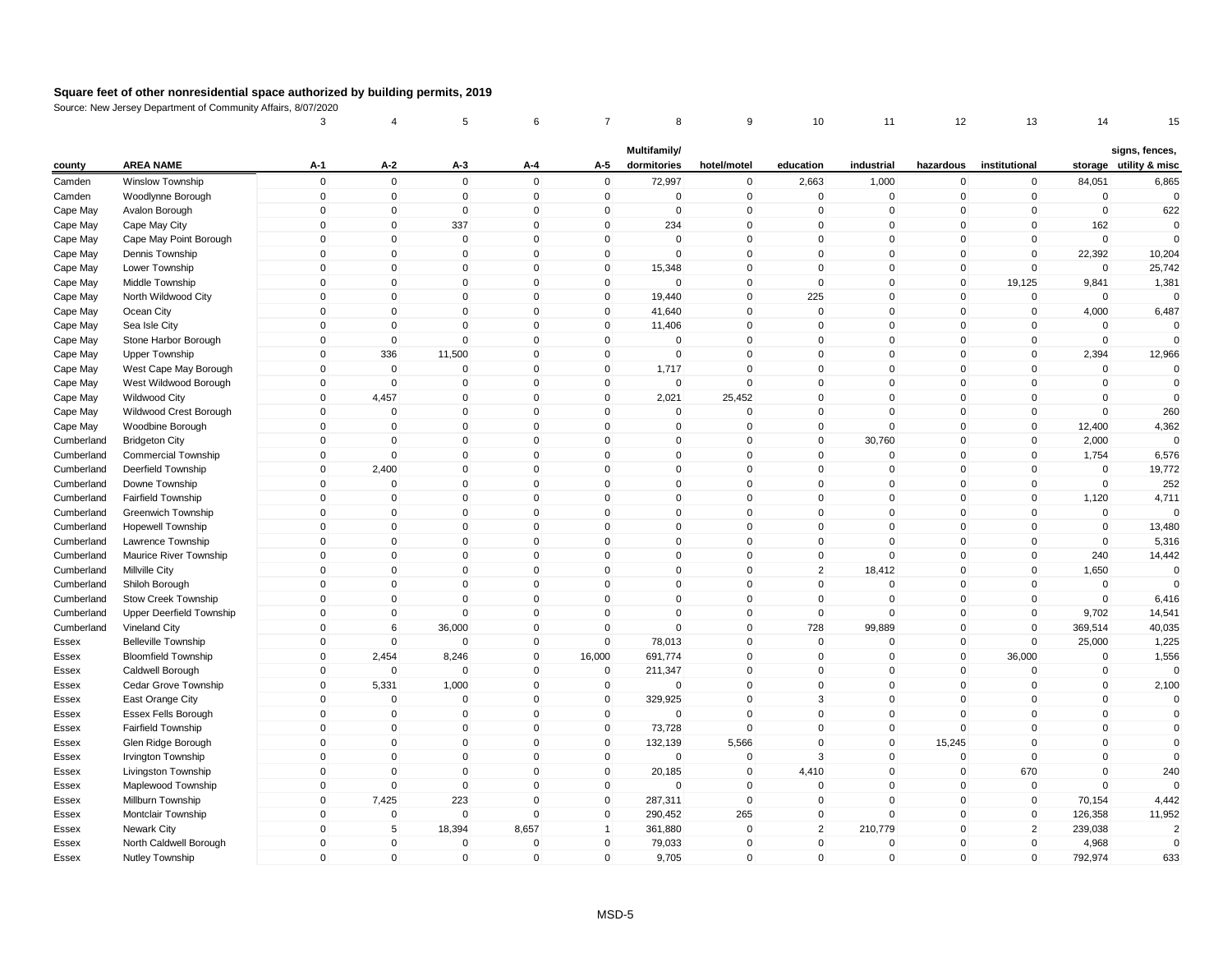|                          |                                             | 3                       | 4                          | 5                           | 6                           | 7                          | 8                           | 9                          | 10                           | 11                      | 12                         | 13                            | 14                        | 15                                       |
|--------------------------|---------------------------------------------|-------------------------|----------------------------|-----------------------------|-----------------------------|----------------------------|-----------------------------|----------------------------|------------------------------|-------------------------|----------------------------|-------------------------------|---------------------------|------------------------------------------|
| county                   | <b>AREA NAME</b>                            | A-1                     | $A-2$                      | A-3                         | A-4                         | A-5                        | Multifamily/<br>dormitories | hotel/motel                | education                    | industrial              | hazardous                  | institutional                 |                           | signs, fences,<br>storage utility & misc |
|                          |                                             | $\mathbf 0$             | 4,094                      | 3,300                       | $\mathbf 0$                 | $\mathbf 0$                | 9,853                       | $\pmb{0}$                  | $\mathbf 0$                  | $\mathbf 0$             | $\mathbf 0$                | $\mathbf 0$                   | $\mathbf 0$               | 441                                      |
| Essex                    | City of Orange Township<br>Roseland Borough | $\mathbf 0$             | $\mathbf 0$                | $\mathbf 0$                 | $\mathbf 0$                 | $\mathbf 0$                | $\mathbf 0$                 | $\mathsf 0$                | $\mathbf 0$                  | $\mathbf 0$             | $\mathbf 0$                | $\mathbf 0$                   | $\mathbf 0$               | 1,474                                    |
| Essex                    |                                             | $\Omega$                | $\pmb{0}$                  | $\pmb{0}$                   | $\mathbf 0$                 | 0                          | 500                         | $\pmb{0}$                  | $\Omega$                     | $\mathbf 0$             | $\Omega$                   | $\Omega$                      | $\Omega$                  | 240                                      |
| Essex<br>Essex           | South Orange Village<br>Verona Township     | $\mathbf 0$             | $\mathbf 0$                | $\mathbf 0$                 | $\mathbf 0$                 | $\mathbf{0}$               | $\mathbf 0$                 | $\mathsf 0$                | $\Omega$                     | $\Omega$                | $\mathbf 0$                | $\mathbf 0$                   | $\Omega$                  | 952                                      |
| Essex                    | West Caldwell Township                      | $\mathbf{0}$            | 7,696                      | $\mathbf 0$                 | $\mathbf 0$                 | $\mathbf 0$                | $\mathbf 0$                 | $\mathbf 0$                | 75,460                       | $\mathbf 0$             | $\mathbf 0$                | $\mathbf 0$                   | 113,097                   | 280                                      |
| Essex                    | West Orange Township                        | $\mathbf{0}$            | $\mathbf 0$                | $\Omega$                    | $\mathbf{0}$                | $\mathbf{0}$               | $\Omega$                    | $\mathbf{1}$               | $\Omega$                     | $\Omega$                | $\mathbf 0$                | 5,651                         | 178,000                   | $\Omega$                                 |
| Gloucester               | Clayton Borough                             | $\mathbf{0}$            | $\mathbf 0$                | $\mathbf 0$                 | $\Omega$                    | $\mathbf{0}$               | $\Omega$                    | $\mathbf 0$                | $\mathbf{0}$                 | $\mathbf 0$             | $\mathbf{0}$               | $\mathbf 0$                   | $\mathbf 0$               | $\Omega$                                 |
| Gloucester               | Deptford Township                           | $\mathbf 0$             | $\mathbf 0$                | 1,000                       | $\mathbf 0$                 | $\mathbf 0$                | 0                           | 15,200                     | $\mathbf 0$                  | $\mathbf 0$             | $\mathbf 0$                | $\mathbf 0$                   | $\mathbf 0$               | 4,779                                    |
| Gloucester               | East Greenwich Township                     | $\mathbf{0}$            | 2,280                      | $\mathbf 0$                 | $\mathbf{0}$                | $\mathbf{0}$               | $\mathbf{0}$                | $\mathsf 0$                | $\mathbf{0}$                 | $\Omega$                | $\mathbf{0}$               | $\mathbf 0$                   | $\mathbf 0$               | 1,664                                    |
|                          |                                             | $\mathbf 0$             | $\mathbf 0$                | $\mathbf 0$                 | $\mathbf 0$                 | $\mathbf 0$                | 0                           | $\mathbf 0$                | $\mathbf 0$                  | $\mathbf 0$             | $\mathbf 0$                | $\mathbf 0$                   | 18,128                    | 680                                      |
| Gloucester<br>Gloucester | Elk Township<br>Franklin Township           | $\Omega$                | $\mathbf 0$                | $\mathbf 0$                 | $\Omega$                    |                            | $\Omega$                    | $\mathbf 0$                | $\Omega$                     | $\Omega$                | $\Omega$                   | $\Omega$                      | 276                       |                                          |
|                          |                                             | 840                     | $\mathbf 0$                | $\mathbf{0}$                | $\mathbf 0$                 | 2,880<br>$\mathbf 0$       | 128,541                     | $\mathsf 0$                | $\mathbf{0}$                 | $\mathbf 0$             | $\mathbf 0$                | $\mathbf{0}$                  | $\mathbf 0$               | 16,368<br>2,945                          |
| Gloucester               | Glassboro Borough                           | $\mathbf 0$             | $\mathbf 0$                | $\mathbf 0$                 | $\mathbf 0$                 | $\mathbf 0$                | $\mathbf 0$                 | $\mathsf 0$                | $\mathbf{0}$                 | $\mathbf 0$             | 11,232                     | $\mathbf 0$                   | $\mathbf 0$               |                                          |
| Gloucester               | <b>Greenwich Township</b>                   | $\Omega$                | 486                        | 71,038                      | $\mathbf{0}$                | $\mathbf{0}$               | $\mathbf{0}$                | $\mathbf 0$                | $\Omega$                     | $\mathbf 0$             | $\mathbf{0}$               | 3                             | 4,500                     | 1,720<br>10,424                          |
| Gloucester               | Harrison Township                           | $\Omega$                |                            | $\Omega$                    |                             |                            | $\mathbf 0$                 |                            | $\mathbf{0}$                 |                         |                            | 0                             |                           |                                          |
| Gloucester               | Logan Township                              | $\mathbf 0$             | $\mathbf 0$<br>$\mathbf 0$ | $\mathbf 0$                 | $\mathbf 0$<br>$\mathbf 0$  | $\mathbf 0$<br>$\mathbf 0$ | 2,512                       | $\mathbf 0$<br>$\mathsf 0$ | $\mathbf{0}$                 | 46,817<br>$\mathbf 0$   | $\mathbf 0$                | $\mathbf 0$                   | 291,699<br>$\mathbf 0$    | 220                                      |
| Gloucester               | Mantua Township                             | $\mathbf 0$             | $\mathbf 0$                | 5,715                       | $\mathbf 0$                 |                            | $\mathbf 0$                 | $\mathsf 0$                |                              | $\mathbf 0$             | 0                          |                               |                           | 5,070                                    |
| Gloucester               | Monroe Township                             |                         | $\mathbf 0$                |                             | $\mathbf 0$                 | $\mathbf 0$                | 0                           | $\mathsf 0$                | 10,000<br>$\mathbf{0}$       | $\mathbf 0$             | $\mathbf 0$                | 9,888<br>$\mathbf 0$          | 20,992                    | 13,528                                   |
| Gloucester               | National Park Borough                       | $\mathbf 0$<br>$\Omega$ | $\pmb{0}$                  | $\mathbf 0$                 |                             | $\mathbf 0$                |                             |                            | $\Omega$                     | $\mathbf 0$             | $\mathbf 0$                |                               | $\mathbf 0$               | $\mathbf 0$<br>$\Omega$                  |
| Gloucester               | Newfield Borough                            | $\mathbf{0}$            | $\mathbf 0$                | 0<br>$\mathbf{0}$           | $\mathbf 0$<br>$\Omega$     | 0<br>$\mathbf{0}$          | 0<br>$\Omega$               | $\mathbf 0$<br>$\mathbf 0$ | $\mathbf{0}$                 | $\Omega$                | 0<br>$\mathbf{0}$          | $\pmb{0}$<br>$\mathbf 0$      | 13,500<br>$\Omega$        | $\mathbf 0$                              |
| Gloucester               | Paulsboro Borough                           | $\mathbf{0}$            |                            |                             | $\mathbf 0$                 |                            |                             | $\mathsf 0$                | $\mathbf{0}$                 |                         |                            |                               | $\mathbf 0$               |                                          |
| Gloucester               | Pitman Borough                              | $\mathbf{0}$            | $\mathbf 0$<br>$\pmb{0}$   | $\mathbf 0$<br>$\mathbf{0}$ | $\mathbf{0}$                | $\mathbf 0$<br>$\mathbf 0$ | $\mathbf 0$<br>$\Omega$     | $\mathbf 0$                | $\Omega$                     | $\mathbf 0$<br>$\Omega$ | $\mathbf 0$<br>$\mathbf 0$ | $\mathbf 0$<br>$\mathbf 0$    | 22,364                    | $\mathbf 0$<br>$\Omega$                  |
| Gloucester               | South Harrison Township                     | $\mathbf{0}$            | $\mathbf 0$                | $\mathbf{0}$                | $\mathbf{0}$                | $\mathbf{0}$               | $\Omega$                    | $\mathbf 0$                | $\Omega$                     | $\mathbf 0$             | $\mathbf{0}$               | $\Omega$                      |                           | $\Omega$                                 |
| Gloucester               | Swedesboro Borough                          | $\Omega$                | $\mathbf 0$                |                             |                             |                            |                             |                            |                              |                         |                            | 0                             | $\mathbf 0$               |                                          |
| Gloucester<br>Gloucester | Washington Township                         | $\mathbf{0}$            | $\mathbf 0$                | $\mathbf 0$<br>$\mathbf{0}$ | $\mathbf 0$<br>$\mathbf{0}$ | 0<br>$\mathbf{0}$          | 0<br>$\mathbf{0}$           | $\mathsf 0$<br>$\mathsf 0$ | $\mathbf{0}$<br>$\mathbf{0}$ | $\mathbf 0$<br>$\Omega$ | 0<br>$\mathbf{0}$          | $\mathbf{0}$                  | 1,636<br>$\mathbf 0$      | 6,395<br>$\Omega$                        |
|                          | Wenonah Borough                             | $\mathbf 0$             | $\pmb{0}$                  | $\mathbf 0$                 | $\mathbf 0$                 | $\mathbf 0$                | 0                           | $\pmb{0}$                  | $\mathbf{0}$                 | $\mathbf 0$             |                            | $\mathbf 0$                   | $\mathbf 0$               |                                          |
| Gloucester               | West Deptford Township                      | $\mathbf 0$             | $\mathbf 0$                | $\mathbf 0$                 | $\mathbf 0$                 | $\mathbf 0$                | 0                           | $\mathbf 0$                | $\mathbf{0}$                 | $\mathbf 0$             | 11,856<br>$\mathbf 0$      | $\mathbf 0$                   | $\mathbf 0$               | 9,694<br>$\mathbf 0$                     |
| Gloucester               | Westville Borough                           | $\mathbf{0}$            | $\mathbf 0$                | 2,640                       | $\mathbf 0$                 | $\mathbf 0$                | 0                           | $\mathsf 0$                | $\mathbf{0}$                 | $\mathbf 0$             | $\mathbf 0$                | $\mathbf{0}$                  | $\mathbf 0$               | $\Omega$                                 |
| Gloucester               | <b>Woodbury City</b>                        | $\mathbf 0$             |                            | $\mathbf 0$                 | $\mathbf 0$                 | $\mathbf 0$                | 0                           | $\mathsf 0$                | $\mathbf{0}$                 | $\mathbf 0$             | $\mathbf 0$                | $\mathbf 0$                   | $\mathbf 0$               | $\Omega$                                 |
| Gloucester               | Woodbury Heights Borough                    |                         | 2,064                      |                             |                             |                            | $\Omega$                    |                            | $\Omega$                     | $\Omega$                |                            |                               |                           |                                          |
| Gloucester<br>Hudson     | Woolwich Township<br><b>Bayonne City</b>    | $\mathbf 0$<br>$\Omega$ | $\mathbf 0$<br>5,775       | $\mathbf 0$<br>$\mathbf 0$  | $\mathbf 0$<br>$\mathbf 0$  | $\mathbf 0$<br>$\mathbf 0$ | 1,306,533                   | $\mathbf 0$<br>$\mathbf 0$ | $\mathbf{0}$                 | $\Omega$                | $\mathbf 0$<br>$\mathbf 0$ | $\overline{0}$<br>$\mathbf 0$ | $\mathbf 0$<br>510,355    | 14,027<br>312                            |
|                          |                                             | $\mathbf{0}$            | $\mathbf 0$                | $\mathbf 0$                 | $\Omega$                    | $\mathbf 0$                | $\mathbf 0$                 | $\mathsf 0$                | $\mathbf{0}$                 | $\mathbf 0$             | $\mathbf 0$                | $\mathbf{0}$                  | $\Omega$                  | $\mathbf 0$                              |
| Hudson                   | East Newark Borough                         | $\mathbf 0$             | $\mathbf 0$                | $\mathbf 0$                 | $\mathbf 0$                 | $\mathbf 0$                | 81,920                      | 10,124                     | $\Omega$                     | $\mathbf 0$             | $\mathbf 0$                | $\mathbf 0$                   | $\Omega$                  | $\Omega$                                 |
| Hudson<br>Hudson         | Guttenberg Town                             | $\mathbf 0$             | $\mathbf 0$                | $\mathbf 0$                 | $\mathbf 0$                 | 1,125                      | 603,250                     | $\mathbf 0$                | $\overline{4}$               | $\overline{1}$          | $\mathbf 0$                | $\mathbf 0$                   | 28,250                    | $\mathbf 0$                              |
|                          | Harrison Town                               | $\mathbf 0$             |                            |                             | $\mathbf 0$                 | $\mathbf 0$                |                             |                            |                              |                         |                            | $\pmb{0}$                     |                           | $\Omega$                                 |
| Hudson<br>Hudson         | Hoboken City<br>Jersey City                 | $\mathbf{0}$            | $\mathbf 0$<br>$\mathbf 0$ | $\mathbf 0$<br>4,300        | 71,892                      | 15,510                     | 470,351<br>5,920,656        | $\mathbf 0$<br>$\mathbf 0$ | 7,940<br>263,397             | 4,386<br>$\mathbf{0}$   | 0<br>$\mathbf{0}$          | $\mathbf{0}$                  | 12,611<br>46,734          | $\Omega$                                 |
|                          |                                             | $\mathbf{0}$            | $\mathbf 0$                | 20,245                      | $\mathbf 0$                 | $\mathbf 0$                | 369,759                     | $\mathsf 0$                | $\mathbf 0$                  | 14,830                  | $\mathbf 0$                | $\mathbf 0$                   | 784,962                   | 722                                      |
| Hudson                   | Kearny Town                                 | $\mathbf 0$             | $\mathbf 0$                | $\mathbf 0$                 | $\mathbf 0$                 |                            |                             |                            | $\mathbf 0$                  |                         | $\mathbf 0$                | $\mathbf 0$                   |                           |                                          |
| Hudson                   | North Bergen Township                       | $\mathbf{0}$            | 7,886                      | $\mathbf 0$                 | $\mathbf{0}$                | $\mathbf 0$<br>$\mathbf 0$ | 33,064<br>$\mathbf 0$       | $\mathbf 0$<br>$\mathbf 0$ | $\mathbf{0}$                 | 4,545<br>$\mathbf 0$    | $\mathbf{0}$               | $\mathbf{0}$                  | 114,486<br>$\overline{4}$ | 1,360                                    |
| Hudson                   | Secaucus Town                               | $\Omega$                | $\mathbf 0$                | $\mathbf 0$                 | $\mathbf 0$                 | $\mathbf 0$                | 67,676                      | $\mathsf 0$                | $\mathbf{0}$                 | $\mathbf 0$             | $\mathbf 0$                | 0                             | $\mathbf 0$               | $\Omega$                                 |
| Hudson                   | Union City                                  | $\mathbf{0}$            | $\mathbf{0}$               | $\mathbf{0}$                | $\mathbf{0}$                | $\mathbf{0}$               | $\Omega$                    | $\mathbf 0$                | $\Omega$                     | $\Omega$                |                            | $\Omega$                      | $\mathbf 0$               | $\mathbf 0$                              |
| Hudson                   | Weehawken Township                          | $\mathbf 0$             | $\pmb{0}$                  | $\mathbf 0$                 | $\mathbf 0$                 | $\mathbf 0$                |                             | $\mathsf 0$                | $\mathbf{0}$                 | $\mathbf 0$             | $\mathbf 0$<br>$\mathbf 0$ | $\mathbf 0$                   | $\mathbf 0$               | $\Omega$                                 |
| Hudson                   | West New York Town                          |                         |                            |                             |                             |                            | 67,453                      |                            |                              |                         |                            |                               |                           |                                          |
| Hunterdon                | Alexandria Township                         | $\mathbf 0$             | $\pmb{0}$                  | $\mathbf 0$                 | $\mathbf 0$                 | $\mathbf 0$                | $\mathbf 0$                 | $\mathbf 0$                | $\mathbf{0}$                 | $\mathbf 0$             | $\mathbf 0$                | $\mathbf 0$                   | $\mathbf 0$               | 22,105                                   |
| Hunterdon                | <b>Bethlehem Township</b>                   | $\Omega$                | $\mathbf 0$                | $\mathbf 0$                 | $\mathbf 0$                 | $\mathbf 0$                | 0                           | $\mathsf 0$                | $\mathbf{0}$                 | $\mathbf 0$             | $\mathbf 0$                | $\mathbf 0$                   | 117,504                   | 1,833                                    |
| Hunterdon                | <b>Bloomsbury Borough</b>                   | $\mathbf 0$             | $\mathbf 0$                | $\mathbf 0$                 | $\mathbf 0$                 | $\mathbf 0$                | 0                           | $\mathsf 0$                | $\mathbf{0}$                 | $\mathbf 0$             | $\mathbf 0$                | $\mathbf 0$                   | $\mathbf 0$               | 1,440                                    |
| Hunterdon                | Califon Borough                             | $\mathbf{0}$            | $\mathbf 0$                | $\mathbf 0$                 | $\mathbf 0$                 | $\mathbf 0$                | $\mathbf 0$                 | $\mathbf 0$                | $\mathbf{0}$                 | $\mathbf 0$             | $\mathbf 0$                | $\mathbf{0}$                  | $\mathbf 0$               | $\Omega$                                 |
| Hunterdon                | Clinton Town                                | $\mathbf{0}$            | $\Omega$                   | $\mathbf 0$                 | $\mathbf{0}$                | $\mathbf 0$                | 288                         | $\mathbf 0$                | $\Omega$                     | $\Omega$<br>$\Omega$    | $\mathbf{0}$               | $\Omega$                      | $\Omega$                  | $\Omega$                                 |
| Hunterdon                | Clinton Township                            | $\mathbf{0}$            | 22,772                     | $\mathsf 0$                 | $\mathbf 0$                 | $\mathbf{0}$               | 89,248                      | $\mathsf 0$                | $\mathbf{0}$                 |                         | $\mathbf 0$                | $\mathbf{0}$                  | 2,400                     | 10,363                                   |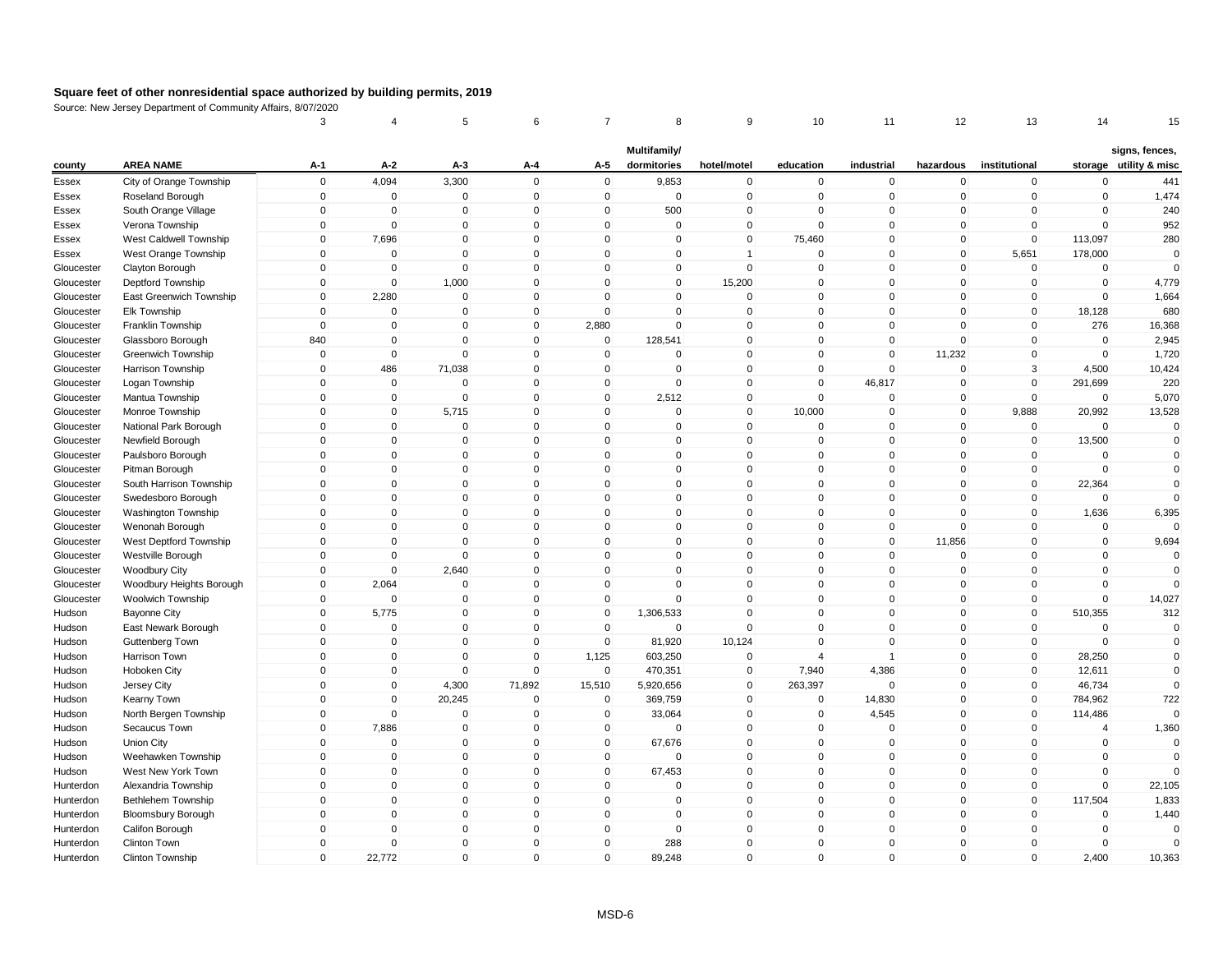|           |                              | 3                    | 4              | 5              | 6            | 7            | 8            | 9              | 10           | 11          | 12           | 13             | 14          | 15                     |
|-----------|------------------------------|----------------------|----------------|----------------|--------------|--------------|--------------|----------------|--------------|-------------|--------------|----------------|-------------|------------------------|
|           |                              |                      |                |                |              |              | Multifamily/ |                |              |             |              |                |             | signs, fences,         |
| county    | <b>AREA NAME</b>             | A-1                  | $A-2$          | A-3            | A-4          | A-5          | dormitories  | hotel/motel    | education    | industrial  | hazardous    | institutional  |             | storage utility & misc |
| Hunterdon | Delaware Township            | $\mathbf 0$          | $\mathbf 0$    | $\mathbf 0$    | $\mathbf 0$  | $\mathbf 0$  | $\mathbf 0$  | $\mathbf 0$    | $\mathbf 0$  | 5,689       | $\mathbf 0$  | $\pmb{0}$      | 21,600      | 10,177                 |
| Hunterdon | East Amwell Township         | $\mathbf 0$          | $\mathbf 0$    | $\mathbf 0$    | $\mathbf 0$  | $\mathbf 0$  | $\mathbf 0$  | 1,502          | $\mathbf 0$  | $\mathbf 0$ | $\mathbf 0$  | $\mathbf 0$    | $\mathbf 0$ | 9,300                  |
| Hunterdon | Flemington Borough           | $\Omega$             | $\pmb{0}$      | 0              | $\mathbf 0$  | $\mathbf 0$  | 0            | $\Omega$       | $\mathbf{0}$ | $\mathbf 0$ | $\mathbf 0$  | 0              | $\Omega$    | $\Omega$               |
| Hunterdon | Franklin Township            | $\mathbf{0}$         | $\pmb{0}$      | $\mathbf 0$    | $\mathbf 0$  | $\mathbf 0$  | $\Omega$     | $\mathbf 0$    | $\mathbf{0}$ | $\mathbf 0$ | $\mathbf{0}$ | $\mathbf 0$    | 13,429      | 2,658                  |
| Hunterdon | Frenchtown Borough           | $\mathbf 0$          | $\mathbf 0$    | 375            | $\mathbf 0$  | $\mathbf 0$  | 0            | $\mathbf 0$    | $\mathbf{0}$ | $\mathbf 0$ | $\mathbf 0$  | $\mathbf 0$    | 0           | 720                    |
| Hunterdon | Glen Gardner Borough         | $\mathbf{0}$         | $\mathbf 0$    | $\mathbf 0$    | $\mathbf 0$  | $\mathbf 0$  | $\Omega$     | $\mathsf 0$    | $\Omega$     | $\Omega$    | $\mathbf 0$  | $\Omega$       | $\mathbf 0$ | $\Omega$               |
| Hunterdon | Hampton Borough              | $\mathbf{0}$         | $\mathbf 0$    | $\mathbf 0$    | $\Omega$     | $\mathbf 0$  | $\mathbf 0$  | $\mathbf 0$    | $\Omega$     | $\mathbf 0$ | $\mathbf{0}$ | $\overline{0}$ | $\mathbf 0$ | 204                    |
| Hunterdon | High Bridge Borough          | $\mathbf 0$          | $\mathbf 0$    | $\mathbf 0$    | $\mathbf 0$  | $\mathbf 0$  | 6,300        | $\mathbf 0$    | $\mathbf 0$  | $\mathbf 0$ | $\mathbf 0$  | 0              | $\mathbf 0$ | 444                    |
| Hunterdon | <b>Holland Township</b>      | $\mathbf{0}$         | $\mathbf 0$    | $\mathbf{0}$   | $\mathbf 0$  | $\mathbf 0$  | $\mathsf 0$  | $\mathsf 0$    | $\mathbf{0}$ | $\mathbf 0$ | $\mathbf{0}$ | $\mathbf 0$    | 7,202       | 6,384                  |
| Hunterdon | Kingwood Township            | $\mathbf 0$          | $\pmb{0}$      | $\mathbf 0$    | $\mathbf 0$  | $\mathbf 0$  | 0            | $\mathbf 0$    | $\mathbf 0$  | $\mathbf 0$ | $\mathbf 0$  | $\mathbf 0$    | 22,106      | 22,440                 |
| Hunterdon | Lambertville City            | 0                    | $\mathbf 0$    | $\Omega$       | $\Omega$     | 0            | $\Omega$     | $\mathbf 0$    | $\Omega$     | $\Omega$    | 0            | $\Omega$       | 0           | 193                    |
| Hunterdon | Lebanon Borough              | $\mathbf{0}$         | $\pmb{0}$      | $\mathbf 0$    | $\mathbf 0$  | $\mathbf 0$  | 0            | $\mathsf 0$    | $\mathbf{0}$ | $\mathbf 0$ | $\mathbf 0$  | $\mathbf{0}$   | $\mathbf 0$ | 2,906                  |
| Hunterdon | Lebanon Township             | $\mathbf 0$          | $\mathbf 0$    | 2,400          | $\mathbf 0$  | $\mathbf 0$  | 0            | $\mathsf 0$    | $\mathbf{0}$ | $\mathbf 0$ | $\mathbf 0$  | $\mathbf 0$    | $\mathbf 0$ | 9,141                  |
| Hunterdon | Milford Borough              | $\mathbf{0}$         | $\mathbf 0$    | $\mathbf 0$    | $\mathbf{0}$ | $\mathbf 0$  | $\Omega$     | $\mathbf 0$    | $\Omega$     | $\mathbf 0$ | $\mathbf{0}$ | $\Omega$       | $\mathbf 0$ | $\Omega$               |
| Hunterdon | Raritan Township             | $\Omega$             | 17,760         | 6,101          | $\mathbf 0$  | $\mathbf 0$  | 189,647      | $\mathbf 0$    | $\mathbf{0}$ | $\Omega$    | $\mathbf 0$  | 0              | 889         | 15,919                 |
| Hunterdon | Readington Township          | $\mathbf 0$          | $\mathbf 0$    | 2,007          | $\mathbf 0$  | $\mathbf 0$  | 93,396       | $\mathsf 0$    | $\mathbf{0}$ | $\mathbf 0$ | $\mathbf 0$  | 0              | $\mathbf 0$ | 21,184                 |
| Hunterdon | Stockton Borough             | $\mathbf 0$          | $\pmb{0}$      | $\mathbf 0$    | $\mathbf 0$  | $\mathbf 0$  | $\mathbf 0$  | $\mathsf 0$    | $\mathbf{0}$ | $\mathbf 0$ | $\mathbf 0$  | 0              | $\Omega$    | $\Omega$               |
| Hunterdon | Tewksbury Township           | $\mathbf 0$          | $\mathbf 0$    | $\mathbf 0$    | $\mathbf 0$  | $\mathbf 0$  | 0            | $\mathsf 0$    | $\mathbf{0}$ | $\mathbf 0$ | $\mathbf 0$  | $\mathbf 0$    | $\mathbf 0$ | 12,039                 |
| Hunterdon | Union Township               | $\Omega$             | $\overline{4}$ | 0              | $\mathbf 0$  | 0            | 0            | $\mathbf 0$    | $\mathbf 0$  | $\mathbf 0$ | 0            | 0              | 7,290       | 4,407                  |
| Hunterdon | West Amwell Township         | $\mathbf{0}$         | $\mathbf 0$    | $\Omega$       | $\Omega$     | $\mathbf 0$  | $\Omega$     | $\overline{2}$ | $\mathbf{0}$ | $\Omega$    | $\mathbf{0}$ | $\mathbf 0$    | 8,000       | 4,361                  |
| Mercer    | East Windsor Township        | $\mathbf 0$          | $\mathbf 0$    | $\mathbf 0$    | $\mathbf 0$  | $\mathbf 0$  | 30,024       | $\mathsf 0$    | $\mathbf{0}$ | $\mathbf 0$ | $\mathbf 0$  | $\mathbf 0$    | 52,300      | 6,000                  |
| Mercer    | Ewing Township               | $\mathbf{0}$         | $\Omega$       | $\mathbf{0}$   | $\mathbf{0}$ | 0            | 47,110       | $\mathbf 0$    | $\mathbf{0}$ | $\Omega$    | $\mathbf 0$  | $\mathbf 0$    | 28,674      | 216                    |
| Mercer    | Hamilton Township            | $\Omega$             | 6,033          | 9,540          | $\mathbf 0$  | $\mathbf 0$  | 5,829        | 142,048        | $\mathbf{0}$ | 46,500      | $\mathbf{0}$ | $\overline{0}$ | 158,240     | 44,752                 |
| Mercer    | Hightstown Borough           | $\mathbf 0$          | $\mathbf 0$    | $\mathbf 0$    | $\mathbf 0$  | 0            | $\mathbf 0$  | $\mathbf 0$    | $\mathbf{0}$ | $\mathbf 0$ | 0            | 0              | $\mathbf 0$ | 440                    |
| Mercer    | Hopewell Borough             | $\mathbf{0}$         | $\mathbf 0$    | $\mathbf{0}$   | $\mathbf{0}$ | $\mathbf{0}$ | $\mathbf{0}$ | $\mathsf 0$    | $\mathbf{0}$ | $\mathbf 0$ | $\mathbf{0}$ | $\mathbf 0$    | $\Omega$    | $\Omega$               |
| Mercer    | <b>Hopewell Township</b>     | $\mathbf 0$          | $\mathbf 0$    | $\mathbf 0$    | $\mathbf 0$  | $\mathbf 0$  | 0            | $\mathbf 0$    | $\mathbf 0$  | $\mathbf 0$ | $\mathbf 0$  | $\mathbf 0$    | 6,904       | 12,729                 |
| Mercer    | Lawrence Township            | $\mathbf 0$          | 6,905          | 6,002          | $\mathbf 0$  | $\mathbf 0$  | $\mathbf 0$  | $\mathbf 0$    | $\mathbf 0$  | $\mathbf 0$ | $\mathbf 0$  | $\pmb{0}$      | 5,201       | 7,790                  |
| Mercer    | Pennington Borough           | $\mathbf{0}$         | 3,037          | $\mathbf 0$    | $\Omega$     | $\mathbf 0$  | 160          | $\mathsf 0$    | $\Omega$     | $\mathbf 0$ | $\mathbf{0}$ | $\mathbf{0}$   | $\mathbf 0$ | 954                    |
| Mercer    | Princeton Borough            | See Princeton (1114) |                |                |              |              |              |                |              |             |              |                |             |                        |
| Mercer    | Princeton (1114)             | 0                    | $\mathbf 1$    | $\overline{1}$ | 32,000       | $\mathbf 0$  | 13,028       | $\mathbf 0$    | 2,876        | $\mathbf 0$ | $\mathbf 0$  | $\mathbf 0$    | $\mathbf 0$ | 1,128                  |
| Mercer    | <b>Trenton City</b>          | $\mathbf 0$          | $\mathbf 0$    | $\mathbf 0$    | $\mathbf 0$  | $\mathbf 0$  | 60,198       | $\mathbf 0$    | $\Omega$     | $\mathbf 0$ | $\mathbf 0$  | $\mathbf 0$    | $\mathbf 0$ |                        |
| Mercer    | Robbinsville Township        | $\mathbf{0}$         | $\mathbf 0$    | 217,819        | $\mathbf 0$  | $\mathbf 0$  | 178,410      | $\mathsf 0$    | $\mathbf 0$  | $\mathbf 0$ | 0            | $\mathbf 0$    | 1,750       | 8,198                  |
| Mercer    | West Windsor Township        | $\mathbf 0$          | $\mathbf 0$    | $\mathbf 0$    | $\mathbf 0$  | $\mathbf 0$  | 68,967       | $\mathsf 0$    |              | $\mathbf 0$ | $\mathbf 0$  | $\mathbf 0$    | 1,600       | 907                    |
| Middlesex | Carteret Borough             | $\mathbf 0$          | 92,155         | $\mathbf 0$    | $\mathbf 0$  | $\mathbf 0$  | $\mathbf 0$  | $\mathsf 0$    | $\mathbf{0}$ | $\mathbf 0$ | $\mathbf 0$  | $\mathbf 0$    | $\mathbf 0$ |                        |
| Middlesex | Cranbury Township            | 0                    | $\mathbf 0$    | 0              | $\mathbf 0$  | $\mathbf 0$  | 45,658       | $\mathbf 0$    | $\mathbf 0$  | $\mathbf 0$ | $\mathbf 0$  | $\mathbf 0$    | 1,836,337   | 83,324                 |
| Middlesex | Dunellen Borough             | $\mathbf{0}$         | $\mathbf 0$    | $\Omega$       | $\Omega$     | $\mathbf 0$  | $\Omega$     | $\mathbf 0$    | $\mathbf{0}$ | $\Omega$    | $\mathbf{0}$ | $\mathbf{0}$   | $\mathbf 0$ | $\Omega$               |
| Middlesex | East Brunswick Township      | $\mathbf 0$          | $\mathbf 0$    | $\overline{1}$ | $\mathbf 0$  | $\mathbf 0$  | 78,463       | 82,125         | 5            | $\mathbf 0$ | $\mathbf 0$  | 190,339        | $\mathbf 0$ | 1,501                  |
| Middlesex | Edison Township              | $\mathbf 0$          | 2,080          | 38,001         | $\mathbf 0$  | $\mathbf 0$  | 216,550      | 99,272         | 20,224       | 30,635      | $\mathbf 0$  | 0              | 1,126,243   | 740                    |
| Middlesex | Helmetta Borough             | $\Omega$             | $\mathbf 0$    | $\mathbf 0$    | $\mathbf 0$  | $\mathbf 0$  | $\mathbf 0$  | $\mathbf 0$    | $\mathbf{0}$ | $\mathbf 0$ | $\mathbf 0$  | $\mathbf{0}$   | $\mathbf 0$ | $\Omega$               |
| Middlesex | <b>Highland Park Borough</b> | $\mathbf 0$          | $\mathbf 0$    | $\mathbf 0$    | $\mathbf 0$  | $\mathbf 0$  | 152,354      | $\mathbf 0$    | $\Omega$     | $\mathbf 0$ | $\mathbf 0$  | $\mathbf 0$    | $\mathbf 0$ | 432                    |
| Middlesex | Jamesburg Borough            | $\mathbf{0}$         | $\mathbf 0$    | $\Omega$       | $\mathbf{0}$ | $\mathbf{0}$ | $\Omega$     | $\mathbf 0$    |              | $\Omega$    | $\mathbf 0$  | $\mathbf{0}$   | $\mathbf 0$ |                        |
| Middlesex | Old Bridge Township          | $\mathbf 0$          | $\pmb{0}$      | 7,493          | $\mathbf 0$  | $\mathbf 0$  | 673,851      | $\mathbf 0$    | $\mathbf 0$  | $\mathbf 0$ | $\mathbf 0$  | 8,258          | 1,200       | 7,280                  |
| Middlesex | Metuchen Borough             | $\mathbf 0$          | $\pmb{0}$      | $\mathbf 0$    | $\mathbf 0$  | $\mathbf 0$  | -1           | $\mathbf 0$    | $\mathbf 0$  | $\mathbf 0$ | $\mathbf 0$  | $\pmb{0}$      | $\mathbf 0$ | $\Omega$               |
| Middlesex | Middlesex Borough            | $\Omega$             | $\pmb{0}$      | $\mathbf 0$    | $\mathbf 0$  | $\mathbf 0$  | 4,202        | $\mathsf 0$    | $\Omega$     | $\mathbf 0$ | $\mathbf 0$  | $\mathbf 0$    | 328,127     | 3,348                  |
| Middlesex | Milltown Borough             | $\mathbf 0$          | $\mathbf 0$    | $\mathbf 0$    | $\mathbf 0$  | $\mathbf 0$  | $\mathbf 0$  | $\mathsf 0$    | $\mathbf{0}$ | $\mathbf 0$ | $\mathbf 0$  | $\mathbf 0$    | $\mathbf 0$ | 864                    |
| Middlesex | Monroe Township              | $\mathbf 0$          | $\mathbf 0$    | 19,058         | $\mathbf 0$  | $\mathbf{1}$ | 61,103       | $\mathbf 0$    | $\mathbf{0}$ | $\mathbf 0$ | $\mathbf 0$  | 2,527          | 374,400     | 15,352                 |
| Middlesex | New Brunswick City           | $\Omega$             | $\mathbf 0$    | $\Omega$       | $\mathbf 0$  | $\mathbf 0$  | 31,362       | 65,067         | $\Omega$     | $\Omega$    | $\mathbf 0$  | $\mathbf 0$    | 129,724     | $\Omega$               |
| Middlesex | North Brunswick Township     | $\Omega$             | $\mathsf 0$    | 37,237         | $\Omega$     | $\mathbf{0}$ | $\mathbf 0$  | $\mathbf 0$    | $\mathbf{0}$ | $\Omega$    | $\mathbf{0}$ | $\mathbf{0}$   | 306,025     | $\Omega$               |
|           |                              |                      |                |                |              |              |              |                |              |             |              |                |             |                        |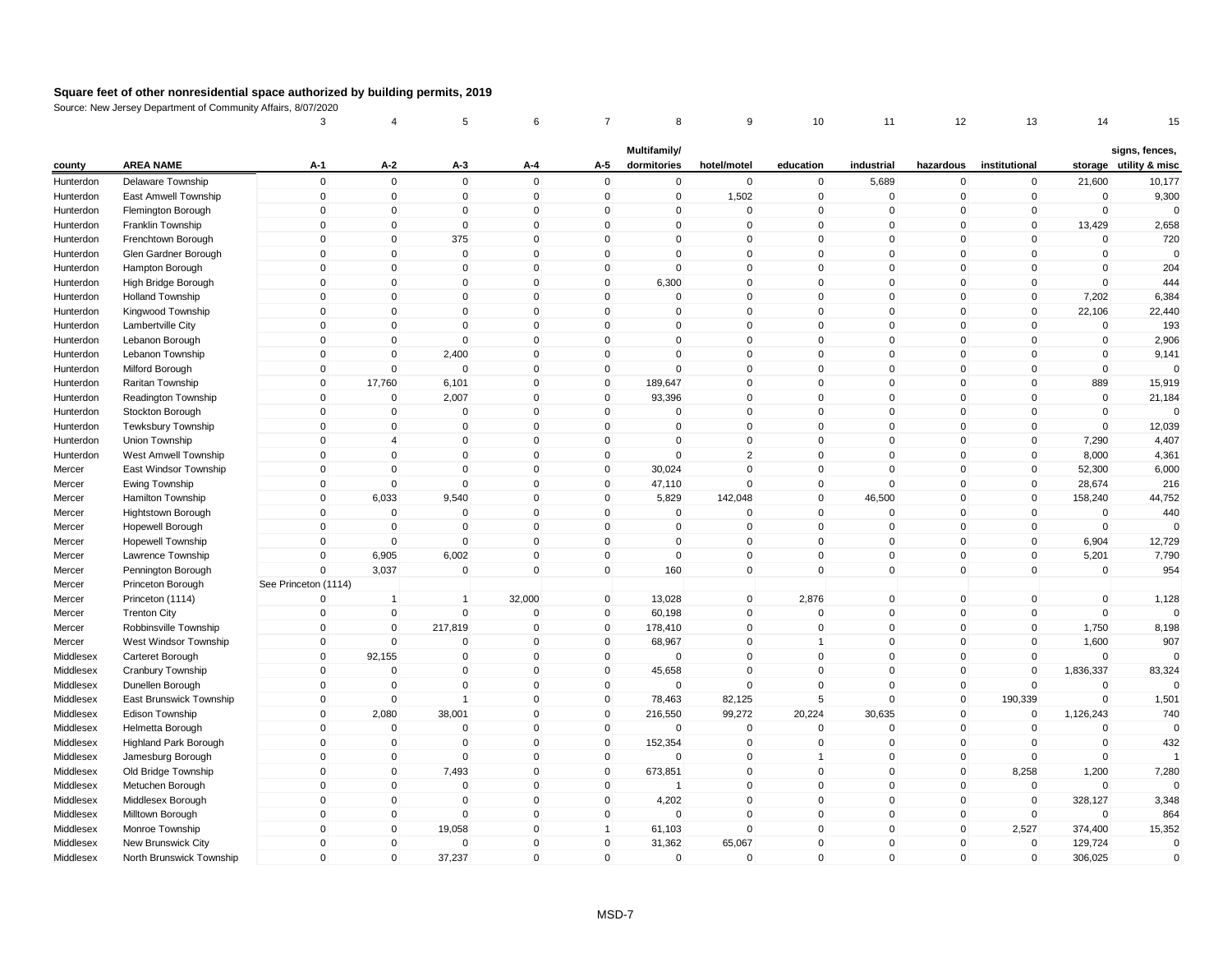| Multifamily/<br>signs, fences,<br><b>AREA NAME</b><br>A-2<br>A-5<br>storage utility & misc<br>county<br>$A-1$<br>$A-3$<br>A-4<br>dormitories<br>hotel/motel<br>education<br>industrial<br>hazardous<br>institutional<br>$\mathbf 0$<br>$\mathbf 0$<br>$\mathsf 0$<br>$\mathbf 0$<br>$\mathbf 0$<br>$\overline{2}$<br>$\pmb{0}$<br>97,500<br>Middlesex<br>Perth Amboy City<br>3<br>$\mathbf 0$<br>$\mathbf 0$<br>$\mathbf 0$<br>921,086<br>$\mathbf 0$<br>$\mathbf 0$<br>83,310<br>4,538<br>$\overline{0}$<br>169,001<br>$\mathbf 0$<br>14,100<br>$\mathbf 0$<br>$\overline{0}$<br>$\overline{0}$<br>540<br>Middlesex<br>Piscataway Township<br>757,159<br>$\mathbf 0$<br>$\pmb{0}$<br>$\Omega$<br>$\pmb{0}$<br>$\mathbf 0$<br>Middlesex<br>Plainsboro Township<br>$\Omega$<br>0<br>$\mathbf 0$<br>5<br>$\Omega$<br>0<br>0<br>$\Omega$<br>$\mathbf 0$<br>$\mathbf 0$<br>$\Omega$<br>$\overline{2}$<br>$\mathbf 0$<br>Middlesex<br>$\mathbf 0$<br>3,264<br>$\mathbf 0$<br>109,215<br>$\Omega$<br>$\mathbf 0$<br>$\mathbf 0$<br>17,365<br>Sayreville Borough<br>$\mathbf 0$<br>$\mathbf 0$<br>$\mathbf 0$<br>$\mathbf 0$<br>$\mathbf 0$<br>$\mathbf{0}$<br>$\mathbf 0$<br>$\mathbf 0$<br>$\mathbf 0$<br>12,052<br>$\mathbf 0$<br>518<br>Middlesex<br>South Amboy City<br>0<br>$\Omega$<br>2,530<br>$\mathbf 0$<br>$\mathsf 0$<br>$\mathbf{0}$<br>$\mathbf 0$<br>113,792<br>87,433<br>5,740<br>Middlesex<br>South Brunswick Township<br>$\Omega$<br>$\Omega$<br>$\mathbf{0}$<br>$\Omega$<br>$\Omega$<br>$\mathbf 0$<br>$\mathbf{0}$<br>$\mathbf 0$<br>$\mathbf{0}$<br>$\Omega$<br>$\mathbf 0$<br>$\mathbf 0$<br>$\Omega$<br>South Plainfield Borough<br>$\Omega$<br>$\mathbf 0$<br>$\mathbf 0$<br>2,864<br>Middlesex<br>$\mathbf 0$<br>$\mathbf 0$<br>$\mathbf 0$<br>$\mathbf 0$<br>291<br>$\mathbf 0$<br>$\mathbf 0$<br>$\mathbf 0$<br>$\mathbf 0$<br>$\mathbf 0$<br>$\mathbf 0$<br>$\mathbf 0$<br>Middlesex<br>South River Borough<br>$\mathbf 0$<br>$\mathsf 0$<br>$\Omega$<br>$\Omega$<br>$\mathbf 0$<br>$\mathbf 0$<br>$\mathsf 0$<br>$\Omega$<br>$\Omega$<br>$\mathbf 0$<br>$\mathbf 0$<br>$\mathbf 0$<br>$\Omega$<br>779<br>Middlesex<br>Spotswood Borough<br>$\mathbf 0$<br>Middlesex<br>Woodbridge Township<br>$\mathbf 0$<br>2,111<br>$\mathbf 0$<br>$\mathbf 0$<br>543,943<br>78,136<br>$\mathbf 0$<br>$\mathbf 0$<br>$\overline{0}$<br>$\mathbf 0$<br>202,315<br>4,430<br>$\mathbf 0$<br>7,842<br>$\mathbf 0$<br>$\mathbf 0$<br>$\Omega$<br>1,049<br>Allenhurst Borough<br>$\Omega$<br>0<br>0<br>$\Omega$<br>$\Omega$<br>0<br>0<br>Monmouth<br>$\mathbf{0}$<br>$\Omega$<br>$\mathbf 0$<br>$\mathbf 0$<br>$\overline{2}$<br>$\mathbf 0$<br>$\mathbf 0$<br>$\mathbf 0$<br>$\mathbf 0$<br>$\mathbf 0$<br>$\Omega$<br>$\mathbf 0$<br>$\mathbf 0$<br>Monmouth<br>Allentown Borough<br>1,200<br>$\mathbf 0$<br>$\pmb{0}$<br>2,603<br>$\mathbf 0$<br>$\mathbf 0$<br>$\mathbf 0$<br>$\mathbf 0$<br>$\Omega$<br>$\mathbf 0$<br>$\mathbf 0$<br>$\mathbf 0$<br>$\mathbf{0}$<br>Monmouth<br><b>Asbury Park City</b><br>$\Omega$<br>$\mathbf{0}$<br>$\mathbf{0}$<br>$\mathsf 0$<br>$\mathbf 0$<br>$\mathbf{0}$<br>$\mathbf{0}$<br>$\Omega$<br>268<br>Monmouth<br>Atlantic Highlands Borough<br>$\mathbf{0}$<br>$\mathbf 0$<br>$\Omega$<br>$\Omega$<br>Avon-by-the-Sea Borough<br>$\Omega$<br>$\mathbf 0$<br>$\Omega$<br>$\mathbf 0$<br>$\mathbf 0$<br>$\Omega$<br>$\mathbf{0}$<br>$\Omega$<br>$\mathbf 0$<br>$\mathbf 0$<br>$\mathbf 0$<br>$\mathbf 0$<br>1,706<br>Monmouth<br>$\mathbf 0$<br>$\mathbf 0$<br>$\mathbf 0$<br>$\mathbf{0}$<br>$\mathbf 0$<br>$\mathbf 0$<br>2,237<br>$\mathbf 0$<br>$\mathbf 0$<br>$\mathbf 0$<br>$\Omega$<br>$\mathbf 0$<br>13,140<br><b>Belmar Borough</b><br>Monmouth<br>$\mathbf 0$<br>$\mathbf 0$<br>$\mathbf 0$<br>$\mathsf 0$<br>$\mathbf 0$<br>$\mathbf{0}$<br>$\mathbf 0$<br>$\mathbf 0$<br>$\Omega$<br><b>Bradley Beach Borough</b><br>$\mathbf 0$<br>$\mathbf 0$<br>$\mathbf 0$<br>$\mathbf 0$<br>Monmouth<br>$\mathbf 0$<br>$\mathsf 0$<br>$\mathbf 0$<br>$\mathbf 0$<br>$\mathbf 0$<br>$\mathbf 0$<br>$\mathbf 0$<br>$\Omega$<br>$\mathbf 0$<br>$\mathbf 0$<br>$\mathbf 0$<br>$\mathbf 0$<br>1,350<br>Monmouth<br><b>Brielle Borough</b><br>$\pmb{0}$<br>$\mathbf 0$<br>$\Omega$<br>6,619<br>$\mathbf 0$<br>7,083<br><b>Colts Neck Township</b><br>$\Omega$<br>$\Omega$<br>0<br>0<br>0<br>$\mathbf 0$<br>0<br>Monmouth<br>$\mathbf 0$<br>$\mathbf 0$<br>2,160<br>$\mathbf 0$<br>15,531<br>$\mathbf{0}$<br>$\mathbf{0}$<br>$\mathbf 0$<br>$\Omega$<br>9,093<br>Deal Borough<br>$\Omega$<br>$\mathbf 0$<br>$\mathbf 0$<br>Monmouth<br>$\mathbf 0$<br>13,182<br>358<br>$\mathbf 0$<br>$\mathbf 0$<br>$\mathbf 0$<br>$\mathbf 0$<br>$\overline{0}$<br>$\mathbf 0$<br>$\mathbf 0$<br>$\mathbf 0$<br>$\mathbf 0$<br>46,777<br>Monmouth<br>Eatontown Borough<br>$\mathbf{0}$<br>$\mathsf{O}\xspace$<br>772<br>Englishtown Borough<br>$\Omega$<br>$\Omega$<br>$\overline{0}$<br>$\Omega$<br>$\mathbf{0}$<br>$\Omega$<br>$\mathbf 0$<br>$\mathbf 0$<br>0<br>$\Omega$<br>Monmouth<br>$\mathbf{0}$<br>$\mathbf 0$<br>$\mathbf{0}$<br>$\mathsf 0$<br>$\Omega$<br>$\Omega$<br>$\mathbf 0$<br>$\mathbf 0$<br>$\mathbf 0$<br>$\Omega$<br>$\mathbf 0$<br>$\mathbf 0$<br>$\Omega$<br>Monmouth<br>Fair Haven Borough<br>$\mathbf 0$<br>$\mathbf 0$<br>0<br>$\mathbf 0$<br>$\mathbf 0$<br>$\mathbf 0$<br>$\mathbf 0$<br>$\Omega$<br>$\mathbf 0$<br>$\mathbf 0$<br>$\mathbf 0$<br>3,626<br>Monmouth<br>Farmingdale Borough<br>$\Omega$<br>$\mathbf 0$<br>$\mathbf{0}$<br>12,029<br>$\mathbf{0}$<br>$\mathbf 0$<br>$\mathbf{0}$<br>786<br>$\Omega$<br>$\mathbf{0}$<br>$\mathbf 0$<br>$\mathbf{0}$<br>$\Omega$<br>660<br>Monmouth<br>Freehold Borough<br>$\mathbf 0$<br>4,335<br>$\mathbf 0$<br>$\mathbf 0$<br>$\overline{0}$<br>$\mathbf 0$<br>$\mathbf 0$<br>$\Omega$<br>$\mathbf 0$<br>$\overline{0}$<br>$\mathbf 0$<br>10,167<br>4,821<br>Monmouth<br>Freehold Township<br>$\mathbf 0$<br>$\mathbf 0$<br>$\mathbf 0$<br>$\overline{0}$<br>$\mathbf 0$<br>$\mathbf 0$<br>$\mathbf 0$<br>$\mathbf 0$<br>$\mathbf 0$<br>$\mathbf 0$<br>$\Omega$<br><b>Highlands Borough</b><br>$\mathbf 0$<br>$\Omega$<br>Monmouth<br>$\mathbf 0$<br>$\mathbf 0$<br>6,764<br>2,401<br>$\mathbf 0$<br>$\mathbf 0$<br>$\mathbf 0$<br>3,210<br>$\mathbf 0$<br>$\mathbf 0$<br>14,680<br>$\mathbf 0$<br>128,123<br>Monmouth<br><b>Holmdel Township</b><br>$\mathsf 0$<br>4,639<br>2,826<br>80,940<br>$\mathbf 0$<br>192<br>$\mathbf 0$<br>$\mathbf 0$<br>$\mathbf 0$<br>$\mathbf 0$<br>$\mathbf 0$<br>63,544<br>28,566<br>Monmouth<br><b>Howell Township</b><br>$\Omega$<br>$\mathbf 0$<br>$\Omega$<br>$\mathbf 0$<br>$\mathbf 0$<br>$\mathbf 0$<br>$\mathbf 0$<br>$\Omega$<br>828<br>$\mathbf 0$<br>$\mathbf 0$<br>1,065<br>Interlaken Borough<br>$\Omega$<br>Monmouth<br>$\Omega$<br>$\mathbf 0$<br>$\Omega$<br>$\mathbf 0$<br>$\mathbf 0$<br>$\Omega$<br>$\mathbf{0}$<br>$\Omega$<br>$\mathbf 0$<br>$\mathbf 0$<br>$\mathbf 0$<br>$\mathbf 0$<br>Monmouth<br>Keansburg Borough<br>$\Omega$<br>$\Omega$<br>$\mathbf 0$<br>$\mathbf 0$<br>$\mathbf 0$<br>$\mathbf{0}$<br>$\mathbf 0$<br>$\mathbf 0$<br>$\mathbf 0$<br>$\Omega$<br>$\Omega$<br>$\Omega$<br>$\mathbf 0$<br>600<br>Monmouth<br>Keyport Borough<br>$\mathbf 0$<br>$\Omega$<br>$\mathbf 0$<br>$\mathsf 0$<br>$\mathbf 0$<br>$\mathbf{0}$<br>$\mathbf 0$<br>$\mathbf 0$<br>$\Omega$<br>$\mathbf 0$<br>$\Omega$<br>Little Silver Borough<br>$\mathbf 0$<br>$\Omega$<br>Monmouth<br>$\Omega$<br>$\mathbf 0$<br>$\mathbf 0$<br>$\Omega$<br>$\mathbf 0$<br>$\mathbf 0$<br>$\mathbf 0$<br>288<br>Loch Arbour Village<br>$\mathbf 0$<br>$\mathbf 0$<br>$\mathbf 0$<br>$\Omega$<br>$\mathbf 0$<br>Monmouth<br>$\mathbf 0$<br>$\mathbf 0$<br>2,975<br>1,917<br>$\mathbf 0$<br>181,806<br>3<br>$\mathbf 0$<br>$\overline{0}$<br>$\pmb{0}$<br>7,925<br>Monmouth<br>Long Branch City<br>0<br>$\mathbf{1}$<br>$\Omega$<br>$\mathbf{0}$<br>$\mathbf 0$<br>$\Omega$<br>$\mathbf{0}$<br>$\mathbf 0$<br>3<br>$\mathbf{0}$<br>2,726<br>$\mathbf 0$<br>$\mathbf 0$<br>$\mathbf 0$<br>$\Omega$<br>Monmouth<br>Manalapan Township<br>$\mathbf 0$<br>$\mathbf 0$<br>$\mathbf 0$<br>$\Omega$<br>$\mathbf 0$<br>$\mathbf 0$<br>$\mathbf 0$<br>$\mathbf 0$<br>$\mathbf 0$<br>$\mathbf 0$<br>$\mathbf 0$<br>$\mathbf 0$<br>$\mathbf{0}$<br>Manasquan Borough<br>Monmouth<br>932<br>325<br>$\mathsf 0$<br>$\mathbf 0$<br>108,800<br>$\mathbf 0$<br>15<br>$\mathbf 0$<br>151,600<br>$\overline{0}$<br>3,600<br>$\mathbf 0$<br>9,596<br>Marlboro Township<br>Monmouth<br>$\Omega$<br>$\mathbf 0$<br>$\mathbf 0$<br>$\mathbf 0$<br>1,375<br>$\mathbf 0$<br>$\mathbf 0$<br>11,062<br>$\mathbf{0}$<br>$\Omega$<br>$\mathbf 0$<br>$\mathbf 0$<br>$\mathbf 0$<br>Monmouth<br>Matawan Borough<br>$\mathbf 0$<br>$\mathbf 0$<br>$\mathbf 0$<br>722<br>0<br>$\mathbf 0$<br>$\mathbf 0$<br>$\mathbf 0$<br>$\mathbf 0$<br>$\mathbf 0$<br>$\Omega$<br>$\mathbf 0$<br>$\mathbf 0$<br>Monmouth<br>Aberdeen Township<br>$\sqrt{3}$<br>$\mathbf{0}$<br>$\Omega$<br>$\mathbf{0}$<br>31,400<br>$\Omega$<br>$\mathbf{0}$<br>$\Omega$<br>$\mathbf{0}$<br>$\mathbf{0}$<br>$\mathbf{0}$<br>4,138<br>$\Omega$<br>Middletown Township<br>Monmouth<br>$\mathbf 0$<br>14,570<br>$\mathbf 0$<br>$\mathbf 0$<br>$\mathbf 0$<br>$\mathbf 0$<br>$\mathbf 0$<br>$\mathbf 0$<br>$\mathbf 0$<br>$\mathbf 0$<br>$\mathbf 0$<br>$\mathbf 0$<br>16,598<br>Monmouth<br>Millstone Township<br>$\mathbf 0$<br>$\mathbf{1}$<br>$\mathbf 0$<br>$\mathbf 0$<br>$\mathbf 0$<br>$\mathbf 0$<br>$\Omega$<br>$\mathbf 0$<br>$\mathbf 0$<br>$\mathbf 0$<br>$\mathbf 0$<br>Monmouth<br>Monmouth Beach Borough<br>$\mathbf{1}$<br>$\mathbf{0}$<br>$\mathbf 0$<br>$\pmb{0}$<br>$\Omega$<br>$\mathsf 0$<br>$\mathbf 0$<br>$\Omega$<br>$\Omega$<br>$\Omega$<br>$\mathbf 0$<br>115,380<br>$\Omega$<br>$\mathbf 0$<br>$\mathbf 0$<br>Monmouth<br>Neptune Township<br>$\mathbf 0$<br>$\mathbf 0$<br>$\mathbf 0$<br>$\mathbf 0$<br>$\mathbf 0$<br>$\mathbf 0$<br>$\mathbf 0$<br>$\mathbf 0$<br>$\mathbf 0$<br>$\Omega$<br>$\mathbf 0$<br>$\mathbf 0$<br>3<br>Monmouth<br>Neptune City Borough<br>6,000<br>$\mathbf 0$<br>$\mathbf 0$<br>$\mathbf 0$<br>$\mathbf 0$<br>$\overline{0}$<br>$\mathbf 0$<br>$\mathbf 0$<br>$\mathbf 0$<br>$\mathbf 0$<br>$\mathbf 0$<br>68,462<br>$\mathbf{0}$<br>Monmouth<br><b>Tinton Falls Borough</b><br>$\mathbf 0$<br>4,122<br>$\Omega$<br>$\mathbf 0$<br>$\Omega$<br>$\mathbf 0$<br>$\mathbf 0$<br>49,117<br>$\mathbf{0}$<br>$\Omega$<br>$\mathbf 0$<br>$\mathbf 0$<br>3,755<br>Monmouth<br>Ocean Township<br>$\mathbf 0$<br>$\mathbf{0}$<br>$\mathbf{0}$<br>$\mathbf 0$<br>0<br>$\mathbf 0$<br>$\mathbf 0$<br>$\mathbf 0$<br>$\Omega$<br>$\mathbf 0$<br>$\mathbf{0}$<br>$\mathbf 0$<br>1,323<br>Monmouth<br>Oceanport Borough |  | 3 | 4 | 5 | 6 | 8 | 9 | 10 | 11 | 12 | 13 | 14 | 15 |
|--------------------------------------------------------------------------------------------------------------------------------------------------------------------------------------------------------------------------------------------------------------------------------------------------------------------------------------------------------------------------------------------------------------------------------------------------------------------------------------------------------------------------------------------------------------------------------------------------------------------------------------------------------------------------------------------------------------------------------------------------------------------------------------------------------------------------------------------------------------------------------------------------------------------------------------------------------------------------------------------------------------------------------------------------------------------------------------------------------------------------------------------------------------------------------------------------------------------------------------------------------------------------------------------------------------------------------------------------------------------------------------------------------------------------------------------------------------------------------------------------------------------------------------------------------------------------------------------------------------------------------------------------------------------------------------------------------------------------------------------------------------------------------------------------------------------------------------------------------------------------------------------------------------------------------------------------------------------------------------------------------------------------------------------------------------------------------------------------------------------------------------------------------------------------------------------------------------------------------------------------------------------------------------------------------------------------------------------------------------------------------------------------------------------------------------------------------------------------------------------------------------------------------------------------------------------------------------------------------------------------------------------------------------------------------------------------------------------------------------------------------------------------------------------------------------------------------------------------------------------------------------------------------------------------------------------------------------------------------------------------------------------------------------------------------------------------------------------------------------------------------------------------------------------------------------------------------------------------------------------------------------------------------------------------------------------------------------------------------------------------------------------------------------------------------------------------------------------------------------------------------------------------------------------------------------------------------------------------------------------------------------------------------------------------------------------------------------------------------------------------------------------------------------------------------------------------------------------------------------------------------------------------------------------------------------------------------------------------------------------------------------------------------------------------------------------------------------------------------------------------------------------------------------------------------------------------------------------------------------------------------------------------------------------------------------------------------------------------------------------------------------------------------------------------------------------------------------------------------------------------------------------------------------------------------------------------------------------------------------------------------------------------------------------------------------------------------------------------------------------------------------------------------------------------------------------------------------------------------------------------------------------------------------------------------------------------------------------------------------------------------------------------------------------------------------------------------------------------------------------------------------------------------------------------------------------------------------------------------------------------------------------------------------------------------------------------------------------------------------------------------------------------------------------------------------------------------------------------------------------------------------------------------------------------------------------------------------------------------------------------------------------------------------------------------------------------------------------------------------------------------------------------------------------------------------------------------------------------------------------------------------------------------------------------------------------------------------------------------------------------------------------------------------------------------------------------------------------------------------------------------------------------------------------------------------------------------------------------------------------------------------------------------------------------------------------------------------------------------------------------------------------------------------------------------------------------------------------------------------------------------------------------------------------------------------------------------------------------------------------------------------------------------------------------------------------------------------------------------------------------------------------------------------------------------------------------------------------------------------------------------------------------------------------------------------------------------------------------------------------------------------------------------------------------------------------------------------------------------------------------------------------------------------------------------------------------------------------------------------------------------------------------------------------------------------------------------------------------------------------------------------------------------------------------------------------------------------------------------------------------------------------------------------------------------------------------------------------------------------------------------------------------------------------------------------------------------------------------------------------------------------------------------------------------------------------------------------------------------------------------------------------------------------------------------------------------------------------------------------------------------------------------------------------------------------------------------------------------------------------------------------------------------------------------------------------------------------------------------------------------------------------------------------------------------------------------------------------------------------------------------------------------------------------------------------------------------------------------------------------------------------------------------------------------------------------------------------------------------------------------------------------------------------------------------------------------------------------------------------------------------------------------------------------------------------------------------------------------------------------------------------------------------------------------------------------------------------------------------------------------------------------------------------------------------------------------------------------------------------------------------------------------------------------------------------------------------------------------------------------------------------------------------------------------------------------------------------------------------------------------------------------------------------------------------------------------------------------------------------------------------------------------------------------------------------------------------------------------------------------------------------------------------------------------------------------------------------------------------------------------------------------------------------------------------------------------------------------------------------------------------------------------------------------------------------------------------------------------------------------------------------------------------------------------------------------------------------------------------------------------------------------------------------------------------------------------------------------------------------------------------------------------------------------------------------------------------------------------------------------------------------------------------------------------------------------------------------------------------------------------------------------------------------------------------------------------------------------------------------------------------------------------------------------------------------------------------------------------------------|--|---|---|---|---|---|---|----|----|----|----|----|----|
|                                                                                                                                                                                                                                                                                                                                                                                                                                                                                                                                                                                                                                                                                                                                                                                                                                                                                                                                                                                                                                                                                                                                                                                                                                                                                                                                                                                                                                                                                                                                                                                                                                                                                                                                                                                                                                                                                                                                                                                                                                                                                                                                                                                                                                                                                                                                                                                                                                                                                                                                                                                                                                                                                                                                                                                                                                                                                                                                                                                                                                                                                                                                                                                                                                                                                                                                                                                                                                                                                                                                                                                                                                                                                                                                                                                                                                                                                                                                                                                                                                                                                                                                                                                                                                                                                                                                                                                                                                                                                                                                                                                                                                                                                                                                                                                                                                                                                                                                                                                                                                                                                                                                                                                                                                                                                                                                                                                                                                                                                                                                                                                                                                                                                                                                                                                                                                                                                                                                                                                                                                                                                                                                                                                                                                                                                                                                                                                                                                                                                                                                                                                                                                                                                                                                                                                                                                                                                                                                                                                                                                                                                                                                                                                                                                                                                                                                                                                                                                                                                                                                                                                                                                                                                                                                                                                                                                                                                                                                                                                                                                                                                                                                                                                                                                                                                                                                                                                                                                                                                                                                                                                                                                                                                                                                                                                                                                                                                                                                                                                                                                                                                                                                                                                                                                                                                                                                                                                                                                                                                                                                                                                                                                                                                                                                                                                                                                                                                                                                                                                                                                                                                                                                                                                                                                                                                                                                                                                                                                                                                                                                                                                                                                                                                                                                      |  |   |   |   |   |   |   |    |    |    |    |    |    |
|                                                                                                                                                                                                                                                                                                                                                                                                                                                                                                                                                                                                                                                                                                                                                                                                                                                                                                                                                                                                                                                                                                                                                                                                                                                                                                                                                                                                                                                                                                                                                                                                                                                                                                                                                                                                                                                                                                                                                                                                                                                                                                                                                                                                                                                                                                                                                                                                                                                                                                                                                                                                                                                                                                                                                                                                                                                                                                                                                                                                                                                                                                                                                                                                                                                                                                                                                                                                                                                                                                                                                                                                                                                                                                                                                                                                                                                                                                                                                                                                                                                                                                                                                                                                                                                                                                                                                                                                                                                                                                                                                                                                                                                                                                                                                                                                                                                                                                                                                                                                                                                                                                                                                                                                                                                                                                                                                                                                                                                                                                                                                                                                                                                                                                                                                                                                                                                                                                                                                                                                                                                                                                                                                                                                                                                                                                                                                                                                                                                                                                                                                                                                                                                                                                                                                                                                                                                                                                                                                                                                                                                                                                                                                                                                                                                                                                                                                                                                                                                                                                                                                                                                                                                                                                                                                                                                                                                                                                                                                                                                                                                                                                                                                                                                                                                                                                                                                                                                                                                                                                                                                                                                                                                                                                                                                                                                                                                                                                                                                                                                                                                                                                                                                                                                                                                                                                                                                                                                                                                                                                                                                                                                                                                                                                                                                                                                                                                                                                                                                                                                                                                                                                                                                                                                                                                                                                                                                                                                                                                                                                                                                                                                                                                                                                                                      |  |   |   |   |   |   |   |    |    |    |    |    |    |
|                                                                                                                                                                                                                                                                                                                                                                                                                                                                                                                                                                                                                                                                                                                                                                                                                                                                                                                                                                                                                                                                                                                                                                                                                                                                                                                                                                                                                                                                                                                                                                                                                                                                                                                                                                                                                                                                                                                                                                                                                                                                                                                                                                                                                                                                                                                                                                                                                                                                                                                                                                                                                                                                                                                                                                                                                                                                                                                                                                                                                                                                                                                                                                                                                                                                                                                                                                                                                                                                                                                                                                                                                                                                                                                                                                                                                                                                                                                                                                                                                                                                                                                                                                                                                                                                                                                                                                                                                                                                                                                                                                                                                                                                                                                                                                                                                                                                                                                                                                                                                                                                                                                                                                                                                                                                                                                                                                                                                                                                                                                                                                                                                                                                                                                                                                                                                                                                                                                                                                                                                                                                                                                                                                                                                                                                                                                                                                                                                                                                                                                                                                                                                                                                                                                                                                                                                                                                                                                                                                                                                                                                                                                                                                                                                                                                                                                                                                                                                                                                                                                                                                                                                                                                                                                                                                                                                                                                                                                                                                                                                                                                                                                                                                                                                                                                                                                                                                                                                                                                                                                                                                                                                                                                                                                                                                                                                                                                                                                                                                                                                                                                                                                                                                                                                                                                                                                                                                                                                                                                                                                                                                                                                                                                                                                                                                                                                                                                                                                                                                                                                                                                                                                                                                                                                                                                                                                                                                                                                                                                                                                                                                                                                                                                                                                                      |  |   |   |   |   |   |   |    |    |    |    |    |    |
|                                                                                                                                                                                                                                                                                                                                                                                                                                                                                                                                                                                                                                                                                                                                                                                                                                                                                                                                                                                                                                                                                                                                                                                                                                                                                                                                                                                                                                                                                                                                                                                                                                                                                                                                                                                                                                                                                                                                                                                                                                                                                                                                                                                                                                                                                                                                                                                                                                                                                                                                                                                                                                                                                                                                                                                                                                                                                                                                                                                                                                                                                                                                                                                                                                                                                                                                                                                                                                                                                                                                                                                                                                                                                                                                                                                                                                                                                                                                                                                                                                                                                                                                                                                                                                                                                                                                                                                                                                                                                                                                                                                                                                                                                                                                                                                                                                                                                                                                                                                                                                                                                                                                                                                                                                                                                                                                                                                                                                                                                                                                                                                                                                                                                                                                                                                                                                                                                                                                                                                                                                                                                                                                                                                                                                                                                                                                                                                                                                                                                                                                                                                                                                                                                                                                                                                                                                                                                                                                                                                                                                                                                                                                                                                                                                                                                                                                                                                                                                                                                                                                                                                                                                                                                                                                                                                                                                                                                                                                                                                                                                                                                                                                                                                                                                                                                                                                                                                                                                                                                                                                                                                                                                                                                                                                                                                                                                                                                                                                                                                                                                                                                                                                                                                                                                                                                                                                                                                                                                                                                                                                                                                                                                                                                                                                                                                                                                                                                                                                                                                                                                                                                                                                                                                                                                                                                                                                                                                                                                                                                                                                                                                                                                                                                                                                      |  |   |   |   |   |   |   |    |    |    |    |    |    |
|                                                                                                                                                                                                                                                                                                                                                                                                                                                                                                                                                                                                                                                                                                                                                                                                                                                                                                                                                                                                                                                                                                                                                                                                                                                                                                                                                                                                                                                                                                                                                                                                                                                                                                                                                                                                                                                                                                                                                                                                                                                                                                                                                                                                                                                                                                                                                                                                                                                                                                                                                                                                                                                                                                                                                                                                                                                                                                                                                                                                                                                                                                                                                                                                                                                                                                                                                                                                                                                                                                                                                                                                                                                                                                                                                                                                                                                                                                                                                                                                                                                                                                                                                                                                                                                                                                                                                                                                                                                                                                                                                                                                                                                                                                                                                                                                                                                                                                                                                                                                                                                                                                                                                                                                                                                                                                                                                                                                                                                                                                                                                                                                                                                                                                                                                                                                                                                                                                                                                                                                                                                                                                                                                                                                                                                                                                                                                                                                                                                                                                                                                                                                                                                                                                                                                                                                                                                                                                                                                                                                                                                                                                                                                                                                                                                                                                                                                                                                                                                                                                                                                                                                                                                                                                                                                                                                                                                                                                                                                                                                                                                                                                                                                                                                                                                                                                                                                                                                                                                                                                                                                                                                                                                                                                                                                                                                                                                                                                                                                                                                                                                                                                                                                                                                                                                                                                                                                                                                                                                                                                                                                                                                                                                                                                                                                                                                                                                                                                                                                                                                                                                                                                                                                                                                                                                                                                                                                                                                                                                                                                                                                                                                                                                                                                                                      |  |   |   |   |   |   |   |    |    |    |    |    |    |
|                                                                                                                                                                                                                                                                                                                                                                                                                                                                                                                                                                                                                                                                                                                                                                                                                                                                                                                                                                                                                                                                                                                                                                                                                                                                                                                                                                                                                                                                                                                                                                                                                                                                                                                                                                                                                                                                                                                                                                                                                                                                                                                                                                                                                                                                                                                                                                                                                                                                                                                                                                                                                                                                                                                                                                                                                                                                                                                                                                                                                                                                                                                                                                                                                                                                                                                                                                                                                                                                                                                                                                                                                                                                                                                                                                                                                                                                                                                                                                                                                                                                                                                                                                                                                                                                                                                                                                                                                                                                                                                                                                                                                                                                                                                                                                                                                                                                                                                                                                                                                                                                                                                                                                                                                                                                                                                                                                                                                                                                                                                                                                                                                                                                                                                                                                                                                                                                                                                                                                                                                                                                                                                                                                                                                                                                                                                                                                                                                                                                                                                                                                                                                                                                                                                                                                                                                                                                                                                                                                                                                                                                                                                                                                                                                                                                                                                                                                                                                                                                                                                                                                                                                                                                                                                                                                                                                                                                                                                                                                                                                                                                                                                                                                                                                                                                                                                                                                                                                                                                                                                                                                                                                                                                                                                                                                                                                                                                                                                                                                                                                                                                                                                                                                                                                                                                                                                                                                                                                                                                                                                                                                                                                                                                                                                                                                                                                                                                                                                                                                                                                                                                                                                                                                                                                                                                                                                                                                                                                                                                                                                                                                                                                                                                                                                                      |  |   |   |   |   |   |   |    |    |    |    |    |    |
|                                                                                                                                                                                                                                                                                                                                                                                                                                                                                                                                                                                                                                                                                                                                                                                                                                                                                                                                                                                                                                                                                                                                                                                                                                                                                                                                                                                                                                                                                                                                                                                                                                                                                                                                                                                                                                                                                                                                                                                                                                                                                                                                                                                                                                                                                                                                                                                                                                                                                                                                                                                                                                                                                                                                                                                                                                                                                                                                                                                                                                                                                                                                                                                                                                                                                                                                                                                                                                                                                                                                                                                                                                                                                                                                                                                                                                                                                                                                                                                                                                                                                                                                                                                                                                                                                                                                                                                                                                                                                                                                                                                                                                                                                                                                                                                                                                                                                                                                                                                                                                                                                                                                                                                                                                                                                                                                                                                                                                                                                                                                                                                                                                                                                                                                                                                                                                                                                                                                                                                                                                                                                                                                                                                                                                                                                                                                                                                                                                                                                                                                                                                                                                                                                                                                                                                                                                                                                                                                                                                                                                                                                                                                                                                                                                                                                                                                                                                                                                                                                                                                                                                                                                                                                                                                                                                                                                                                                                                                                                                                                                                                                                                                                                                                                                                                                                                                                                                                                                                                                                                                                                                                                                                                                                                                                                                                                                                                                                                                                                                                                                                                                                                                                                                                                                                                                                                                                                                                                                                                                                                                                                                                                                                                                                                                                                                                                                                                                                                                                                                                                                                                                                                                                                                                                                                                                                                                                                                                                                                                                                                                                                                                                                                                                                                                      |  |   |   |   |   |   |   |    |    |    |    |    |    |
|                                                                                                                                                                                                                                                                                                                                                                                                                                                                                                                                                                                                                                                                                                                                                                                                                                                                                                                                                                                                                                                                                                                                                                                                                                                                                                                                                                                                                                                                                                                                                                                                                                                                                                                                                                                                                                                                                                                                                                                                                                                                                                                                                                                                                                                                                                                                                                                                                                                                                                                                                                                                                                                                                                                                                                                                                                                                                                                                                                                                                                                                                                                                                                                                                                                                                                                                                                                                                                                                                                                                                                                                                                                                                                                                                                                                                                                                                                                                                                                                                                                                                                                                                                                                                                                                                                                                                                                                                                                                                                                                                                                                                                                                                                                                                                                                                                                                                                                                                                                                                                                                                                                                                                                                                                                                                                                                                                                                                                                                                                                                                                                                                                                                                                                                                                                                                                                                                                                                                                                                                                                                                                                                                                                                                                                                                                                                                                                                                                                                                                                                                                                                                                                                                                                                                                                                                                                                                                                                                                                                                                                                                                                                                                                                                                                                                                                                                                                                                                                                                                                                                                                                                                                                                                                                                                                                                                                                                                                                                                                                                                                                                                                                                                                                                                                                                                                                                                                                                                                                                                                                                                                                                                                                                                                                                                                                                                                                                                                                                                                                                                                                                                                                                                                                                                                                                                                                                                                                                                                                                                                                                                                                                                                                                                                                                                                                                                                                                                                                                                                                                                                                                                                                                                                                                                                                                                                                                                                                                                                                                                                                                                                                                                                                                                                                      |  |   |   |   |   |   |   |    |    |    |    |    |    |
|                                                                                                                                                                                                                                                                                                                                                                                                                                                                                                                                                                                                                                                                                                                                                                                                                                                                                                                                                                                                                                                                                                                                                                                                                                                                                                                                                                                                                                                                                                                                                                                                                                                                                                                                                                                                                                                                                                                                                                                                                                                                                                                                                                                                                                                                                                                                                                                                                                                                                                                                                                                                                                                                                                                                                                                                                                                                                                                                                                                                                                                                                                                                                                                                                                                                                                                                                                                                                                                                                                                                                                                                                                                                                                                                                                                                                                                                                                                                                                                                                                                                                                                                                                                                                                                                                                                                                                                                                                                                                                                                                                                                                                                                                                                                                                                                                                                                                                                                                                                                                                                                                                                                                                                                                                                                                                                                                                                                                                                                                                                                                                                                                                                                                                                                                                                                                                                                                                                                                                                                                                                                                                                                                                                                                                                                                                                                                                                                                                                                                                                                                                                                                                                                                                                                                                                                                                                                                                                                                                                                                                                                                                                                                                                                                                                                                                                                                                                                                                                                                                                                                                                                                                                                                                                                                                                                                                                                                                                                                                                                                                                                                                                                                                                                                                                                                                                                                                                                                                                                                                                                                                                                                                                                                                                                                                                                                                                                                                                                                                                                                                                                                                                                                                                                                                                                                                                                                                                                                                                                                                                                                                                                                                                                                                                                                                                                                                                                                                                                                                                                                                                                                                                                                                                                                                                                                                                                                                                                                                                                                                                                                                                                                                                                                                                                      |  |   |   |   |   |   |   |    |    |    |    |    |    |
|                                                                                                                                                                                                                                                                                                                                                                                                                                                                                                                                                                                                                                                                                                                                                                                                                                                                                                                                                                                                                                                                                                                                                                                                                                                                                                                                                                                                                                                                                                                                                                                                                                                                                                                                                                                                                                                                                                                                                                                                                                                                                                                                                                                                                                                                                                                                                                                                                                                                                                                                                                                                                                                                                                                                                                                                                                                                                                                                                                                                                                                                                                                                                                                                                                                                                                                                                                                                                                                                                                                                                                                                                                                                                                                                                                                                                                                                                                                                                                                                                                                                                                                                                                                                                                                                                                                                                                                                                                                                                                                                                                                                                                                                                                                                                                                                                                                                                                                                                                                                                                                                                                                                                                                                                                                                                                                                                                                                                                                                                                                                                                                                                                                                                                                                                                                                                                                                                                                                                                                                                                                                                                                                                                                                                                                                                                                                                                                                                                                                                                                                                                                                                                                                                                                                                                                                                                                                                                                                                                                                                                                                                                                                                                                                                                                                                                                                                                                                                                                                                                                                                                                                                                                                                                                                                                                                                                                                                                                                                                                                                                                                                                                                                                                                                                                                                                                                                                                                                                                                                                                                                                                                                                                                                                                                                                                                                                                                                                                                                                                                                                                                                                                                                                                                                                                                                                                                                                                                                                                                                                                                                                                                                                                                                                                                                                                                                                                                                                                                                                                                                                                                                                                                                                                                                                                                                                                                                                                                                                                                                                                                                                                                                                                                                                                                      |  |   |   |   |   |   |   |    |    |    |    |    |    |
|                                                                                                                                                                                                                                                                                                                                                                                                                                                                                                                                                                                                                                                                                                                                                                                                                                                                                                                                                                                                                                                                                                                                                                                                                                                                                                                                                                                                                                                                                                                                                                                                                                                                                                                                                                                                                                                                                                                                                                                                                                                                                                                                                                                                                                                                                                                                                                                                                                                                                                                                                                                                                                                                                                                                                                                                                                                                                                                                                                                                                                                                                                                                                                                                                                                                                                                                                                                                                                                                                                                                                                                                                                                                                                                                                                                                                                                                                                                                                                                                                                                                                                                                                                                                                                                                                                                                                                                                                                                                                                                                                                                                                                                                                                                                                                                                                                                                                                                                                                                                                                                                                                                                                                                                                                                                                                                                                                                                                                                                                                                                                                                                                                                                                                                                                                                                                                                                                                                                                                                                                                                                                                                                                                                                                                                                                                                                                                                                                                                                                                                                                                                                                                                                                                                                                                                                                                                                                                                                                                                                                                                                                                                                                                                                                                                                                                                                                                                                                                                                                                                                                                                                                                                                                                                                                                                                                                                                                                                                                                                                                                                                                                                                                                                                                                                                                                                                                                                                                                                                                                                                                                                                                                                                                                                                                                                                                                                                                                                                                                                                                                                                                                                                                                                                                                                                                                                                                                                                                                                                                                                                                                                                                                                                                                                                                                                                                                                                                                                                                                                                                                                                                                                                                                                                                                                                                                                                                                                                                                                                                                                                                                                                                                                                                                                                      |  |   |   |   |   |   |   |    |    |    |    |    |    |
|                                                                                                                                                                                                                                                                                                                                                                                                                                                                                                                                                                                                                                                                                                                                                                                                                                                                                                                                                                                                                                                                                                                                                                                                                                                                                                                                                                                                                                                                                                                                                                                                                                                                                                                                                                                                                                                                                                                                                                                                                                                                                                                                                                                                                                                                                                                                                                                                                                                                                                                                                                                                                                                                                                                                                                                                                                                                                                                                                                                                                                                                                                                                                                                                                                                                                                                                                                                                                                                                                                                                                                                                                                                                                                                                                                                                                                                                                                                                                                                                                                                                                                                                                                                                                                                                                                                                                                                                                                                                                                                                                                                                                                                                                                                                                                                                                                                                                                                                                                                                                                                                                                                                                                                                                                                                                                                                                                                                                                                                                                                                                                                                                                                                                                                                                                                                                                                                                                                                                                                                                                                                                                                                                                                                                                                                                                                                                                                                                                                                                                                                                                                                                                                                                                                                                                                                                                                                                                                                                                                                                                                                                                                                                                                                                                                                                                                                                                                                                                                                                                                                                                                                                                                                                                                                                                                                                                                                                                                                                                                                                                                                                                                                                                                                                                                                                                                                                                                                                                                                                                                                                                                                                                                                                                                                                                                                                                                                                                                                                                                                                                                                                                                                                                                                                                                                                                                                                                                                                                                                                                                                                                                                                                                                                                                                                                                                                                                                                                                                                                                                                                                                                                                                                                                                                                                                                                                                                                                                                                                                                                                                                                                                                                                                                                                                      |  |   |   |   |   |   |   |    |    |    |    |    |    |
|                                                                                                                                                                                                                                                                                                                                                                                                                                                                                                                                                                                                                                                                                                                                                                                                                                                                                                                                                                                                                                                                                                                                                                                                                                                                                                                                                                                                                                                                                                                                                                                                                                                                                                                                                                                                                                                                                                                                                                                                                                                                                                                                                                                                                                                                                                                                                                                                                                                                                                                                                                                                                                                                                                                                                                                                                                                                                                                                                                                                                                                                                                                                                                                                                                                                                                                                                                                                                                                                                                                                                                                                                                                                                                                                                                                                                                                                                                                                                                                                                                                                                                                                                                                                                                                                                                                                                                                                                                                                                                                                                                                                                                                                                                                                                                                                                                                                                                                                                                                                                                                                                                                                                                                                                                                                                                                                                                                                                                                                                                                                                                                                                                                                                                                                                                                                                                                                                                                                                                                                                                                                                                                                                                                                                                                                                                                                                                                                                                                                                                                                                                                                                                                                                                                                                                                                                                                                                                                                                                                                                                                                                                                                                                                                                                                                                                                                                                                                                                                                                                                                                                                                                                                                                                                                                                                                                                                                                                                                                                                                                                                                                                                                                                                                                                                                                                                                                                                                                                                                                                                                                                                                                                                                                                                                                                                                                                                                                                                                                                                                                                                                                                                                                                                                                                                                                                                                                                                                                                                                                                                                                                                                                                                                                                                                                                                                                                                                                                                                                                                                                                                                                                                                                                                                                                                                                                                                                                                                                                                                                                                                                                                                                                                                                                                                      |  |   |   |   |   |   |   |    |    |    |    |    |    |
|                                                                                                                                                                                                                                                                                                                                                                                                                                                                                                                                                                                                                                                                                                                                                                                                                                                                                                                                                                                                                                                                                                                                                                                                                                                                                                                                                                                                                                                                                                                                                                                                                                                                                                                                                                                                                                                                                                                                                                                                                                                                                                                                                                                                                                                                                                                                                                                                                                                                                                                                                                                                                                                                                                                                                                                                                                                                                                                                                                                                                                                                                                                                                                                                                                                                                                                                                                                                                                                                                                                                                                                                                                                                                                                                                                                                                                                                                                                                                                                                                                                                                                                                                                                                                                                                                                                                                                                                                                                                                                                                                                                                                                                                                                                                                                                                                                                                                                                                                                                                                                                                                                                                                                                                                                                                                                                                                                                                                                                                                                                                                                                                                                                                                                                                                                                                                                                                                                                                                                                                                                                                                                                                                                                                                                                                                                                                                                                                                                                                                                                                                                                                                                                                                                                                                                                                                                                                                                                                                                                                                                                                                                                                                                                                                                                                                                                                                                                                                                                                                                                                                                                                                                                                                                                                                                                                                                                                                                                                                                                                                                                                                                                                                                                                                                                                                                                                                                                                                                                                                                                                                                                                                                                                                                                                                                                                                                                                                                                                                                                                                                                                                                                                                                                                                                                                                                                                                                                                                                                                                                                                                                                                                                                                                                                                                                                                                                                                                                                                                                                                                                                                                                                                                                                                                                                                                                                                                                                                                                                                                                                                                                                                                                                                                                                                      |  |   |   |   |   |   |   |    |    |    |    |    |    |
|                                                                                                                                                                                                                                                                                                                                                                                                                                                                                                                                                                                                                                                                                                                                                                                                                                                                                                                                                                                                                                                                                                                                                                                                                                                                                                                                                                                                                                                                                                                                                                                                                                                                                                                                                                                                                                                                                                                                                                                                                                                                                                                                                                                                                                                                                                                                                                                                                                                                                                                                                                                                                                                                                                                                                                                                                                                                                                                                                                                                                                                                                                                                                                                                                                                                                                                                                                                                                                                                                                                                                                                                                                                                                                                                                                                                                                                                                                                                                                                                                                                                                                                                                                                                                                                                                                                                                                                                                                                                                                                                                                                                                                                                                                                                                                                                                                                                                                                                                                                                                                                                                                                                                                                                                                                                                                                                                                                                                                                                                                                                                                                                                                                                                                                                                                                                                                                                                                                                                                                                                                                                                                                                                                                                                                                                                                                                                                                                                                                                                                                                                                                                                                                                                                                                                                                                                                                                                                                                                                                                                                                                                                                                                                                                                                                                                                                                                                                                                                                                                                                                                                                                                                                                                                                                                                                                                                                                                                                                                                                                                                                                                                                                                                                                                                                                                                                                                                                                                                                                                                                                                                                                                                                                                                                                                                                                                                                                                                                                                                                                                                                                                                                                                                                                                                                                                                                                                                                                                                                                                                                                                                                                                                                                                                                                                                                                                                                                                                                                                                                                                                                                                                                                                                                                                                                                                                                                                                                                                                                                                                                                                                                                                                                                                                                                      |  |   |   |   |   |   |   |    |    |    |    |    |    |
|                                                                                                                                                                                                                                                                                                                                                                                                                                                                                                                                                                                                                                                                                                                                                                                                                                                                                                                                                                                                                                                                                                                                                                                                                                                                                                                                                                                                                                                                                                                                                                                                                                                                                                                                                                                                                                                                                                                                                                                                                                                                                                                                                                                                                                                                                                                                                                                                                                                                                                                                                                                                                                                                                                                                                                                                                                                                                                                                                                                                                                                                                                                                                                                                                                                                                                                                                                                                                                                                                                                                                                                                                                                                                                                                                                                                                                                                                                                                                                                                                                                                                                                                                                                                                                                                                                                                                                                                                                                                                                                                                                                                                                                                                                                                                                                                                                                                                                                                                                                                                                                                                                                                                                                                                                                                                                                                                                                                                                                                                                                                                                                                                                                                                                                                                                                                                                                                                                                                                                                                                                                                                                                                                                                                                                                                                                                                                                                                                                                                                                                                                                                                                                                                                                                                                                                                                                                                                                                                                                                                                                                                                                                                                                                                                                                                                                                                                                                                                                                                                                                                                                                                                                                                                                                                                                                                                                                                                                                                                                                                                                                                                                                                                                                                                                                                                                                                                                                                                                                                                                                                                                                                                                                                                                                                                                                                                                                                                                                                                                                                                                                                                                                                                                                                                                                                                                                                                                                                                                                                                                                                                                                                                                                                                                                                                                                                                                                                                                                                                                                                                                                                                                                                                                                                                                                                                                                                                                                                                                                                                                                                                                                                                                                                                                                                      |  |   |   |   |   |   |   |    |    |    |    |    |    |
|                                                                                                                                                                                                                                                                                                                                                                                                                                                                                                                                                                                                                                                                                                                                                                                                                                                                                                                                                                                                                                                                                                                                                                                                                                                                                                                                                                                                                                                                                                                                                                                                                                                                                                                                                                                                                                                                                                                                                                                                                                                                                                                                                                                                                                                                                                                                                                                                                                                                                                                                                                                                                                                                                                                                                                                                                                                                                                                                                                                                                                                                                                                                                                                                                                                                                                                                                                                                                                                                                                                                                                                                                                                                                                                                                                                                                                                                                                                                                                                                                                                                                                                                                                                                                                                                                                                                                                                                                                                                                                                                                                                                                                                                                                                                                                                                                                                                                                                                                                                                                                                                                                                                                                                                                                                                                                                                                                                                                                                                                                                                                                                                                                                                                                                                                                                                                                                                                                                                                                                                                                                                                                                                                                                                                                                                                                                                                                                                                                                                                                                                                                                                                                                                                                                                                                                                                                                                                                                                                                                                                                                                                                                                                                                                                                                                                                                                                                                                                                                                                                                                                                                                                                                                                                                                                                                                                                                                                                                                                                                                                                                                                                                                                                                                                                                                                                                                                                                                                                                                                                                                                                                                                                                                                                                                                                                                                                                                                                                                                                                                                                                                                                                                                                                                                                                                                                                                                                                                                                                                                                                                                                                                                                                                                                                                                                                                                                                                                                                                                                                                                                                                                                                                                                                                                                                                                                                                                                                                                                                                                                                                                                                                                                                                                                                                      |  |   |   |   |   |   |   |    |    |    |    |    |    |
|                                                                                                                                                                                                                                                                                                                                                                                                                                                                                                                                                                                                                                                                                                                                                                                                                                                                                                                                                                                                                                                                                                                                                                                                                                                                                                                                                                                                                                                                                                                                                                                                                                                                                                                                                                                                                                                                                                                                                                                                                                                                                                                                                                                                                                                                                                                                                                                                                                                                                                                                                                                                                                                                                                                                                                                                                                                                                                                                                                                                                                                                                                                                                                                                                                                                                                                                                                                                                                                                                                                                                                                                                                                                                                                                                                                                                                                                                                                                                                                                                                                                                                                                                                                                                                                                                                                                                                                                                                                                                                                                                                                                                                                                                                                                                                                                                                                                                                                                                                                                                                                                                                                                                                                                                                                                                                                                                                                                                                                                                                                                                                                                                                                                                                                                                                                                                                                                                                                                                                                                                                                                                                                                                                                                                                                                                                                                                                                                                                                                                                                                                                                                                                                                                                                                                                                                                                                                                                                                                                                                                                                                                                                                                                                                                                                                                                                                                                                                                                                                                                                                                                                                                                                                                                                                                                                                                                                                                                                                                                                                                                                                                                                                                                                                                                                                                                                                                                                                                                                                                                                                                                                                                                                                                                                                                                                                                                                                                                                                                                                                                                                                                                                                                                                                                                                                                                                                                                                                                                                                                                                                                                                                                                                                                                                                                                                                                                                                                                                                                                                                                                                                                                                                                                                                                                                                                                                                                                                                                                                                                                                                                                                                                                                                                                                                      |  |   |   |   |   |   |   |    |    |    |    |    |    |
|                                                                                                                                                                                                                                                                                                                                                                                                                                                                                                                                                                                                                                                                                                                                                                                                                                                                                                                                                                                                                                                                                                                                                                                                                                                                                                                                                                                                                                                                                                                                                                                                                                                                                                                                                                                                                                                                                                                                                                                                                                                                                                                                                                                                                                                                                                                                                                                                                                                                                                                                                                                                                                                                                                                                                                                                                                                                                                                                                                                                                                                                                                                                                                                                                                                                                                                                                                                                                                                                                                                                                                                                                                                                                                                                                                                                                                                                                                                                                                                                                                                                                                                                                                                                                                                                                                                                                                                                                                                                                                                                                                                                                                                                                                                                                                                                                                                                                                                                                                                                                                                                                                                                                                                                                                                                                                                                                                                                                                                                                                                                                                                                                                                                                                                                                                                                                                                                                                                                                                                                                                                                                                                                                                                                                                                                                                                                                                                                                                                                                                                                                                                                                                                                                                                                                                                                                                                                                                                                                                                                                                                                                                                                                                                                                                                                                                                                                                                                                                                                                                                                                                                                                                                                                                                                                                                                                                                                                                                                                                                                                                                                                                                                                                                                                                                                                                                                                                                                                                                                                                                                                                                                                                                                                                                                                                                                                                                                                                                                                                                                                                                                                                                                                                                                                                                                                                                                                                                                                                                                                                                                                                                                                                                                                                                                                                                                                                                                                                                                                                                                                                                                                                                                                                                                                                                                                                                                                                                                                                                                                                                                                                                                                                                                                                                                      |  |   |   |   |   |   |   |    |    |    |    |    |    |
|                                                                                                                                                                                                                                                                                                                                                                                                                                                                                                                                                                                                                                                                                                                                                                                                                                                                                                                                                                                                                                                                                                                                                                                                                                                                                                                                                                                                                                                                                                                                                                                                                                                                                                                                                                                                                                                                                                                                                                                                                                                                                                                                                                                                                                                                                                                                                                                                                                                                                                                                                                                                                                                                                                                                                                                                                                                                                                                                                                                                                                                                                                                                                                                                                                                                                                                                                                                                                                                                                                                                                                                                                                                                                                                                                                                                                                                                                                                                                                                                                                                                                                                                                                                                                                                                                                                                                                                                                                                                                                                                                                                                                                                                                                                                                                                                                                                                                                                                                                                                                                                                                                                                                                                                                                                                                                                                                                                                                                                                                                                                                                                                                                                                                                                                                                                                                                                                                                                                                                                                                                                                                                                                                                                                                                                                                                                                                                                                                                                                                                                                                                                                                                                                                                                                                                                                                                                                                                                                                                                                                                                                                                                                                                                                                                                                                                                                                                                                                                                                                                                                                                                                                                                                                                                                                                                                                                                                                                                                                                                                                                                                                                                                                                                                                                                                                                                                                                                                                                                                                                                                                                                                                                                                                                                                                                                                                                                                                                                                                                                                                                                                                                                                                                                                                                                                                                                                                                                                                                                                                                                                                                                                                                                                                                                                                                                                                                                                                                                                                                                                                                                                                                                                                                                                                                                                                                                                                                                                                                                                                                                                                                                                                                                                                                                                      |  |   |   |   |   |   |   |    |    |    |    |    |    |
|                                                                                                                                                                                                                                                                                                                                                                                                                                                                                                                                                                                                                                                                                                                                                                                                                                                                                                                                                                                                                                                                                                                                                                                                                                                                                                                                                                                                                                                                                                                                                                                                                                                                                                                                                                                                                                                                                                                                                                                                                                                                                                                                                                                                                                                                                                                                                                                                                                                                                                                                                                                                                                                                                                                                                                                                                                                                                                                                                                                                                                                                                                                                                                                                                                                                                                                                                                                                                                                                                                                                                                                                                                                                                                                                                                                                                                                                                                                                                                                                                                                                                                                                                                                                                                                                                                                                                                                                                                                                                                                                                                                                                                                                                                                                                                                                                                                                                                                                                                                                                                                                                                                                                                                                                                                                                                                                                                                                                                                                                                                                                                                                                                                                                                                                                                                                                                                                                                                                                                                                                                                                                                                                                                                                                                                                                                                                                                                                                                                                                                                                                                                                                                                                                                                                                                                                                                                                                                                                                                                                                                                                                                                                                                                                                                                                                                                                                                                                                                                                                                                                                                                                                                                                                                                                                                                                                                                                                                                                                                                                                                                                                                                                                                                                                                                                                                                                                                                                                                                                                                                                                                                                                                                                                                                                                                                                                                                                                                                                                                                                                                                                                                                                                                                                                                                                                                                                                                                                                                                                                                                                                                                                                                                                                                                                                                                                                                                                                                                                                                                                                                                                                                                                                                                                                                                                                                                                                                                                                                                                                                                                                                                                                                                                                                                                      |  |   |   |   |   |   |   |    |    |    |    |    |    |
|                                                                                                                                                                                                                                                                                                                                                                                                                                                                                                                                                                                                                                                                                                                                                                                                                                                                                                                                                                                                                                                                                                                                                                                                                                                                                                                                                                                                                                                                                                                                                                                                                                                                                                                                                                                                                                                                                                                                                                                                                                                                                                                                                                                                                                                                                                                                                                                                                                                                                                                                                                                                                                                                                                                                                                                                                                                                                                                                                                                                                                                                                                                                                                                                                                                                                                                                                                                                                                                                                                                                                                                                                                                                                                                                                                                                                                                                                                                                                                                                                                                                                                                                                                                                                                                                                                                                                                                                                                                                                                                                                                                                                                                                                                                                                                                                                                                                                                                                                                                                                                                                                                                                                                                                                                                                                                                                                                                                                                                                                                                                                                                                                                                                                                                                                                                                                                                                                                                                                                                                                                                                                                                                                                                                                                                                                                                                                                                                                                                                                                                                                                                                                                                                                                                                                                                                                                                                                                                                                                                                                                                                                                                                                                                                                                                                                                                                                                                                                                                                                                                                                                                                                                                                                                                                                                                                                                                                                                                                                                                                                                                                                                                                                                                                                                                                                                                                                                                                                                                                                                                                                                                                                                                                                                                                                                                                                                                                                                                                                                                                                                                                                                                                                                                                                                                                                                                                                                                                                                                                                                                                                                                                                                                                                                                                                                                                                                                                                                                                                                                                                                                                                                                                                                                                                                                                                                                                                                                                                                                                                                                                                                                                                                                                                                                                      |  |   |   |   |   |   |   |    |    |    |    |    |    |
|                                                                                                                                                                                                                                                                                                                                                                                                                                                                                                                                                                                                                                                                                                                                                                                                                                                                                                                                                                                                                                                                                                                                                                                                                                                                                                                                                                                                                                                                                                                                                                                                                                                                                                                                                                                                                                                                                                                                                                                                                                                                                                                                                                                                                                                                                                                                                                                                                                                                                                                                                                                                                                                                                                                                                                                                                                                                                                                                                                                                                                                                                                                                                                                                                                                                                                                                                                                                                                                                                                                                                                                                                                                                                                                                                                                                                                                                                                                                                                                                                                                                                                                                                                                                                                                                                                                                                                                                                                                                                                                                                                                                                                                                                                                                                                                                                                                                                                                                                                                                                                                                                                                                                                                                                                                                                                                                                                                                                                                                                                                                                                                                                                                                                                                                                                                                                                                                                                                                                                                                                                                                                                                                                                                                                                                                                                                                                                                                                                                                                                                                                                                                                                                                                                                                                                                                                                                                                                                                                                                                                                                                                                                                                                                                                                                                                                                                                                                                                                                                                                                                                                                                                                                                                                                                                                                                                                                                                                                                                                                                                                                                                                                                                                                                                                                                                                                                                                                                                                                                                                                                                                                                                                                                                                                                                                                                                                                                                                                                                                                                                                                                                                                                                                                                                                                                                                                                                                                                                                                                                                                                                                                                                                                                                                                                                                                                                                                                                                                                                                                                                                                                                                                                                                                                                                                                                                                                                                                                                                                                                                                                                                                                                                                                                                                                      |  |   |   |   |   |   |   |    |    |    |    |    |    |
|                                                                                                                                                                                                                                                                                                                                                                                                                                                                                                                                                                                                                                                                                                                                                                                                                                                                                                                                                                                                                                                                                                                                                                                                                                                                                                                                                                                                                                                                                                                                                                                                                                                                                                                                                                                                                                                                                                                                                                                                                                                                                                                                                                                                                                                                                                                                                                                                                                                                                                                                                                                                                                                                                                                                                                                                                                                                                                                                                                                                                                                                                                                                                                                                                                                                                                                                                                                                                                                                                                                                                                                                                                                                                                                                                                                                                                                                                                                                                                                                                                                                                                                                                                                                                                                                                                                                                                                                                                                                                                                                                                                                                                                                                                                                                                                                                                                                                                                                                                                                                                                                                                                                                                                                                                                                                                                                                                                                                                                                                                                                                                                                                                                                                                                                                                                                                                                                                                                                                                                                                                                                                                                                                                                                                                                                                                                                                                                                                                                                                                                                                                                                                                                                                                                                                                                                                                                                                                                                                                                                                                                                                                                                                                                                                                                                                                                                                                                                                                                                                                                                                                                                                                                                                                                                                                                                                                                                                                                                                                                                                                                                                                                                                                                                                                                                                                                                                                                                                                                                                                                                                                                                                                                                                                                                                                                                                                                                                                                                                                                                                                                                                                                                                                                                                                                                                                                                                                                                                                                                                                                                                                                                                                                                                                                                                                                                                                                                                                                                                                                                                                                                                                                                                                                                                                                                                                                                                                                                                                                                                                                                                                                                                                                                                                                                      |  |   |   |   |   |   |   |    |    |    |    |    |    |
|                                                                                                                                                                                                                                                                                                                                                                                                                                                                                                                                                                                                                                                                                                                                                                                                                                                                                                                                                                                                                                                                                                                                                                                                                                                                                                                                                                                                                                                                                                                                                                                                                                                                                                                                                                                                                                                                                                                                                                                                                                                                                                                                                                                                                                                                                                                                                                                                                                                                                                                                                                                                                                                                                                                                                                                                                                                                                                                                                                                                                                                                                                                                                                                                                                                                                                                                                                                                                                                                                                                                                                                                                                                                                                                                                                                                                                                                                                                                                                                                                                                                                                                                                                                                                                                                                                                                                                                                                                                                                                                                                                                                                                                                                                                                                                                                                                                                                                                                                                                                                                                                                                                                                                                                                                                                                                                                                                                                                                                                                                                                                                                                                                                                                                                                                                                                                                                                                                                                                                                                                                                                                                                                                                                                                                                                                                                                                                                                                                                                                                                                                                                                                                                                                                                                                                                                                                                                                                                                                                                                                                                                                                                                                                                                                                                                                                                                                                                                                                                                                                                                                                                                                                                                                                                                                                                                                                                                                                                                                                                                                                                                                                                                                                                                                                                                                                                                                                                                                                                                                                                                                                                                                                                                                                                                                                                                                                                                                                                                                                                                                                                                                                                                                                                                                                                                                                                                                                                                                                                                                                                                                                                                                                                                                                                                                                                                                                                                                                                                                                                                                                                                                                                                                                                                                                                                                                                                                                                                                                                                                                                                                                                                                                                                                                                                      |  |   |   |   |   |   |   |    |    |    |    |    |    |
|                                                                                                                                                                                                                                                                                                                                                                                                                                                                                                                                                                                                                                                                                                                                                                                                                                                                                                                                                                                                                                                                                                                                                                                                                                                                                                                                                                                                                                                                                                                                                                                                                                                                                                                                                                                                                                                                                                                                                                                                                                                                                                                                                                                                                                                                                                                                                                                                                                                                                                                                                                                                                                                                                                                                                                                                                                                                                                                                                                                                                                                                                                                                                                                                                                                                                                                                                                                                                                                                                                                                                                                                                                                                                                                                                                                                                                                                                                                                                                                                                                                                                                                                                                                                                                                                                                                                                                                                                                                                                                                                                                                                                                                                                                                                                                                                                                                                                                                                                                                                                                                                                                                                                                                                                                                                                                                                                                                                                                                                                                                                                                                                                                                                                                                                                                                                                                                                                                                                                                                                                                                                                                                                                                                                                                                                                                                                                                                                                                                                                                                                                                                                                                                                                                                                                                                                                                                                                                                                                                                                                                                                                                                                                                                                                                                                                                                                                                                                                                                                                                                                                                                                                                                                                                                                                                                                                                                                                                                                                                                                                                                                                                                                                                                                                                                                                                                                                                                                                                                                                                                                                                                                                                                                                                                                                                                                                                                                                                                                                                                                                                                                                                                                                                                                                                                                                                                                                                                                                                                                                                                                                                                                                                                                                                                                                                                                                                                                                                                                                                                                                                                                                                                                                                                                                                                                                                                                                                                                                                                                                                                                                                                                                                                                                                                                      |  |   |   |   |   |   |   |    |    |    |    |    |    |
|                                                                                                                                                                                                                                                                                                                                                                                                                                                                                                                                                                                                                                                                                                                                                                                                                                                                                                                                                                                                                                                                                                                                                                                                                                                                                                                                                                                                                                                                                                                                                                                                                                                                                                                                                                                                                                                                                                                                                                                                                                                                                                                                                                                                                                                                                                                                                                                                                                                                                                                                                                                                                                                                                                                                                                                                                                                                                                                                                                                                                                                                                                                                                                                                                                                                                                                                                                                                                                                                                                                                                                                                                                                                                                                                                                                                                                                                                                                                                                                                                                                                                                                                                                                                                                                                                                                                                                                                                                                                                                                                                                                                                                                                                                                                                                                                                                                                                                                                                                                                                                                                                                                                                                                                                                                                                                                                                                                                                                                                                                                                                                                                                                                                                                                                                                                                                                                                                                                                                                                                                                                                                                                                                                                                                                                                                                                                                                                                                                                                                                                                                                                                                                                                                                                                                                                                                                                                                                                                                                                                                                                                                                                                                                                                                                                                                                                                                                                                                                                                                                                                                                                                                                                                                                                                                                                                                                                                                                                                                                                                                                                                                                                                                                                                                                                                                                                                                                                                                                                                                                                                                                                                                                                                                                                                                                                                                                                                                                                                                                                                                                                                                                                                                                                                                                                                                                                                                                                                                                                                                                                                                                                                                                                                                                                                                                                                                                                                                                                                                                                                                                                                                                                                                                                                                                                                                                                                                                                                                                                                                                                                                                                                                                                                                                                                      |  |   |   |   |   |   |   |    |    |    |    |    |    |
|                                                                                                                                                                                                                                                                                                                                                                                                                                                                                                                                                                                                                                                                                                                                                                                                                                                                                                                                                                                                                                                                                                                                                                                                                                                                                                                                                                                                                                                                                                                                                                                                                                                                                                                                                                                                                                                                                                                                                                                                                                                                                                                                                                                                                                                                                                                                                                                                                                                                                                                                                                                                                                                                                                                                                                                                                                                                                                                                                                                                                                                                                                                                                                                                                                                                                                                                                                                                                                                                                                                                                                                                                                                                                                                                                                                                                                                                                                                                                                                                                                                                                                                                                                                                                                                                                                                                                                                                                                                                                                                                                                                                                                                                                                                                                                                                                                                                                                                                                                                                                                                                                                                                                                                                                                                                                                                                                                                                                                                                                                                                                                                                                                                                                                                                                                                                                                                                                                                                                                                                                                                                                                                                                                                                                                                                                                                                                                                                                                                                                                                                                                                                                                                                                                                                                                                                                                                                                                                                                                                                                                                                                                                                                                                                                                                                                                                                                                                                                                                                                                                                                                                                                                                                                                                                                                                                                                                                                                                                                                                                                                                                                                                                                                                                                                                                                                                                                                                                                                                                                                                                                                                                                                                                                                                                                                                                                                                                                                                                                                                                                                                                                                                                                                                                                                                                                                                                                                                                                                                                                                                                                                                                                                                                                                                                                                                                                                                                                                                                                                                                                                                                                                                                                                                                                                                                                                                                                                                                                                                                                                                                                                                                                                                                                                                                      |  |   |   |   |   |   |   |    |    |    |    |    |    |
|                                                                                                                                                                                                                                                                                                                                                                                                                                                                                                                                                                                                                                                                                                                                                                                                                                                                                                                                                                                                                                                                                                                                                                                                                                                                                                                                                                                                                                                                                                                                                                                                                                                                                                                                                                                                                                                                                                                                                                                                                                                                                                                                                                                                                                                                                                                                                                                                                                                                                                                                                                                                                                                                                                                                                                                                                                                                                                                                                                                                                                                                                                                                                                                                                                                                                                                                                                                                                                                                                                                                                                                                                                                                                                                                                                                                                                                                                                                                                                                                                                                                                                                                                                                                                                                                                                                                                                                                                                                                                                                                                                                                                                                                                                                                                                                                                                                                                                                                                                                                                                                                                                                                                                                                                                                                                                                                                                                                                                                                                                                                                                                                                                                                                                                                                                                                                                                                                                                                                                                                                                                                                                                                                                                                                                                                                                                                                                                                                                                                                                                                                                                                                                                                                                                                                                                                                                                                                                                                                                                                                                                                                                                                                                                                                                                                                                                                                                                                                                                                                                                                                                                                                                                                                                                                                                                                                                                                                                                                                                                                                                                                                                                                                                                                                                                                                                                                                                                                                                                                                                                                                                                                                                                                                                                                                                                                                                                                                                                                                                                                                                                                                                                                                                                                                                                                                                                                                                                                                                                                                                                                                                                                                                                                                                                                                                                                                                                                                                                                                                                                                                                                                                                                                                                                                                                                                                                                                                                                                                                                                                                                                                                                                                                                                                                                      |  |   |   |   |   |   |   |    |    |    |    |    |    |
|                                                                                                                                                                                                                                                                                                                                                                                                                                                                                                                                                                                                                                                                                                                                                                                                                                                                                                                                                                                                                                                                                                                                                                                                                                                                                                                                                                                                                                                                                                                                                                                                                                                                                                                                                                                                                                                                                                                                                                                                                                                                                                                                                                                                                                                                                                                                                                                                                                                                                                                                                                                                                                                                                                                                                                                                                                                                                                                                                                                                                                                                                                                                                                                                                                                                                                                                                                                                                                                                                                                                                                                                                                                                                                                                                                                                                                                                                                                                                                                                                                                                                                                                                                                                                                                                                                                                                                                                                                                                                                                                                                                                                                                                                                                                                                                                                                                                                                                                                                                                                                                                                                                                                                                                                                                                                                                                                                                                                                                                                                                                                                                                                                                                                                                                                                                                                                                                                                                                                                                                                                                                                                                                                                                                                                                                                                                                                                                                                                                                                                                                                                                                                                                                                                                                                                                                                                                                                                                                                                                                                                                                                                                                                                                                                                                                                                                                                                                                                                                                                                                                                                                                                                                                                                                                                                                                                                                                                                                                                                                                                                                                                                                                                                                                                                                                                                                                                                                                                                                                                                                                                                                                                                                                                                                                                                                                                                                                                                                                                                                                                                                                                                                                                                                                                                                                                                                                                                                                                                                                                                                                                                                                                                                                                                                                                                                                                                                                                                                                                                                                                                                                                                                                                                                                                                                                                                                                                                                                                                                                                                                                                                                                                                                                                                                                      |  |   |   |   |   |   |   |    |    |    |    |    |    |
|                                                                                                                                                                                                                                                                                                                                                                                                                                                                                                                                                                                                                                                                                                                                                                                                                                                                                                                                                                                                                                                                                                                                                                                                                                                                                                                                                                                                                                                                                                                                                                                                                                                                                                                                                                                                                                                                                                                                                                                                                                                                                                                                                                                                                                                                                                                                                                                                                                                                                                                                                                                                                                                                                                                                                                                                                                                                                                                                                                                                                                                                                                                                                                                                                                                                                                                                                                                                                                                                                                                                                                                                                                                                                                                                                                                                                                                                                                                                                                                                                                                                                                                                                                                                                                                                                                                                                                                                                                                                                                                                                                                                                                                                                                                                                                                                                                                                                                                                                                                                                                                                                                                                                                                                                                                                                                                                                                                                                                                                                                                                                                                                                                                                                                                                                                                                                                                                                                                                                                                                                                                                                                                                                                                                                                                                                                                                                                                                                                                                                                                                                                                                                                                                                                                                                                                                                                                                                                                                                                                                                                                                                                                                                                                                                                                                                                                                                                                                                                                                                                                                                                                                                                                                                                                                                                                                                                                                                                                                                                                                                                                                                                                                                                                                                                                                                                                                                                                                                                                                                                                                                                                                                                                                                                                                                                                                                                                                                                                                                                                                                                                                                                                                                                                                                                                                                                                                                                                                                                                                                                                                                                                                                                                                                                                                                                                                                                                                                                                                                                                                                                                                                                                                                                                                                                                                                                                                                                                                                                                                                                                                                                                                                                                                                                                                      |  |   |   |   |   |   |   |    |    |    |    |    |    |
|                                                                                                                                                                                                                                                                                                                                                                                                                                                                                                                                                                                                                                                                                                                                                                                                                                                                                                                                                                                                                                                                                                                                                                                                                                                                                                                                                                                                                                                                                                                                                                                                                                                                                                                                                                                                                                                                                                                                                                                                                                                                                                                                                                                                                                                                                                                                                                                                                                                                                                                                                                                                                                                                                                                                                                                                                                                                                                                                                                                                                                                                                                                                                                                                                                                                                                                                                                                                                                                                                                                                                                                                                                                                                                                                                                                                                                                                                                                                                                                                                                                                                                                                                                                                                                                                                                                                                                                                                                                                                                                                                                                                                                                                                                                                                                                                                                                                                                                                                                                                                                                                                                                                                                                                                                                                                                                                                                                                                                                                                                                                                                                                                                                                                                                                                                                                                                                                                                                                                                                                                                                                                                                                                                                                                                                                                                                                                                                                                                                                                                                                                                                                                                                                                                                                                                                                                                                                                                                                                                                                                                                                                                                                                                                                                                                                                                                                                                                                                                                                                                                                                                                                                                                                                                                                                                                                                                                                                                                                                                                                                                                                                                                                                                                                                                                                                                                                                                                                                                                                                                                                                                                                                                                                                                                                                                                                                                                                                                                                                                                                                                                                                                                                                                                                                                                                                                                                                                                                                                                                                                                                                                                                                                                                                                                                                                                                                                                                                                                                                                                                                                                                                                                                                                                                                                                                                                                                                                                                                                                                                                                                                                                                                                                                                                                                      |  |   |   |   |   |   |   |    |    |    |    |    |    |
|                                                                                                                                                                                                                                                                                                                                                                                                                                                                                                                                                                                                                                                                                                                                                                                                                                                                                                                                                                                                                                                                                                                                                                                                                                                                                                                                                                                                                                                                                                                                                                                                                                                                                                                                                                                                                                                                                                                                                                                                                                                                                                                                                                                                                                                                                                                                                                                                                                                                                                                                                                                                                                                                                                                                                                                                                                                                                                                                                                                                                                                                                                                                                                                                                                                                                                                                                                                                                                                                                                                                                                                                                                                                                                                                                                                                                                                                                                                                                                                                                                                                                                                                                                                                                                                                                                                                                                                                                                                                                                                                                                                                                                                                                                                                                                                                                                                                                                                                                                                                                                                                                                                                                                                                                                                                                                                                                                                                                                                                                                                                                                                                                                                                                                                                                                                                                                                                                                                                                                                                                                                                                                                                                                                                                                                                                                                                                                                                                                                                                                                                                                                                                                                                                                                                                                                                                                                                                                                                                                                                                                                                                                                                                                                                                                                                                                                                                                                                                                                                                                                                                                                                                                                                                                                                                                                                                                                                                                                                                                                                                                                                                                                                                                                                                                                                                                                                                                                                                                                                                                                                                                                                                                                                                                                                                                                                                                                                                                                                                                                                                                                                                                                                                                                                                                                                                                                                                                                                                                                                                                                                                                                                                                                                                                                                                                                                                                                                                                                                                                                                                                                                                                                                                                                                                                                                                                                                                                                                                                                                                                                                                                                                                                                                                                                                      |  |   |   |   |   |   |   |    |    |    |    |    |    |
|                                                                                                                                                                                                                                                                                                                                                                                                                                                                                                                                                                                                                                                                                                                                                                                                                                                                                                                                                                                                                                                                                                                                                                                                                                                                                                                                                                                                                                                                                                                                                                                                                                                                                                                                                                                                                                                                                                                                                                                                                                                                                                                                                                                                                                                                                                                                                                                                                                                                                                                                                                                                                                                                                                                                                                                                                                                                                                                                                                                                                                                                                                                                                                                                                                                                                                                                                                                                                                                                                                                                                                                                                                                                                                                                                                                                                                                                                                                                                                                                                                                                                                                                                                                                                                                                                                                                                                                                                                                                                                                                                                                                                                                                                                                                                                                                                                                                                                                                                                                                                                                                                                                                                                                                                                                                                                                                                                                                                                                                                                                                                                                                                                                                                                                                                                                                                                                                                                                                                                                                                                                                                                                                                                                                                                                                                                                                                                                                                                                                                                                                                                                                                                                                                                                                                                                                                                                                                                                                                                                                                                                                                                                                                                                                                                                                                                                                                                                                                                                                                                                                                                                                                                                                                                                                                                                                                                                                                                                                                                                                                                                                                                                                                                                                                                                                                                                                                                                                                                                                                                                                                                                                                                                                                                                                                                                                                                                                                                                                                                                                                                                                                                                                                                                                                                                                                                                                                                                                                                                                                                                                                                                                                                                                                                                                                                                                                                                                                                                                                                                                                                                                                                                                                                                                                                                                                                                                                                                                                                                                                                                                                                                                                                                                                                                                      |  |   |   |   |   |   |   |    |    |    |    |    |    |
|                                                                                                                                                                                                                                                                                                                                                                                                                                                                                                                                                                                                                                                                                                                                                                                                                                                                                                                                                                                                                                                                                                                                                                                                                                                                                                                                                                                                                                                                                                                                                                                                                                                                                                                                                                                                                                                                                                                                                                                                                                                                                                                                                                                                                                                                                                                                                                                                                                                                                                                                                                                                                                                                                                                                                                                                                                                                                                                                                                                                                                                                                                                                                                                                                                                                                                                                                                                                                                                                                                                                                                                                                                                                                                                                                                                                                                                                                                                                                                                                                                                                                                                                                                                                                                                                                                                                                                                                                                                                                                                                                                                                                                                                                                                                                                                                                                                                                                                                                                                                                                                                                                                                                                                                                                                                                                                                                                                                                                                                                                                                                                                                                                                                                                                                                                                                                                                                                                                                                                                                                                                                                                                                                                                                                                                                                                                                                                                                                                                                                                                                                                                                                                                                                                                                                                                                                                                                                                                                                                                                                                                                                                                                                                                                                                                                                                                                                                                                                                                                                                                                                                                                                                                                                                                                                                                                                                                                                                                                                                                                                                                                                                                                                                                                                                                                                                                                                                                                                                                                                                                                                                                                                                                                                                                                                                                                                                                                                                                                                                                                                                                                                                                                                                                                                                                                                                                                                                                                                                                                                                                                                                                                                                                                                                                                                                                                                                                                                                                                                                                                                                                                                                                                                                                                                                                                                                                                                                                                                                                                                                                                                                                                                                                                                                                                      |  |   |   |   |   |   |   |    |    |    |    |    |    |
|                                                                                                                                                                                                                                                                                                                                                                                                                                                                                                                                                                                                                                                                                                                                                                                                                                                                                                                                                                                                                                                                                                                                                                                                                                                                                                                                                                                                                                                                                                                                                                                                                                                                                                                                                                                                                                                                                                                                                                                                                                                                                                                                                                                                                                                                                                                                                                                                                                                                                                                                                                                                                                                                                                                                                                                                                                                                                                                                                                                                                                                                                                                                                                                                                                                                                                                                                                                                                                                                                                                                                                                                                                                                                                                                                                                                                                                                                                                                                                                                                                                                                                                                                                                                                                                                                                                                                                                                                                                                                                                                                                                                                                                                                                                                                                                                                                                                                                                                                                                                                                                                                                                                                                                                                                                                                                                                                                                                                                                                                                                                                                                                                                                                                                                                                                                                                                                                                                                                                                                                                                                                                                                                                                                                                                                                                                                                                                                                                                                                                                                                                                                                                                                                                                                                                                                                                                                                                                                                                                                                                                                                                                                                                                                                                                                                                                                                                                                                                                                                                                                                                                                                                                                                                                                                                                                                                                                                                                                                                                                                                                                                                                                                                                                                                                                                                                                                                                                                                                                                                                                                                                                                                                                                                                                                                                                                                                                                                                                                                                                                                                                                                                                                                                                                                                                                                                                                                                                                                                                                                                                                                                                                                                                                                                                                                                                                                                                                                                                                                                                                                                                                                                                                                                                                                                                                                                                                                                                                                                                                                                                                                                                                                                                                                                                                      |  |   |   |   |   |   |   |    |    |    |    |    |    |
|                                                                                                                                                                                                                                                                                                                                                                                                                                                                                                                                                                                                                                                                                                                                                                                                                                                                                                                                                                                                                                                                                                                                                                                                                                                                                                                                                                                                                                                                                                                                                                                                                                                                                                                                                                                                                                                                                                                                                                                                                                                                                                                                                                                                                                                                                                                                                                                                                                                                                                                                                                                                                                                                                                                                                                                                                                                                                                                                                                                                                                                                                                                                                                                                                                                                                                                                                                                                                                                                                                                                                                                                                                                                                                                                                                                                                                                                                                                                                                                                                                                                                                                                                                                                                                                                                                                                                                                                                                                                                                                                                                                                                                                                                                                                                                                                                                                                                                                                                                                                                                                                                                                                                                                                                                                                                                                                                                                                                                                                                                                                                                                                                                                                                                                                                                                                                                                                                                                                                                                                                                                                                                                                                                                                                                                                                                                                                                                                                                                                                                                                                                                                                                                                                                                                                                                                                                                                                                                                                                                                                                                                                                                                                                                                                                                                                                                                                                                                                                                                                                                                                                                                                                                                                                                                                                                                                                                                                                                                                                                                                                                                                                                                                                                                                                                                                                                                                                                                                                                                                                                                                                                                                                                                                                                                                                                                                                                                                                                                                                                                                                                                                                                                                                                                                                                                                                                                                                                                                                                                                                                                                                                                                                                                                                                                                                                                                                                                                                                                                                                                                                                                                                                                                                                                                                                                                                                                                                                                                                                                                                                                                                                                                                                                                                                                      |  |   |   |   |   |   |   |    |    |    |    |    |    |
|                                                                                                                                                                                                                                                                                                                                                                                                                                                                                                                                                                                                                                                                                                                                                                                                                                                                                                                                                                                                                                                                                                                                                                                                                                                                                                                                                                                                                                                                                                                                                                                                                                                                                                                                                                                                                                                                                                                                                                                                                                                                                                                                                                                                                                                                                                                                                                                                                                                                                                                                                                                                                                                                                                                                                                                                                                                                                                                                                                                                                                                                                                                                                                                                                                                                                                                                                                                                                                                                                                                                                                                                                                                                                                                                                                                                                                                                                                                                                                                                                                                                                                                                                                                                                                                                                                                                                                                                                                                                                                                                                                                                                                                                                                                                                                                                                                                                                                                                                                                                                                                                                                                                                                                                                                                                                                                                                                                                                                                                                                                                                                                                                                                                                                                                                                                                                                                                                                                                                                                                                                                                                                                                                                                                                                                                                                                                                                                                                                                                                                                                                                                                                                                                                                                                                                                                                                                                                                                                                                                                                                                                                                                                                                                                                                                                                                                                                                                                                                                                                                                                                                                                                                                                                                                                                                                                                                                                                                                                                                                                                                                                                                                                                                                                                                                                                                                                                                                                                                                                                                                                                                                                                                                                                                                                                                                                                                                                                                                                                                                                                                                                                                                                                                                                                                                                                                                                                                                                                                                                                                                                                                                                                                                                                                                                                                                                                                                                                                                                                                                                                                                                                                                                                                                                                                                                                                                                                                                                                                                                                                                                                                                                                                                                                                                                      |  |   |   |   |   |   |   |    |    |    |    |    |    |
|                                                                                                                                                                                                                                                                                                                                                                                                                                                                                                                                                                                                                                                                                                                                                                                                                                                                                                                                                                                                                                                                                                                                                                                                                                                                                                                                                                                                                                                                                                                                                                                                                                                                                                                                                                                                                                                                                                                                                                                                                                                                                                                                                                                                                                                                                                                                                                                                                                                                                                                                                                                                                                                                                                                                                                                                                                                                                                                                                                                                                                                                                                                                                                                                                                                                                                                                                                                                                                                                                                                                                                                                                                                                                                                                                                                                                                                                                                                                                                                                                                                                                                                                                                                                                                                                                                                                                                                                                                                                                                                                                                                                                                                                                                                                                                                                                                                                                                                                                                                                                                                                                                                                                                                                                                                                                                                                                                                                                                                                                                                                                                                                                                                                                                                                                                                                                                                                                                                                                                                                                                                                                                                                                                                                                                                                                                                                                                                                                                                                                                                                                                                                                                                                                                                                                                                                                                                                                                                                                                                                                                                                                                                                                                                                                                                                                                                                                                                                                                                                                                                                                                                                                                                                                                                                                                                                                                                                                                                                                                                                                                                                                                                                                                                                                                                                                                                                                                                                                                                                                                                                                                                                                                                                                                                                                                                                                                                                                                                                                                                                                                                                                                                                                                                                                                                                                                                                                                                                                                                                                                                                                                                                                                                                                                                                                                                                                                                                                                                                                                                                                                                                                                                                                                                                                                                                                                                                                                                                                                                                                                                                                                                                                                                                                                                                      |  |   |   |   |   |   |   |    |    |    |    |    |    |
|                                                                                                                                                                                                                                                                                                                                                                                                                                                                                                                                                                                                                                                                                                                                                                                                                                                                                                                                                                                                                                                                                                                                                                                                                                                                                                                                                                                                                                                                                                                                                                                                                                                                                                                                                                                                                                                                                                                                                                                                                                                                                                                                                                                                                                                                                                                                                                                                                                                                                                                                                                                                                                                                                                                                                                                                                                                                                                                                                                                                                                                                                                                                                                                                                                                                                                                                                                                                                                                                                                                                                                                                                                                                                                                                                                                                                                                                                                                                                                                                                                                                                                                                                                                                                                                                                                                                                                                                                                                                                                                                                                                                                                                                                                                                                                                                                                                                                                                                                                                                                                                                                                                                                                                                                                                                                                                                                                                                                                                                                                                                                                                                                                                                                                                                                                                                                                                                                                                                                                                                                                                                                                                                                                                                                                                                                                                                                                                                                                                                                                                                                                                                                                                                                                                                                                                                                                                                                                                                                                                                                                                                                                                                                                                                                                                                                                                                                                                                                                                                                                                                                                                                                                                                                                                                                                                                                                                                                                                                                                                                                                                                                                                                                                                                                                                                                                                                                                                                                                                                                                                                                                                                                                                                                                                                                                                                                                                                                                                                                                                                                                                                                                                                                                                                                                                                                                                                                                                                                                                                                                                                                                                                                                                                                                                                                                                                                                                                                                                                                                                                                                                                                                                                                                                                                                                                                                                                                                                                                                                                                                                                                                                                                                                                                                                                      |  |   |   |   |   |   |   |    |    |    |    |    |    |
|                                                                                                                                                                                                                                                                                                                                                                                                                                                                                                                                                                                                                                                                                                                                                                                                                                                                                                                                                                                                                                                                                                                                                                                                                                                                                                                                                                                                                                                                                                                                                                                                                                                                                                                                                                                                                                                                                                                                                                                                                                                                                                                                                                                                                                                                                                                                                                                                                                                                                                                                                                                                                                                                                                                                                                                                                                                                                                                                                                                                                                                                                                                                                                                                                                                                                                                                                                                                                                                                                                                                                                                                                                                                                                                                                                                                                                                                                                                                                                                                                                                                                                                                                                                                                                                                                                                                                                                                                                                                                                                                                                                                                                                                                                                                                                                                                                                                                                                                                                                                                                                                                                                                                                                                                                                                                                                                                                                                                                                                                                                                                                                                                                                                                                                                                                                                                                                                                                                                                                                                                                                                                                                                                                                                                                                                                                                                                                                                                                                                                                                                                                                                                                                                                                                                                                                                                                                                                                                                                                                                                                                                                                                                                                                                                                                                                                                                                                                                                                                                                                                                                                                                                                                                                                                                                                                                                                                                                                                                                                                                                                                                                                                                                                                                                                                                                                                                                                                                                                                                                                                                                                                                                                                                                                                                                                                                                                                                                                                                                                                                                                                                                                                                                                                                                                                                                                                                                                                                                                                                                                                                                                                                                                                                                                                                                                                                                                                                                                                                                                                                                                                                                                                                                                                                                                                                                                                                                                                                                                                                                                                                                                                                                                                                                                                                      |  |   |   |   |   |   |   |    |    |    |    |    |    |
|                                                                                                                                                                                                                                                                                                                                                                                                                                                                                                                                                                                                                                                                                                                                                                                                                                                                                                                                                                                                                                                                                                                                                                                                                                                                                                                                                                                                                                                                                                                                                                                                                                                                                                                                                                                                                                                                                                                                                                                                                                                                                                                                                                                                                                                                                                                                                                                                                                                                                                                                                                                                                                                                                                                                                                                                                                                                                                                                                                                                                                                                                                                                                                                                                                                                                                                                                                                                                                                                                                                                                                                                                                                                                                                                                                                                                                                                                                                                                                                                                                                                                                                                                                                                                                                                                                                                                                                                                                                                                                                                                                                                                                                                                                                                                                                                                                                                                                                                                                                                                                                                                                                                                                                                                                                                                                                                                                                                                                                                                                                                                                                                                                                                                                                                                                                                                                                                                                                                                                                                                                                                                                                                                                                                                                                                                                                                                                                                                                                                                                                                                                                                                                                                                                                                                                                                                                                                                                                                                                                                                                                                                                                                                                                                                                                                                                                                                                                                                                                                                                                                                                                                                                                                                                                                                                                                                                                                                                                                                                                                                                                                                                                                                                                                                                                                                                                                                                                                                                                                                                                                                                                                                                                                                                                                                                                                                                                                                                                                                                                                                                                                                                                                                                                                                                                                                                                                                                                                                                                                                                                                                                                                                                                                                                                                                                                                                                                                                                                                                                                                                                                                                                                                                                                                                                                                                                                                                                                                                                                                                                                                                                                                                                                                                                                                      |  |   |   |   |   |   |   |    |    |    |    |    |    |
|                                                                                                                                                                                                                                                                                                                                                                                                                                                                                                                                                                                                                                                                                                                                                                                                                                                                                                                                                                                                                                                                                                                                                                                                                                                                                                                                                                                                                                                                                                                                                                                                                                                                                                                                                                                                                                                                                                                                                                                                                                                                                                                                                                                                                                                                                                                                                                                                                                                                                                                                                                                                                                                                                                                                                                                                                                                                                                                                                                                                                                                                                                                                                                                                                                                                                                                                                                                                                                                                                                                                                                                                                                                                                                                                                                                                                                                                                                                                                                                                                                                                                                                                                                                                                                                                                                                                                                                                                                                                                                                                                                                                                                                                                                                                                                                                                                                                                                                                                                                                                                                                                                                                                                                                                                                                                                                                                                                                                                                                                                                                                                                                                                                                                                                                                                                                                                                                                                                                                                                                                                                                                                                                                                                                                                                                                                                                                                                                                                                                                                                                                                                                                                                                                                                                                                                                                                                                                                                                                                                                                                                                                                                                                                                                                                                                                                                                                                                                                                                                                                                                                                                                                                                                                                                                                                                                                                                                                                                                                                                                                                                                                                                                                                                                                                                                                                                                                                                                                                                                                                                                                                                                                                                                                                                                                                                                                                                                                                                                                                                                                                                                                                                                                                                                                                                                                                                                                                                                                                                                                                                                                                                                                                                                                                                                                                                                                                                                                                                                                                                                                                                                                                                                                                                                                                                                                                                                                                                                                                                                                                                                                                                                                                                                                                                                      |  |   |   |   |   |   |   |    |    |    |    |    |    |
|                                                                                                                                                                                                                                                                                                                                                                                                                                                                                                                                                                                                                                                                                                                                                                                                                                                                                                                                                                                                                                                                                                                                                                                                                                                                                                                                                                                                                                                                                                                                                                                                                                                                                                                                                                                                                                                                                                                                                                                                                                                                                                                                                                                                                                                                                                                                                                                                                                                                                                                                                                                                                                                                                                                                                                                                                                                                                                                                                                                                                                                                                                                                                                                                                                                                                                                                                                                                                                                                                                                                                                                                                                                                                                                                                                                                                                                                                                                                                                                                                                                                                                                                                                                                                                                                                                                                                                                                                                                                                                                                                                                                                                                                                                                                                                                                                                                                                                                                                                                                                                                                                                                                                                                                                                                                                                                                                                                                                                                                                                                                                                                                                                                                                                                                                                                                                                                                                                                                                                                                                                                                                                                                                                                                                                                                                                                                                                                                                                                                                                                                                                                                                                                                                                                                                                                                                                                                                                                                                                                                                                                                                                                                                                                                                                                                                                                                                                                                                                                                                                                                                                                                                                                                                                                                                                                                                                                                                                                                                                                                                                                                                                                                                                                                                                                                                                                                                                                                                                                                                                                                                                                                                                                                                                                                                                                                                                                                                                                                                                                                                                                                                                                                                                                                                                                                                                                                                                                                                                                                                                                                                                                                                                                                                                                                                                                                                                                                                                                                                                                                                                                                                                                                                                                                                                                                                                                                                                                                                                                                                                                                                                                                                                                                                                                                      |  |   |   |   |   |   |   |    |    |    |    |    |    |
|                                                                                                                                                                                                                                                                                                                                                                                                                                                                                                                                                                                                                                                                                                                                                                                                                                                                                                                                                                                                                                                                                                                                                                                                                                                                                                                                                                                                                                                                                                                                                                                                                                                                                                                                                                                                                                                                                                                                                                                                                                                                                                                                                                                                                                                                                                                                                                                                                                                                                                                                                                                                                                                                                                                                                                                                                                                                                                                                                                                                                                                                                                                                                                                                                                                                                                                                                                                                                                                                                                                                                                                                                                                                                                                                                                                                                                                                                                                                                                                                                                                                                                                                                                                                                                                                                                                                                                                                                                                                                                                                                                                                                                                                                                                                                                                                                                                                                                                                                                                                                                                                                                                                                                                                                                                                                                                                                                                                                                                                                                                                                                                                                                                                                                                                                                                                                                                                                                                                                                                                                                                                                                                                                                                                                                                                                                                                                                                                                                                                                                                                                                                                                                                                                                                                                                                                                                                                                                                                                                                                                                                                                                                                                                                                                                                                                                                                                                                                                                                                                                                                                                                                                                                                                                                                                                                                                                                                                                                                                                                                                                                                                                                                                                                                                                                                                                                                                                                                                                                                                                                                                                                                                                                                                                                                                                                                                                                                                                                                                                                                                                                                                                                                                                                                                                                                                                                                                                                                                                                                                                                                                                                                                                                                                                                                                                                                                                                                                                                                                                                                                                                                                                                                                                                                                                                                                                                                                                                                                                                                                                                                                                                                                                                                                                                                      |  |   |   |   |   |   |   |    |    |    |    |    |    |
|                                                                                                                                                                                                                                                                                                                                                                                                                                                                                                                                                                                                                                                                                                                                                                                                                                                                                                                                                                                                                                                                                                                                                                                                                                                                                                                                                                                                                                                                                                                                                                                                                                                                                                                                                                                                                                                                                                                                                                                                                                                                                                                                                                                                                                                                                                                                                                                                                                                                                                                                                                                                                                                                                                                                                                                                                                                                                                                                                                                                                                                                                                                                                                                                                                                                                                                                                                                                                                                                                                                                                                                                                                                                                                                                                                                                                                                                                                                                                                                                                                                                                                                                                                                                                                                                                                                                                                                                                                                                                                                                                                                                                                                                                                                                                                                                                                                                                                                                                                                                                                                                                                                                                                                                                                                                                                                                                                                                                                                                                                                                                                                                                                                                                                                                                                                                                                                                                                                                                                                                                                                                                                                                                                                                                                                                                                                                                                                                                                                                                                                                                                                                                                                                                                                                                                                                                                                                                                                                                                                                                                                                                                                                                                                                                                                                                                                                                                                                                                                                                                                                                                                                                                                                                                                                                                                                                                                                                                                                                                                                                                                                                                                                                                                                                                                                                                                                                                                                                                                                                                                                                                                                                                                                                                                                                                                                                                                                                                                                                                                                                                                                                                                                                                                                                                                                                                                                                                                                                                                                                                                                                                                                                                                                                                                                                                                                                                                                                                                                                                                                                                                                                                                                                                                                                                                                                                                                                                                                                                                                                                                                                                                                                                                                                                                                      |  |   |   |   |   |   |   |    |    |    |    |    |    |
|                                                                                                                                                                                                                                                                                                                                                                                                                                                                                                                                                                                                                                                                                                                                                                                                                                                                                                                                                                                                                                                                                                                                                                                                                                                                                                                                                                                                                                                                                                                                                                                                                                                                                                                                                                                                                                                                                                                                                                                                                                                                                                                                                                                                                                                                                                                                                                                                                                                                                                                                                                                                                                                                                                                                                                                                                                                                                                                                                                                                                                                                                                                                                                                                                                                                                                                                                                                                                                                                                                                                                                                                                                                                                                                                                                                                                                                                                                                                                                                                                                                                                                                                                                                                                                                                                                                                                                                                                                                                                                                                                                                                                                                                                                                                                                                                                                                                                                                                                                                                                                                                                                                                                                                                                                                                                                                                                                                                                                                                                                                                                                                                                                                                                                                                                                                                                                                                                                                                                                                                                                                                                                                                                                                                                                                                                                                                                                                                                                                                                                                                                                                                                                                                                                                                                                                                                                                                                                                                                                                                                                                                                                                                                                                                                                                                                                                                                                                                                                                                                                                                                                                                                                                                                                                                                                                                                                                                                                                                                                                                                                                                                                                                                                                                                                                                                                                                                                                                                                                                                                                                                                                                                                                                                                                                                                                                                                                                                                                                                                                                                                                                                                                                                                                                                                                                                                                                                                                                                                                                                                                                                                                                                                                                                                                                                                                                                                                                                                                                                                                                                                                                                                                                                                                                                                                                                                                                                                                                                                                                                                                                                                                                                                                                                                                                      |  |   |   |   |   |   |   |    |    |    |    |    |    |
|                                                                                                                                                                                                                                                                                                                                                                                                                                                                                                                                                                                                                                                                                                                                                                                                                                                                                                                                                                                                                                                                                                                                                                                                                                                                                                                                                                                                                                                                                                                                                                                                                                                                                                                                                                                                                                                                                                                                                                                                                                                                                                                                                                                                                                                                                                                                                                                                                                                                                                                                                                                                                                                                                                                                                                                                                                                                                                                                                                                                                                                                                                                                                                                                                                                                                                                                                                                                                                                                                                                                                                                                                                                                                                                                                                                                                                                                                                                                                                                                                                                                                                                                                                                                                                                                                                                                                                                                                                                                                                                                                                                                                                                                                                                                                                                                                                                                                                                                                                                                                                                                                                                                                                                                                                                                                                                                                                                                                                                                                                                                                                                                                                                                                                                                                                                                                                                                                                                                                                                                                                                                                                                                                                                                                                                                                                                                                                                                                                                                                                                                                                                                                                                                                                                                                                                                                                                                                                                                                                                                                                                                                                                                                                                                                                                                                                                                                                                                                                                                                                                                                                                                                                                                                                                                                                                                                                                                                                                                                                                                                                                                                                                                                                                                                                                                                                                                                                                                                                                                                                                                                                                                                                                                                                                                                                                                                                                                                                                                                                                                                                                                                                                                                                                                                                                                                                                                                                                                                                                                                                                                                                                                                                                                                                                                                                                                                                                                                                                                                                                                                                                                                                                                                                                                                                                                                                                                                                                                                                                                                                                                                                                                                                                                                                                                      |  |   |   |   |   |   |   |    |    |    |    |    |    |
|                                                                                                                                                                                                                                                                                                                                                                                                                                                                                                                                                                                                                                                                                                                                                                                                                                                                                                                                                                                                                                                                                                                                                                                                                                                                                                                                                                                                                                                                                                                                                                                                                                                                                                                                                                                                                                                                                                                                                                                                                                                                                                                                                                                                                                                                                                                                                                                                                                                                                                                                                                                                                                                                                                                                                                                                                                                                                                                                                                                                                                                                                                                                                                                                                                                                                                                                                                                                                                                                                                                                                                                                                                                                                                                                                                                                                                                                                                                                                                                                                                                                                                                                                                                                                                                                                                                                                                                                                                                                                                                                                                                                                                                                                                                                                                                                                                                                                                                                                                                                                                                                                                                                                                                                                                                                                                                                                                                                                                                                                                                                                                                                                                                                                                                                                                                                                                                                                                                                                                                                                                                                                                                                                                                                                                                                                                                                                                                                                                                                                                                                                                                                                                                                                                                                                                                                                                                                                                                                                                                                                                                                                                                                                                                                                                                                                                                                                                                                                                                                                                                                                                                                                                                                                                                                                                                                                                                                                                                                                                                                                                                                                                                                                                                                                                                                                                                                                                                                                                                                                                                                                                                                                                                                                                                                                                                                                                                                                                                                                                                                                                                                                                                                                                                                                                                                                                                                                                                                                                                                                                                                                                                                                                                                                                                                                                                                                                                                                                                                                                                                                                                                                                                                                                                                                                                                                                                                                                                                                                                                                                                                                                                                                                                                                                                                      |  |   |   |   |   |   |   |    |    |    |    |    |    |
|                                                                                                                                                                                                                                                                                                                                                                                                                                                                                                                                                                                                                                                                                                                                                                                                                                                                                                                                                                                                                                                                                                                                                                                                                                                                                                                                                                                                                                                                                                                                                                                                                                                                                                                                                                                                                                                                                                                                                                                                                                                                                                                                                                                                                                                                                                                                                                                                                                                                                                                                                                                                                                                                                                                                                                                                                                                                                                                                                                                                                                                                                                                                                                                                                                                                                                                                                                                                                                                                                                                                                                                                                                                                                                                                                                                                                                                                                                                                                                                                                                                                                                                                                                                                                                                                                                                                                                                                                                                                                                                                                                                                                                                                                                                                                                                                                                                                                                                                                                                                                                                                                                                                                                                                                                                                                                                                                                                                                                                                                                                                                                                                                                                                                                                                                                                                                                                                                                                                                                                                                                                                                                                                                                                                                                                                                                                                                                                                                                                                                                                                                                                                                                                                                                                                                                                                                                                                                                                                                                                                                                                                                                                                                                                                                                                                                                                                                                                                                                                                                                                                                                                                                                                                                                                                                                                                                                                                                                                                                                                                                                                                                                                                                                                                                                                                                                                                                                                                                                                                                                                                                                                                                                                                                                                                                                                                                                                                                                                                                                                                                                                                                                                                                                                                                                                                                                                                                                                                                                                                                                                                                                                                                                                                                                                                                                                                                                                                                                                                                                                                                                                                                                                                                                                                                                                                                                                                                                                                                                                                                                                                                                                                                                                                                                                                      |  |   |   |   |   |   |   |    |    |    |    |    |    |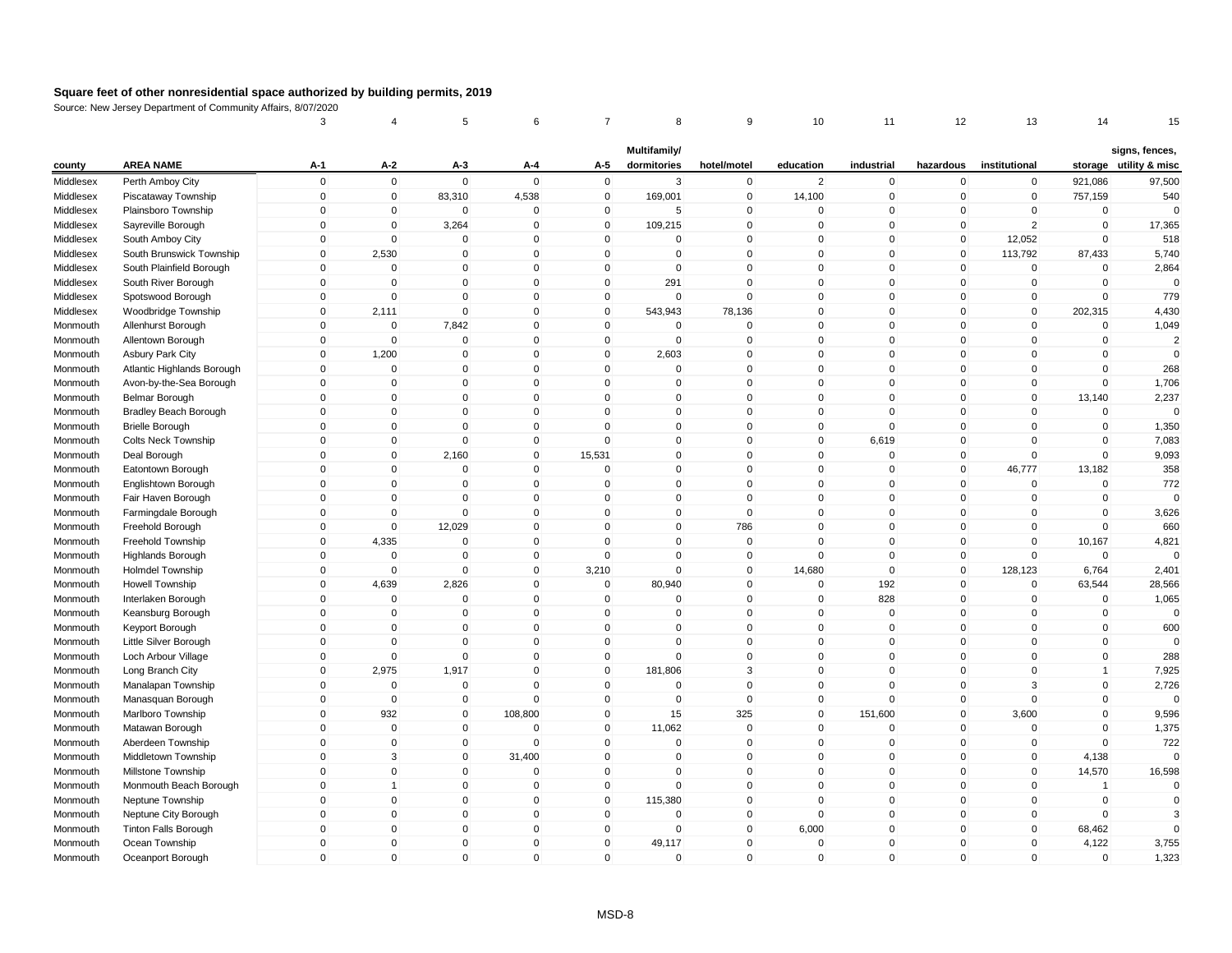|                      |                                            | 3              | 4              | 5              | 6            | $\overline{7}$ | 8                           | 9            | 10             | 11          | 12           | 13                         | 14          | 15                                       |
|----------------------|--------------------------------------------|----------------|----------------|----------------|--------------|----------------|-----------------------------|--------------|----------------|-------------|--------------|----------------------------|-------------|------------------------------------------|
| county               | <b>AREA NAME</b>                           | $A-1$          | A-2            | $A-3$          | A-4          | A-5            | Multifamily/<br>dormitories | hotel/motel  | education      | industrial  | hazardous    | institutional              |             | signs, fences,<br>storage utility & misc |
|                      | <b>Hazlet Township</b>                     | $\mathbf 0$    | $\mathbf 0$    | $\mathbf 0$    | $\Omega$     | $\mathsf 0$    | 47,200                      | 8,667        | $\mathbf 0$    | $\mathbf 0$ | $\mathbf 0$  |                            | $\mathbf 0$ | $\mathbf 0$                              |
| Monmouth<br>Monmouth | Red Bank Borough                           | $\overline{4}$ | $\mathbf 0$    | $\mathbf 0$    | $\mathbf{0}$ | $\mathbf 0$    | 51,892                      | $\mathbf 0$  | $\mathbf 0$    | $\mathbf 0$ | $\mathbf 0$  | $\mathbf 0$<br>$\mathbf 0$ | $\mathbf 0$ | 500                                      |
|                      |                                            | 0              | $\overline{0}$ | $\mathbf 0$    | $\Omega$     | $\mathbf{0}$   | $\mathbf{0}$                | $\pmb{0}$    | $\mathbf{0}$   | $\mathbf 0$ | $\mathbf 0$  | $\Omega$                   | $\pmb{0}$   | $\Omega$                                 |
| Monmouth<br>Monmouth | Roosevelt Borough<br>Rumson Borough        | $\mathbf 0$    | $\mathbf 0$    | $\Omega$       | $\Omega$     | $\mathbf{0}$   | $\Omega$                    | $\mathbf 0$  | $\mathbf{0}$   | $\Omega$    | $\mathbf{0}$ | $\mathbf{0}$               | $\mathbf 0$ | $\mathbf{0}$                             |
| Monmouth             | Sea Bright Borough                         | $\mathbf 0$    | $\mathbf 0$    | $\mathbf 0$    | $\mathbf 0$  | $\mathbf 0$    | 4,214                       | 18,768       | $\mathbf{0}$   | $\mathbf 0$ | $\mathbf 0$  | $\mathbf 0$                | $\mathbf 0$ | 500                                      |
| Monmouth             | Sea Girt Borough                           | $\mathbf 0$    | 1              | $\Omega$       | $\mathbf{0}$ | $\mathbf{0}$   | $\Omega$                    | $\mathbf 0$  | $\Omega$       | $\Omega$    | $\mathbf 0$  | $\Omega$                   | $\mathbf 0$ | 138                                      |
| Monmouth             | Shrewsbury Borough                         | $\mathbf{0}$   | $\mathbf 0$    | $\mathbf 0$    | $\mathbf{0}$ | $\mathbf{0}$   | $\mathbf{0}$                | $\mathbf 0$  | 3,886          | $\mathbf 0$ | $\mathbf 0$  | $\Omega$                   | $\mathbf 0$ | $\mathbf 0$                              |
| Monmouth             | Shrewsbury Township                        | $\mathbf 0$    | $\mathbf 0$    | $\mathbf 0$    | $\mathbf 0$  | $\mathbf 0$    | 0                           | $\mathbf 0$  | $\mathbf 0$    | $\mathbf 0$ | $\mathbf 0$  | $\mathbf 0$                | $\mathbf 0$ | $\Omega$                                 |
| Monmouth             | Lake Como Borough                          | $\mathbf 0$    | $\Omega$       | $\mathbf 0$    | $\mathbf{0}$ | $\mathbf{0}$   | $\mathbf{0}$                | $\mathbf 0$  | $\mathbf{0}$   | $\mathbf 0$ | $\mathbf 0$  | $\mathbf{0}$               | $\mathbf 0$ | 320                                      |
|                      | Spring Lake Borough                        | $\mathbf 0$    | $\mathbf 0$    | $\mathbf 0$    | $\mathbf 0$  | $\mathbf 0$    | $\mathbf 0$                 | $\pmb{0}$    | $\mathbf 0$    | $\mathbf 0$ | $\mathbf 0$  | $\mathbf 0$                | 108         | 3,213                                    |
| Monmouth<br>Monmouth | Spring Lake Heights Boro                   | $\mathbf 0$    | $\overline{4}$ | 3              | $\Omega$     | $\mathbf 0$    | $\Omega$                    | $\mathbf 0$  | $\overline{2}$ | $\Omega$    | 0            | $\mathbf 0$                | $\mathbf 0$ | 1,606                                    |
| Monmouth             | Union Beach Borough                        | $\mathbf 0$    | $\mathbf 0$    | $\mathbf 0$    | $\mathbf{0}$ | $\mathbf{0}$   | $\mathbf{0}$                | $\mathbf 0$  | $\mathbf{0}$   | $\mathbf 0$ | $\mathbf 0$  | $\mathbf{0}$               | $\mathbf 0$ | $\mathbf 0$                              |
|                      |                                            | $\mathbf 0$    | $\mathbf 0$    | $\mathbf 0$    | $\mathbf 0$  | $\mathbf 0$    | $\mathbf 0$                 | $\mathbf 0$  | $\mathbf 0$    | $\mathsf 0$ | $\mathbf 0$  | $\mathbf 0$                | 4,535       | 16,205                                   |
| Monmouth<br>Monmouth | Upper Freehold Township<br>Wall Township   | $\mathbf{0}$   | $\mathbf 1$    | $\mathbf 0$    | $\mathbf{0}$ | $\mathbf{0}$   | 84,615                      | $\mathbf{0}$ | $\mathbf{0}$   | 44,737      | $\mathbf 0$  | $\Omega$                   | 2,616       | 4,842                                    |
|                      | West Long Branch Borough                   | $\mathbf 0$    | $\mathbf 0$    | $\Omega$       | $\mathbf{0}$ | $\mathbf{0}$   | $\Omega$                    | $\mathbf 0$  | $\mathbf{0}$   | $\mathbf 0$ | $\mathbf 0$  | $\Omega$                   | $\mathbf 0$ | 1,717                                    |
| Monmouth             | Boonton Town                               | $\mathbf 0$    | $\mathbf 0$    | $\mathbf 0$    | $\mathbf 0$  | $\mathbf 0$    | $\mathbf 0$                 | $\mathbf 0$  | $\mathbf 0$    | $\mathbf 0$ | $\mathbf 0$  | 52,800                     | $\mathbf 0$ | 1,725                                    |
| Morris<br>Morris     | Boonton Township                           | $\mathbf 0$    | $\mathbf 0$    | $\mathbf 0$    | $\mathbf{0}$ | $\mathbf 0$    | $\mathbf 0$                 | $\mathbf 0$  | $\mathbf{0}$   | $\mathbf 0$ | $\mathbf 0$  | $\mathbf 0$                | $\mathbf 0$ | 4,480                                    |
|                      |                                            | $\mathbf 0$    | $\mathbf 0$    | $\mathbf 0$    | $\mathbf{0}$ | $\mathbf 0$    | $\mathbf 0$                 | $\mathbf 0$  | $\mathbf{0}$   | $\mathbf 0$ | $\mathbf 0$  | $\mathbf 0$                | $\mathbf 0$ | $\mathbf 0$                              |
| Morris<br>Morris     | <b>Butler Borough</b><br>Chatham Borough   | $\mathbf 0$    | $\mathbf 0$    | $\mathbf 0$    | $\mathbf 0$  | $\mathbf 0$    | 0                           | $\pmb{0}$    | $\mathbf 0$    | $\mathbf 0$ | 0            | 0                          | $\pmb{0}$   | 2,307                                    |
| Morris               | Chatham Township                           | $\mathbf 0$    | $\mathbf 0$    | $\mathbf 0$    | $\Omega$     | $\mathbf{0}$   | $\mathbf{0}$                | $\mathbf 0$  | $\mathbf{0}$   | $\mathbf 0$ | $\mathbf 0$  | $\mathbf{0}$               | $\mathbf 0$ | $\mathbf 0$                              |
|                      |                                            | $\mathbf 0$    | $\mathbf 0$    | $\mathbf 0$    | $\mathbf{0}$ | $\mathbf 0$    | $\mathbf 0$                 | $\mathbf 0$  | $\mathbf{0}$   | $\mathbf 0$ | $\mathbf 0$  | $\mathbf{0}$               | $\mathbf 0$ | $\mathbf 0$                              |
| Morris<br>Morris     | Chester Borough<br><b>Chester Township</b> | $\mathbf{0}$   | $\mathbf 0$    | $\Omega$       | $\mathbf{0}$ | $\mathbf{0}$   | $\Omega$                    | $\mathbf{0}$ | $\Omega$       | $\Omega$    | 0            | $\mathbf{0}$               | 2,400       | 1,235                                    |
| Morris               | Denville Township                          | $\mathbf{0}$   | $\mathbf 0$    | $\mathbf{0}$   | $\mathbf{0}$ | $\mathbf{0}$   | $\mathbf 0$                 | $\mathbf{0}$ | $\mathbf{0}$   | $\mathbf 0$ | $\mathbf 0$  | 1,003                      | $\mathbf 0$ | 2,320                                    |
|                      | Dover Town                                 | $\mathbf 0$    | $\mathbf 0$    | $\mathbf 0$    | $\mathbf 0$  | $\mathbf 0$    | 250,212                     | $\mathbf 0$  | $\mathbf{0}$   | $\mathbf 0$ | $\mathbf 0$  | $\mathbf 0$                | $\Omega$    | $\Omega$                                 |
| Morris<br>Morris     | East Hanover Township                      | $\mathbf 0$    | $\mathbf 0$    | $\mathbf 0$    | $\Omega$     | $\mathbf 0$    | $\mathbf{0}$                | $\mathbf 0$  | $\mathbf{0}$   | $\mathbf 0$ | $\mathbf 0$  | $\mathbf 0$                | 1,000       | $\Omega$                                 |
| Morris               | Florham Park Borough                       | $\mathbf 0$    | $\mathbf 0$    | 6,000          | 116,200      | $\mathbf 0$    | 157,117                     | $\mathbf 0$  | $\mathbf 0$    | $\pmb{0}$   | $\mathbf 0$  | $\mathbf 0$                | 125,530     | 1,456                                    |
| Morris               | Hanover Township                           | $\mathbf 0$    | 3,523          | $\mathbf{1}$   | $\mathbf 0$  | $\mathbf 0$    | 0                           | $\mathbf 0$  | $\mathbf{0}$   | $\mathbf 0$ | $\mathbf 0$  | 9,000                      | 19,665      | $\Omega$                                 |
| Morris               | Harding Township                           | $\mathbf{0}$   | $\mathbf{0}$   | $\mathbf 0$    | $\Omega$     | $\mathbf{0}$   | 0                           | $\mathbf 0$  | $\mathbf{0}$   | $\mathbf 0$ | $\mathbf{0}$ | $\mathbf 0$                | $\mathbf 0$ | 7,152                                    |
| Morris               | Jefferson Township                         | $\mathbf 0$    | 700            | 960            | $\mathbf 0$  | $\mathbf 0$    | 0                           | $\mathbf 0$  | $\mathbf{0}$   | $\mathbf 0$ | $\mathbf 0$  | $\mathbf 0$                | $\mathbf 0$ | 3,973                                    |
| Morris               | Kinnelon Borough                           | $\mathbf 0$    | $\mathbf 0$    | $\mathbf 0$    | $\mathbf 0$  | $\mathbf 0$    | $\mathbf 0$                 | $\mathbf 0$  | $\Omega$       | $\pmb{0}$   | $\mathbf 0$  | $\mathbf 0$                | $\mathbf 0$ | $\mathbf 0$                              |
| Morris               | Lincoln Park Borough                       | $\mathbf 0$    | $\mathbf 0$    | $\mathbf 0$    | $\mathbf 0$  | $\mathbf{0}$   | $\Omega$                    | $\mathbf 0$  | $\mathbf{0}$   | $\mathbf 0$ | $\mathbf 0$  | $\Omega$                   | $\mathbf 0$ | $\Omega$                                 |
| Morris               | Madison Borough                            | $\mathbf 0$    | $\mathbf 0$    | 7,704          | $\mathbf{0}$ | $\mathbf 0$    | 2,050                       | $\mathbf 0$  | $\mathbf{0}$   | $\mathbf 0$ | $\mathbf 0$  | $\mathbf{0}$               | 4,000       | 19,090                                   |
| Morris               | Mendham Borough                            | $\mathbf 0$    | $\mathbf 0$    | $\mathbf 0$    | $\mathbf 0$  | 1,200          | $\mathbf 0$                 | $\mathbf 0$  | $\mathbf{0}$   | $\mathsf 0$ | $\mathbf 0$  | $\mathbf 0$                | $\Omega$    | $\Omega$                                 |
| Morris               | Mendham Township                           | $\mathbf 0$    | $\mathbf 0$    | $\mathbf 0$    | $\Omega$     | $\mathbf 0$    | $\mathbf 0$                 | $\mathbf 0$  | $\mathbf{0}$   | $\mathbf 0$ | $\mathbf 0$  | $\mathbf 0$                | $\mathbf 0$ | 11                                       |
| Morris               | Mine Hill Township                         | $\mathbf 0$    | $\mathbf 0$    | $\mathbf 0$    | $\mathbf 0$  | 0              | 0                           | $\mathbf 0$  | $\mathbf 0$    | $\mathbf 0$ | $\mathbf 0$  | $\mathbf 0$                | $\pmb{0}$   | $\Omega$                                 |
| Morris               | Montville Township                         | $\mathbf 0$    | $\overline{2}$ | $\overline{4}$ | $\Omega$     | $\mathbf{0}$   | $\Omega$                    | $\mathbf 0$  | $\mathbf{0}$   | $\Omega$    | $\mathbf{0}$ | $\mathbf{0}$               | $\mathbf 0$ | 12,238                                   |
| Morris               | Morris Township                            | $\mathbf 0$    | $\mathbf 0$    | 944            | $\mathbf 0$  | $\mathbf 0$    | 9,477                       | $\mathbf 0$  | $\mathbf{0}$   | $\mathsf 0$ | $\mathbf 0$  | $\mathbf 0$                | 1,470       | 572                                      |
| Morris               | Morris Plains Borough                      | $\mathbf 0$    | $\mathbf 0$    | $\mathbf 0$    | $\mathbf 0$  | $\mathbf 0$    | 0                           | $\mathbf 0$  | $\mathbf{0}$   | $\mathbf 0$ | $\mathbf 0$  | 1,471                      | $\mathbf 0$ | $\Omega$                                 |
| Morris               | Morristown Town                            | $\mathbf{0}$   | 10,709         | $\mathbf 0$    | $\mathbf{0}$ | $\mathbf 0$    | 99,308                      | $\mathbf 0$  | 921            | $\mathbf 0$ | $\mathbf 0$  | $\mathbf 0$                | 15,900      | 576                                      |
| Morris               | Mountain Lakes Borough                     | $\mathbf 0$    | $\Omega$       | $\mathbf 0$    | $\mathbf{0}$ | $\mathbf 0$    | $\Omega$                    | $\mathbf 0$  | 42,014         | $\mathbf 0$ | $\mathbf 0$  | $\mathbf 0$                | $\mathbf 0$ | 1,269                                    |
| Morris               | Mount Arlington Borough                    | $\mathbf{0}$   | 331            | $\mathbf{0}$   | $\mathbf{0}$ | $\mathbf{0}$   | $\mathbf{0}$                | $\mathbf{0}$ | $\mathbf{0}$   | $\Omega$    | $\mathbf{0}$ | $\mathbf{0}$               | $\Omega$    | 480                                      |
| Morris               | Mount Olive Township                       | $\mathbf 0$    | $\overline{0}$ | $\mathbf 0$    | $\mathbf 0$  | $\mathbf 0$    | $\mathbf 0$                 | $\pmb{0}$    | $\mathbf 0$    | $\mathbf 0$ | $\mathbf 0$  | $\mathbf 0$                | 35,360      | 101                                      |
| Morris               | Netcong Borough                            | $\mathbf 0$    | $\mathbf 0$    | $\mathbf 0$    | $\Omega$     | $\mathbf 0$    | 92,639                      | $\mathbf 0$  | $\mathbf 0$    | $\mathbf 0$ | $\mathbf 0$  | $\mathbf 0$                | 22,430      | 572                                      |
| Morris               | Parsippany-Troy Hills Twp                  | $\mathbf 0$    | 78,187         | $\mathbf 0$    | $\Omega$     | $\mathbf 0$    | $\Omega$                    | $\mathbf 0$  | $\mathbf{0}$   | $\mathsf 0$ | $\mathbf 0$  | $\mathbf 0$                | $\mathbf 0$ | 2,505                                    |
| Morris               | Long Hill Township                         | $\mathbf 0$    | $\mathbf 0$    | $\mathbf 0$    | $\Omega$     | $\mathbf 0$    | $\Omega$                    | $\mathbf 0$  | $\mathbf{0}$   | $\mathbf 0$ | $\mathbf 0$  | $\mathbf 0$                | $\mathbf 0$ | $\mathbf 0$                              |
| Morris               | Pequannock Township                        | $\mathbf 0$    | 462            | $\overline{0}$ | 1,990        | $\mathbf 0$    | 230                         | $\mathbf 0$  | $\mathbf{0}$   | $\mathbf 0$ | $\mathbf 0$  | $\overline{0}$             | 2,048       | 1,697                                    |
| Morris               | Randolph Township                          | $\mathbf 0$    | $\Omega$       | $\mathbf 0$    | $\Omega$     | $\mathbf{0}$   | $\Omega$                    | $\mathbf 0$  | 31,360         | $\Omega$    | $\mathbf 0$  | $\mathbf{0}$               | 118,272     | 2,511                                    |
| Morris               | Riverdale Borough                          | $\mathbf{0}$   | $\mathbf 0$    | $\mathbf{0}$   | $\mathbf{0}$ | $\mathbf{0}$   | $\mathbf{0}$                | $\mathbf 0$  | $\mathbf{0}$   | $\mathbf 0$ | $\mathbf{0}$ | $\mathbf{0}$               | $\Omega$    | 1,800                                    |
|                      |                                            |                |                |                |              |                |                             |              |                |             |              |                            |             |                                          |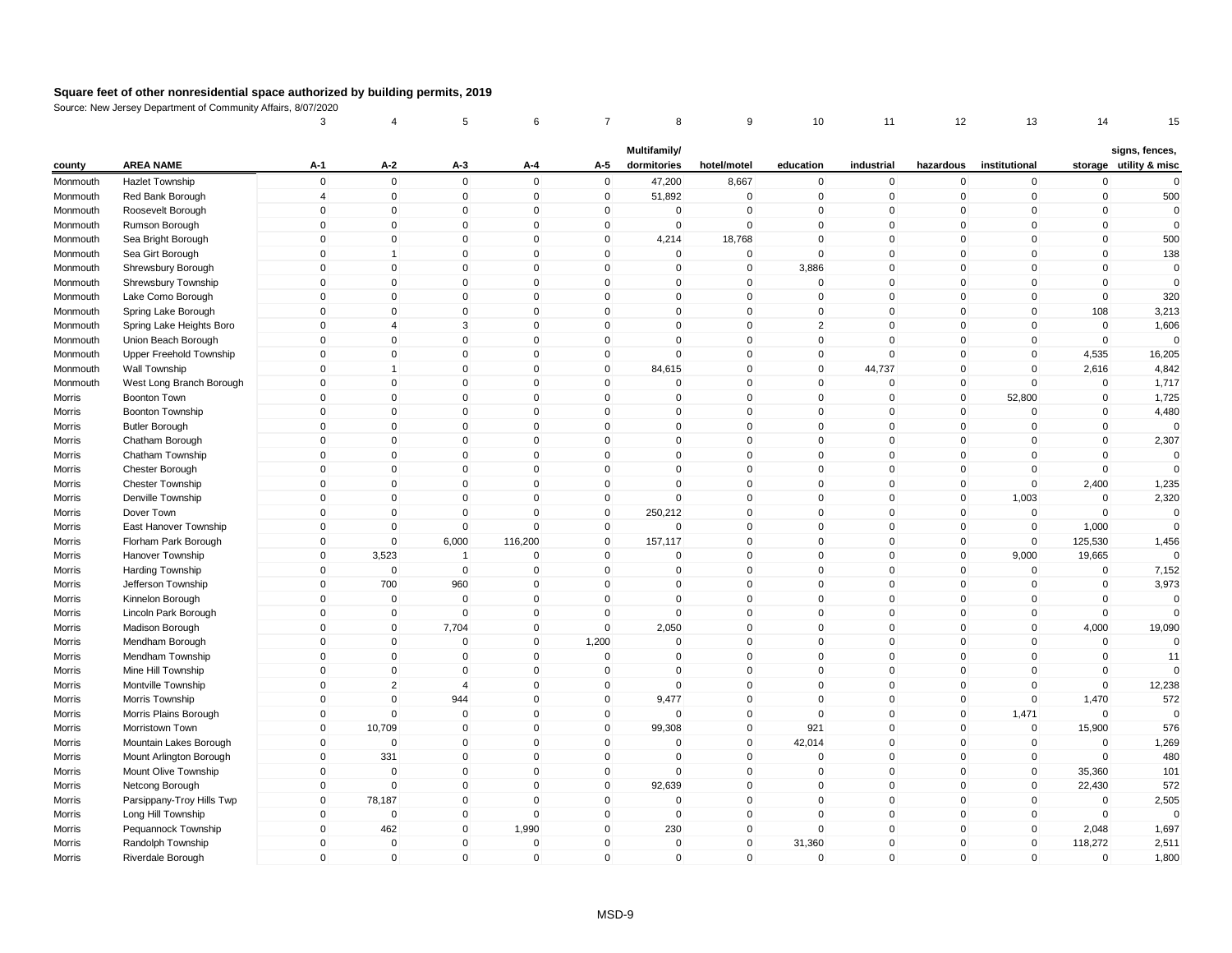|         |                              | 3            | 4              | 5              | 6            | 7              | 8            | 9              | 10           | 11             | 12             | 13            | 14             | 15                     |
|---------|------------------------------|--------------|----------------|----------------|--------------|----------------|--------------|----------------|--------------|----------------|----------------|---------------|----------------|------------------------|
|         |                              |              |                |                |              |                | Multifamily/ |                |              |                |                |               |                | signs, fences,         |
| county  | <b>AREA NAME</b>             | A-1          | A-2            | A-3            | A-4          | A-5            | dormitories  | hotel/motel    | education    | industrial     | hazardous      | institutional |                | storage utility & misc |
| Morris  | Rockaway Borough             | $\mathbf 0$  | $\mathbf 0$    | $\mathbf 0$    | $\mathbf 0$  | $\mathbf 0$    | $\mathbf 0$  | $\mathbf 0$    | $\mathbf 0$  | $\overline{1}$ | 0              | $\mathbf 0$   | $\mathbf 0$    | 7,684                  |
| Morris  | Rockaway Township            | $\mathbf 0$  | $\overline{1}$ | $\mathbf 0$    | $\mathbf 0$  | $\mathbf 0$    | 196,334      | 63,538         | $\mathbf 0$  | $\mathbf 0$    | $\mathbf 0$    | $\mathbf 0$   | $\mathbf 0$    | 8,639                  |
| Morris  | Roxbury Township             | 0            | 816            | $\mathbf 0$    | $\mathsf 0$  | 2,104          | 42,826       | 0              | $\Omega$     | $\pmb{0}$      | $\mathbf{0}$   | $\Omega$      | $\Omega$       | 900                    |
| Morris  | Victory Gardens Borough      | $\mathbf 0$  | $\mathbf 0$    | $\mathbf 0$    | $\mathbf 0$  | $\mathbf 0$    | $\mathbf{0}$ | $\mathsf 0$    | $\Omega$     | $\mathbf{0}$   | $\mathbf{0}$   | $\mathbf 0$   | $\Omega$       | $\mathbf{0}$           |
| Morris  | Washington Township          | $\mathbf 0$  | $\mathbf 0$    | $\mathbf 0$    | $\mathbf 0$  | $\mathbf 0$    | $\mathbf 0$  | $\mathbf 0$    | $\mathbf{0}$ | $\mathbf 0$    | $\mathbf 0$    | 98,730        | 14,400         | $\mathbf{0}$           |
| Morris  | Wharton Borough              | $\mathbf 0$  | $\mathbf 0$    | $\mathbf 0$    | $\mathbf{0}$ | $\mathbf 0$    | $\Omega$     | $\mathsf 0$    | $\mathbf{0}$ | $\mathbf{0}$   | $\mathbf 0$    | $\Omega$      | $\Omega$       | $\Omega$               |
| Ocean   | Barnegat Light Borough       | $\mathbf{0}$ | $\mathbf 0$    | $\mathbf 0$    | $\mathbf{0}$ | $\mathbf 0$    | $\Omega$     | $\mathsf 0$    | $\Omega$     | $\mathbf 0$    | $\overline{0}$ | $\mathbf{0}$  | $\Omega$       | 1,134                  |
| Ocean   | Bay Head Borough             | $\mathbf 0$  | $\mathbf 0$    | $\mathbf 0$    | $\mathbf 0$  | $\mathbf 0$    | 0            | $\mathsf 0$    | $\mathbf 0$  | $\mathbf 0$    | $\overline{0}$ | $\mathbf 0$   | 604            | 808                    |
| Ocean   | Beach Haven Borough          | 1,701        | $\overline{4}$ | $\mathbf{0}$   | $\mathbf{0}$ | $\mathbf 0$    | 51,383       | $\mathsf 0$    | $\mathbf{0}$ | $\mathbf{0}$   | $\overline{0}$ | $\mathbf 0$   | $\Omega$       | 421                    |
| Ocean   | Beachwood Borough            | $\mathbf 0$  | $\mathbf 0$    | $\mathbf 0$    | $\mathbf 0$  | $\mathbf 0$    | $\mathbf 0$  | $\pmb{0}$      | $\mathbf 0$  | $\mathbf 0$    | $\overline{0}$ | $\mathbf 0$   | $\mathbf 0$    | 7,761                  |
| Ocean   | <b>Berkeley Township</b>     | $\mathbf 0$  | $\,0\,$        | $\mathbf 0$    | $\Omega$     | $\mathbf 0$    | 16,042       | $\mathbf 0$    | $\Omega$     | $\mathbf 0$    | $\mathbf 0$    | $\mathbf 0$   | $\Omega$       | 2,973                  |
| Ocean   | <b>Brick Township</b>        | $\mathbf 0$  | $\mathbf 0$    | $\mathbf 0$    | $\Omega$     | $\mathbf 0$    | 4,398        | $\mathsf 0$    | $\Omega$     | $\mathbf 0$    | $\overline{0}$ | $\mathbf 0$   | $\Omega$       | 15,845                 |
| Ocean   | Toms River Township          | $\mathbf 0$  | 458            | 48,404         | 24,000       | $\mathbf 0$    | 70,744       | $\mathsf 0$    | $\mathbf 0$  | $\mathbf 0$    | $\overline{0}$ | $\mathbf 0$   | 14,112         | 3,570                  |
| Ocean   | Eagleswood Township          | $\mathbf{0}$ | $\mathbf 0$    | $\mathbf 0$    | $\Omega$     | $\mathbf 0$    | $\mathbf 0$  | $\mathbf 0$    | $\Omega$     | $\mathbf 0$    | $\mathbf{0}$   | $\mathbf{0}$  | $\Omega$       | 4,320                  |
| Ocean   | Harvey Cedars Borough        | $\mathbf 0$  | $\mathbf 0$    | $\mathbf 0$    | $\Omega$     | $\mathbf 0$    | $\mathbf 0$  | $\mathsf 0$    | $\Omega$     | $\mathbf{0}$   | $\mathbf{0}$   | $\Omega$      | $\Omega$       | $\mathbf{Q}$           |
| Ocean   | Island Heights Borough       | $\mathbf 0$  | $\mathbf 0$    | $\mathbf 0$    | $\mathbf 0$  | $\mathbf 0$    | 0            | $\mathsf 0$    | $\mathbf{0}$ | $\mathbf 0$    | $\overline{0}$ | $\mathbf 0$   | $\mathbf 0$    | 600                    |
| Ocean   | Jackson Township             | $\mathbf 0$  | 19,786         | $\mathbf 0$    | $\mathbf 0$  | $\overline{1}$ | $\mathbf 0$  | $\mathsf 0$    | $\mathbf{0}$ | $\mathbf 0$    | $\mathbf 0$    | $\mathbf 0$   | 10,507         | 24,249                 |
| Ocean   | Lacey Township               | $\mathbf 0$  | 17,290         | $\mathbf 0$    | $\mathbf 0$  | $\mathbf 0$    | $\mathbf 0$  | $\mathsf 0$    | $\mathbf{0}$ | $\mathbf 0$    | $\overline{0}$ | $\mathbf 0$   | $\mathbf 0$    | 672                    |
| Ocean   | Lakehurst Borough            | 0            | $\mathbf 0$    | $\mathbf 0$    | $\mathbf 0$  | 0              | $\mathbf 0$  | $\mathbf 0$    | $\Omega$     | $\mathbf 0$    | $\mathbf 0$    | $\mathbf 0$   | $\Omega$       | $\Omega$               |
| Ocean   | Lakewood Township            | $\mathbf 0$  | $\mathbf 0$    | 60,385         | $\mathbf 0$  | $\mathbf 0$    | 116,857      | $\mathbf 0$    | 281,278      | 16,000         | $\overline{0}$ | $\mathbf 0$   | 168,590        | 484                    |
| Ocean   | Lavallette Borough           | $\mathbf 0$  | $\mathbf 0$    | $\mathbf 0$    | $\mathbf 0$  | $\mathbf 0$    | 370          | $\mathsf 0$    | $\mathbf 0$  | $\mathbf 0$    | $\overline{0}$ | $\mathbf 0$   | $\Omega$       | 399                    |
| Ocean   | Little Egg Harbor Township   | $\mathbf{0}$ | $\mathbf 0$    | $\mathbf 0$    | $\mathbf{0}$ | 0              | $\Omega$     | $\pmb{0}$      | $\mathbf{0}$ | $\mathbf{0}$   | 0              | $\mathbf 0$   | $\Omega$       | 12,348                 |
| Ocean   | Long Beach Township          | $\mathbf{0}$ | $\overline{2}$ | $\mathbf 0$    | $\mathbf{0}$ | $\mathbf{0}$   | $\Omega$     | $\overline{1}$ | $\Omega$     | $\mathbf 0$    | $\mathbf{0}$   | $\Omega$      | 2,480          | 121                    |
| Ocean   | Manchester Township          | $\mathbf 0$  | $\mathbf 0$    | $\mathbf 0$    | $\mathbf 0$  | 0              | $\mathbf 0$  | $\mathsf 0$    | $\Omega$     | $\mathbf 0$    | $\mathbf 0$    | $\mathbf 0$   | $\mathbf 0$    | 1,778                  |
| Ocean   | Mantoloking Borough          | $\mathbf 0$  | $\mathbf 0$    | $\mathbf 0$    | $\mathbf{0}$ | $\mathbf 0$    | $\mathbf{0}$ | $\mathsf 0$    | $\mathbf{0}$ | $\mathbf{0}$   | $\overline{0}$ | $\mathbf{0}$  | $\Omega$       | 953                    |
| Ocean   | Ocean Township               | $\mathbf 0$  | $\mathbf 0$    | 2,876          | $\mathbf 0$  | $\mathbf 0$    | 190,183      | $\pmb{0}$      | $\mathbf 0$  | $\mathbf 0$    | $\overline{0}$ | $\mathbf 0$   | $\mathbf 0$    | 3,726                  |
| Ocean   | Ocean Gate Borough           | $\mathbf 0$  | $\mathbf 0$    | $\mathbf 0$    | $\mathbf 0$  | $\mathbf 0$    | $\mathbf 0$  | $\mathbf 0$    | $\Omega$     | $\mathbf 0$    | $\mathbf 0$    | $\mathbf 0$   | $\mathbf 0$    | $\mathbf 0$            |
| Ocean   | Pine Beach Borough           | $\mathbf 0$  | $\mathbf 0$    | $\mathbf 0$    | $\Omega$     | $\mathbf{0}$   | $\mathbf 0$  | $\mathsf 0$    | $\Omega$     | $\mathbf 0$    | $\mathbf{0}$   | $\mathbf{0}$  | $\Omega$       | $\Omega$               |
| Ocean   | <b>Plumsted Township</b>     | $\mathbf 0$  | $\mathbf 0$    | $\mathbf 0$    | $\mathbf 0$  | $\mathbf 0$    | 0            | $\mathsf 0$    | $\mathbf 0$  | $\mathbf 0$    | $\overline{0}$ | $\mathbf 0$   | $\mathbf 0$    | 18,998                 |
| Ocean   | Point Pleasant Borough       | $\mathbf 0$  | $\mathbf 0$    | $\mathbf 0$    | $\mathbf 0$  | $\mathbf 0$    | 34,075       | $\mathbf 0$    | $\mathbf 0$  | $\mathbf 0$    | $\overline{0}$ | $\mathbf 0$   | 1,120          | 1,670                  |
| Ocean   | Point Pleasant Beach Boro    | $\mathbf 0$  | $\overline{0}$ | $\mathbf 0$    | $\mathbf 0$  | $\mathbf 0$    | $\mathbf 0$  | $\mathbf 0$    | $\Omega$     | $\mathbf 0$    | $\mathbf 0$    | $\Omega$      | $\Omega$       | $\mathbf{0}$           |
| Ocean   | Seaside Heights Borough      | $\mathbf 0$  | $\mathbf 0$    | $\mathbf 0$    | $\Omega$     | 8,088          | 2,236        | $\mathsf 0$    | $\mathbf{0}$ | $\mathbf 0$    | $\mathbf{0}$   | $\mathbf{0}$  | $\mathbf 0$    | $\mathbf 0$            |
| Ocean   | Seaside Park Borough         | $\mathbf 0$  | 1,504          | $\mathbf 0$    | $\mathbf 0$  | $\mathbf 0$    | $\mathbf 0$  | $\mathsf 0$    | $\mathbf{0}$ | $\mathbf 0$    | $\mathbf 0$    | $\mathbf 0$   | $\mathbf 0$    | 349                    |
| Ocean   | Ship Bottom Borough          | $\mathbf 0$  | $\mathbf 0$    | $\mathbf 0$    | $\mathbf 0$  | $\mathbf 0$    | $\mathbf 0$  | 3              | $\mathbf{0}$ | $\mathbf 0$    | $\mathbf 0$    | $\mathbf 0$   | $\mathbf 0$    | $\mathbf 0$            |
| Ocean   | South Toms River Borough     | $\mathbf 0$  | $\mathbf 0$    | $\mathbf 0$    | $\mathbf 0$  | 0              | $\mathbf 0$  | $\mathbf 0$    | $\mathbf 0$  | $\mathbf 0$    | $\overline{0}$ | 0             | $\mathbf 0$    | $\mathbf{0}$           |
| Ocean   | <b>Stafford Township</b>     | $\mathbf 0$  | $\mathbf 0$    | $\overline{1}$ | $\Omega$     | $\mathbf{0}$   | 65,776       | $\mathsf 0$    | $\Omega$     | $\mathbf{0}$   | $\overline{0}$ | $\mathbf{0}$  | $\overline{2}$ | 4,149                  |
| Ocean   | Surf City Borough            | $\mathbf 0$  | 1,178          | $\mathbf 0$    | $\mathbf 0$  | $\mathbf 0$    | $\mathbf 0$  | $\mathsf 0$    | $\mathbf{0}$ | $\mathbf 0$    | $\overline{0}$ | $\mathbf 0$   | $\mathbf{1}$   | 1,051                  |
| Ocean   | <b>Tuckerton Borough</b>     | $\mathbf 0$  | $\mathbf 0$    | $\mathbf 0$    | $\mathbf 0$  | $\mathbf 0$    | $\mathbf 0$  | $\mathbf 0$    | $\mathbf 0$  | $\mathbf 0$    | $\mathbf 0$    | $\mathbf 0$   | $\mathbf 0$    | $\Omega$               |
| Ocean   | <b>Barnegat Township</b>     | $\mathbf{0}$ | 2,122          | $\overline{2}$ | $\mathbf{0}$ | $\mathbf 0$    | 99,948       | $\mathsf 0$    | $\Omega$     | $\mathbf 0$    | $\mathbf{0}$   | $\mathbf{0}$  | $\Omega$       | 15,588                 |
| Passaic | Bloomingdale Borough         | $\mathbf 0$  | $\overline{0}$ | $\mathbf 0$    | $\mathbf 0$  | $\mathbf 0$    | $\mathbf 0$  | $\mathsf 0$    | $\Omega$     | $\mathbf 0$    | $\mathbf 0$    | $\mathbf 0$   | $\Omega$       | 672                    |
| Passaic | <b>Clifton City</b>          | $\mathbf{0}$ | $\mathbf{0}$   | $\mathbf{0}$   | $\mathbf{0}$ | $\mathbf{0}$   | $\mathbf{0}$ | $\mathbf 0$    | 1,962        | 8,011          | $\overline{0}$ | 10,875        | 703,396        | $\mathbf{0}$           |
| Passaic | Haledon Borough              | $\mathbf 0$  | $\mathbf 0$    | $\mathbf 0$    | $\mathbf 0$  | $\mathbf 0$    | $\mathbf 0$  | $\pmb{0}$      | $\mathbf 0$  | $\mathbf 0$    | $\overline{0}$ | $\mathbf 0$   | $\mathbf 0$    | $\mathbf 0$            |
| Passaic | Hawthorne Borough            | $\mathbf 0$  | $\mathbf 0$    | $\mathbf 0$    | $\mathbf 0$  | $\mathbf 0$    | 0            | $\mathbf 0$    | $\mathbf 0$  | $\mathbf 0$    | $\mathbf 0$    | $\mathbf 0$   | 106,182        | $\mathbf 0$            |
| Passaic | <b>Little Falls Township</b> | $\mathbf 0$  | $\mathbf 0$    | $\mathbf 0$    | $\mathbf 0$  | $\mathbf 0$    | $\mathbf 0$  | $\mathsf 0$    | $\Omega$     | $\mathbf 0$    | $\mathbf{0}$   | $\mathbf 0$   | $\Omega$       | $\Omega$               |
| Passaic | North Haledon Borough        | $\mathbf 0$  | $\mathbf 0$    | 17,090         | $\mathbf 0$  | $\mathbf 0$    | $\mathbf 0$  | $\mathsf 0$    | $\mathbf 0$  | $\mathbf 0$    | $\mathbf 0$    | $\mathbf 0$   | $\mathbf 0$    | $\mathbf{0}$           |
| Passaic | Passaic City                 | $\mathbf 0$  | $\mathbf 0$    | $\mathbf 0$    | $\mathbf 0$  | $\mathbf 0$    | 14,543       | $\mathbf 0$    | 8            | 146,965        | $\overline{0}$ | $\mathbf 0$   | $\mathbf 0$    | 376                    |
| Passaic | Paterson City                | $\mathbf{0}$ | $\mathbf 0$    | $\mathbf 0$    | $\mathbf 0$  | $\mathbf 0$    | 173,222      | $\mathsf 0$    | 163,001      | $\mathbf{0}$   | $\mathbf{0}$   | $\mathbf{0}$  | 23,613         | $\Omega$               |
| Passaic | Pompton Lakes Borough        | $\mathbf{0}$ | $\mathsf 0$    | $\mathbf 0$    | $\mathbf{0}$ | $\mathbf{0}$   | 58,630       | $\mathbf 0$    | $\mathbf{0}$ | $\mathbf{0}$   | $\mathbf{0}$   | $\mathbf{0}$  | $\Omega$       | 12,000                 |
|         |                              |              |                |                |              |                |              |                |              |                |                |               |                |                        |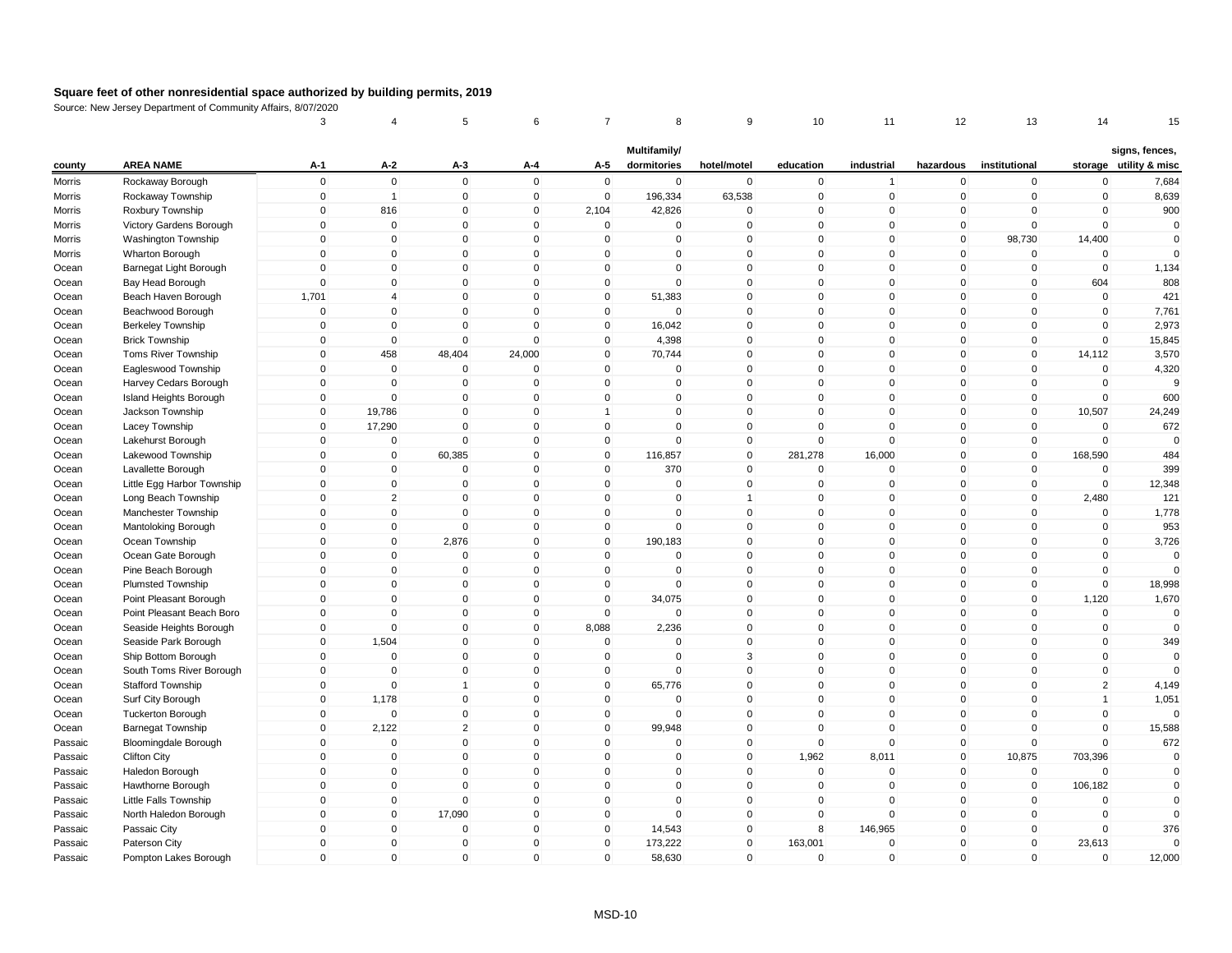|               |                                                | 3                           |                            | 5                       | 6                           | 7                           | 8                           | 9                          | 10                          | 11                      | 12                | 13                          | 14                         | 15                                       |
|---------------|------------------------------------------------|-----------------------------|----------------------------|-------------------------|-----------------------------|-----------------------------|-----------------------------|----------------------------|-----------------------------|-------------------------|-------------------|-----------------------------|----------------------------|------------------------------------------|
| county        | <b>AREA NAME</b>                               | A-1                         | A-2                        | $A-3$                   | A-4                         | A-5                         | Multifamily/<br>dormitories | hotel/motel                | education                   | industrial              | hazardous         | institutional               |                            | signs, fences,<br>storage utility & misc |
| Passaic       | Prospect Park Borough                          | $\mathbf 0$                 | $\mathbf 0$                | $\mathbf 0$             | $\Omega$                    | $\mathsf 0$                 | 0                           | $\mathbf 0$                | $\mathbf 0$                 | $\mathbf 0$             | $\mathbf 0$       | $\pmb{0}$                   | $\mathbf 0$                | $\Omega$                                 |
| Passaic       | Ringwood Borough                               | $\mathbf 0$                 | $\mathbf 0$                | $\mathbf 0$             | $\Omega$                    | $\mathbf 0$                 | $\mathbf 0$                 | $\mathbf 0$                | $\mathbf 0$                 | $\mathbf 0$             | $\mathbf 0$       | $\mathbf 0$                 | $\mathbf 0$                | 1,578                                    |
| Passaic       | <b>Totowa Borough</b>                          | 0                           | $\overline{0}$             | 0                       | $\Omega$                    | $\mathbf{0}$                | 0                           | $\Omega$                   | $\Omega$                    | $\mathbf 0$             | $\mathbf 0$       | $\mathbf{0}$                | 14,697                     | 216                                      |
| Passaic       | Wanaque Borough                                | $\mathbf{0}$                | $\mathbf 0$                | $\mathbf 0$             | $\Omega$                    | $\mathbf{0}$                | 856                         | $\mathbf 0$                | $\mathbf{0}$                | $\Omega$                | $\mathbf 0$       | $\mathbf{0}$                | $\mathbf 0$                | 631                                      |
| Passaic       | Wayne Township                                 | 47,180                      | $\mathbf 0$                | $\mathbf 0$             | 6,125                       | $\mathbf 0$                 | $\mathbf 0$                 | 70,166                     | 13,610                      | $\mathbf 0$             | $\mathbf 0$       | 226,699                     | $\mathbf 0$                | 2,112                                    |
| Passaic       | West Milford Township                          | $\mathbf{0}$                | $\mathbf 0$                | $\Omega$                | $\Omega$                    | $\mathbf{0}$                | $\Omega$                    | $\Omega$                   | $\mathbf{0}$                | 6,283                   | $\mathbf 0$       | $\mathbf 0$                 | 1,500                      | 21,808                                   |
| Passaic       | Woodland Park Borough                          | $\mathbf 0$                 | $\mathbf 0$                | $\mathbf 0$             | $\Omega$                    | $\mathbf{0}$                | $\mathbf{0}$                | $\mathbf 0$                | $\mathbf{0}$                | $\mathbf 0$             | $\mathbf 0$       | $\mathbf 0$                 | $\mathbf 0$                | $\Omega$                                 |
| Salem         | Alloway Township                               | $\mathbf 0$                 | $\mathbf 0$                | $\mathbf 0$             | $\mathbf 0$                 | $\mathbf 0$                 | $\mathbf 0$                 | $\mathbf 0$                | $\mathbf 0$                 | $\mathsf 0$             | $\mathbf 0$       | $\mathbf 0$                 | $\mathbf 0$                | 20,255                                   |
| Salem         | Elmer Borough                                  | $\mathbf 0$                 | $\Omega$                   | $\mathbf{0}$            | $\Omega$                    | $\mathbf{0}$                | $\mathbf{0}$                | $\mathbf 0$                | $\mathbf{0}$                | 7,200                   | $\mathbf 0$       | $\mathbf 0$                 | $\mathbf 0$                | 288                                      |
| Salem         | Elsinboro Township                             | $\mathbf 0$                 | $\mathbf 0$                | $\mathbf 0$             | $\mathbf 0$                 | $\mathbf 0$                 | $\mathbf 0$                 | $\pmb{0}$                  | $\mathbf 0$                 | $\mathbf 0$             | $\mathbf 0$       | $\mathbf 0$                 | 1,200                      | 8,676                                    |
| Salem         | Lower Alloways Creek Twp                       | $\mathbf 0$                 | $\Omega$                   | $\Omega$                | $\Omega$                    | $\mathbf 0$                 | $\mathbf 0$                 | $\Omega$                   | $\mathbf 0$                 | $\Omega$                | 0                 | $\mathbf 0$                 | $\Omega$                   | 5,314                                    |
| Salem         | Mannington Township                            | $\mathbf 0$                 | $\mathbf 0$                | $\mathbf 0$             | $\mathbf{0}$                | $\mathbf{0}$                | $\mathbf 0$                 | $\mathbf 0$                | $\mathbf{0}$                | $\mathbf 0$             | $\mathbf 0$       | $\mathbf{0}$                | 19,386                     | $\overline{1}$                           |
| Salem         |                                                | $\mathbf 0$                 | $\mathbf 0$                | $\mathbf 0$             | $\mathbf 0$                 | $\mathbf 0$                 | $\mathbf 0$                 | $\mathbf 0$                | $\mathbf{0}$                | $\mathbf 0$             | $\mathbf 0$       | $\mathbf 0$                 | 214,368                    | 3,840                                    |
| Salem         | <b>Oldmans Township</b><br>Penns Grove Borough | $\mathbf{0}$                | $\mathbf 0$                | $\mathbf 0$             | $\mathbf{0}$                | $\mathbf{0}$                | $\mathbf{0}$                | $\mathbf{0}$               | $\Omega$                    | $\mathbf 0$             | $\mathbf 0$       | $\mathbf{0}$                | $\mathbf 0$                |                                          |
|               |                                                | $\mathbf 0$                 | $\mathbf 0$                | $\Omega$                | $\mathbf{0}$                | $\mathbf{0}$                | $\Omega$                    | $\mathbf 0$                | $\mathbf{0}$                | $\mathbf 0$             | $\mathbf 0$       | $\mathbf 0$                 | 23,650                     |                                          |
| Salem         | Pennsville Township                            | $\mathbf 0$                 | $\mathbf 0$                | $\mathbf 0$             | $\mathbf 0$                 | $\mathbf 0$                 | $\mathbf 0$                 | $\mathbf 0$                | $\mathbf 0$                 | $\mathbf 0$             | $\mathbf 0$       | $\mathbf 0$                 | 6,000                      | 6,744<br>7,069                           |
| Salem         | Pilesgrove Township                            | $\mathbf 0$                 | $\mathbf 0$                | $\mathbf 0$             | $\mathbf{0}$                | $\mathbf 0$                 | $\mathbf 0$                 | $\mathbf 0$                | $\mathbf{0}$                | $\mathbf 0$             | $\mathbf 0$       |                             | $\Omega$                   | 58,989                                   |
| Salem         | Pittsgrove Township                            | $\mathbf 0$                 | $\mathbf 0$                | $\mathbf 0$             | $\mathbf 0$                 |                             |                             | $\mathbf 0$                | $\mathbf{0}$                | $\mathbf 0$             |                   | $\mathbf 0$                 |                            |                                          |
| Salem         | Quinton Township                               |                             |                            |                         | $\mathbf 0$                 | $\mathbf 0$                 | $\mathbf 0$<br>$\Omega$     |                            |                             | $\mathbf 0$             | $\mathbf 0$       | $\mathbf 0$                 | $\mathbf 0$                | 5,120<br>3                               |
| Salem         | Salem City                                     | 0<br>$\mathbf 0$            | $\mathbf 0$<br>$\mathbf 0$ | $\mathbf 0$             | $\Omega$                    | $\mathbf 0$<br>$\mathbf{0}$ | $\mathbf{0}$                | $\mathbf 0$<br>$\mathbf 0$ | $\mathbf 0$<br>$\mathbf{0}$ | $\mathbf 0$             | 0<br>$\mathbf{0}$ | 0<br>$\mathbf{0}$           | $\pmb{0}$<br>$\mathbf 0$   |                                          |
| Salem         | Carneys Point Township                         |                             |                            | 1,455                   | $\mathbf{0}$                |                             |                             |                            |                             | $\mathbf 0$             |                   | $\mathbf{0}$                |                            | 17,500                                   |
| Salem         | Upper Pittsgrove Township                      | $\mathbf 0$<br>$\mathbf{0}$ | $\mathbf 0$<br>$\Omega$    | $\mathbf 0$<br>$\Omega$ | $\mathbf{0}$                | $\mathbf 0$<br>$\mathbf{0}$ | $\mathbf 0$<br>$\Omega$     | $\mathbf 0$<br>$\mathbf 0$ | $\mathbf{0}$<br>$\Omega$    | $\Omega$                | $\mathbf 0$       | $\Omega$                    | $\mathbf 0$<br>$\mathbf 0$ | 25,326<br>378                            |
| Salem         | Woodstown Borough                              |                             |                            |                         | $\mathbf{0}$                | $\mathbf{0}$                | $\Omega$                    | $\mathbf{0}$               | $\Omega$                    | $\mathbf 0$             | 0                 | $\mathbf{0}$                |                            |                                          |
| Somerset      | <b>Bedminster Township</b>                     | $\mathbf 0$                 | $\mathbf{1}$               | $\mathbf 0$             |                             |                             |                             |                            |                             |                         | $\mathbf 0$       |                             | $\mathbf 0$                | 7,361                                    |
| Somerset      | <b>Bernards Township</b>                       | $\mathbf 0$                 | 2,200                      | 8,430                   | $\mathbf 0$<br>$\mathbf{0}$ | $\mathbf 0$<br>$\mathbf{0}$ | 34,362                      | $\mathbf 0$                | $\Omega$<br>$\mathbf{0}$    | $\mathbf 0$<br>$\Omega$ | $\mathbf 0$       | $\mathbf 0$                 | 39,930<br>$\mathbf 0$      | 7,184                                    |
| Somerset      | Bernardsville Borough                          | $\mathbf 0$                 | $\mathbf 0$                | $\mathbf 0$             |                             |                             | 82,344                      | $\mathbf 0$                |                             |                         | $\mathbf{0}$      | $\mathbf 0$                 |                            | $\mathbf 0$<br>$\Omega$                  |
| Somerset      | Bound Brook Borough                            | $\mathbf 0$                 | $\overline{0}$             | $\mathbf 0$             | $\mathbf 0$                 | $\mathbf 0$                 | 0                           | $\mathbf 0$                | 16,712                      | $\mathbf 0$             | $\mathbf 0$       | $\mathbf 0$                 | $\mathbf 0$                |                                          |
| Somerset      | <b>Branchburg Township</b>                     | $\mathbf 0$                 | $\overline{0}$             | $\mathbf 0$             | $\Omega$<br>$\Omega$        | $\mathbf 0$                 | 0<br>$\Omega$               | $\mathbf 0$                | $\mathbf 0$                 | $\mathbf 0$             | $\mathbf 0$       | $\mathbf 0$<br>$\mathbf{0}$ | $\mathbf 0$                | 5,343                                    |
| Somerset      | <b>Bridgewater Township</b>                    | $\mathbf 0$                 | 1,776                      | $\mathbf 0$             |                             | $\mathbf{0}$                |                             | $\mathbf 0$                | $\mathbf{0}$                | 9,220                   | $\mathbf 0$       |                             | 325                        | 2,303<br>$\Omega$                        |
| Somerset      | Far Hills Borough                              | $\mathbf 0$                 | $\mathbf 0$                | $\mathbf 0$             | $\mathbf 0$                 | $\mathbf 0$                 | 0                           | $\mathbf 0$                | $\mathbf 0$                 | $\mathbf 0$             | $\mathbf 0$       | $\mathbf 0$                 | $\mathbf 0$                |                                          |
| Somerset      | Franklin Township                              | $\mathbf 0$                 | $\overline{1}$             | $\overline{2}$          | $\Omega$                    | $\mathbf 0$                 | 188,483                     | 63,424                     | $\overline{1}$              | 83,680                  | $\mathbf 0$       | 74,072                      | 1,024,514                  | 10,488                                   |
| Somerset      | Green Brook Township                           | $\mathbf 0$                 | $\mathbf 0$                | $\mathbf 0$             | $\Omega$                    | $\mathbf 0$                 | 40,649                      | $\Omega$                   | $\mathbf{0}$                | $\mathbf 0$             | $\mathbf 0$       | $\mathbf 0$                 | $\mathbf 0$                | $\Omega$                                 |
| Somerset      | Hillsborough Township                          | $\mathbf 0$                 | $\mathbf 0$                | $\mathbf{0}$            | 92,865                      | $\mathbf 0$                 | 62,092                      | $\mathbf 0$                | $\mathbf 0$                 | 56,922                  | $\mathbf 0$       | $\mathbf 0$                 | 147,594                    | $\mathbf 0$                              |
| Somerset      | Manville Borough                               | $\mathbf 0$                 | $\mathbf 0$                | $\mathbf 0$             | $\Omega$<br>$\Omega$        | $\mathbf 0$                 | 0                           | $\mathbf 0$                | 1,500                       | $\mathbf 0$             | $\mathbf 0$       | $\mathbf 0$                 | $\mathbf 0$                | $\Omega$<br>$\Omega$                     |
| Somerset      | Millstone Borough                              | $\mathbf 0$                 | $\mathbf 0$                | $\mathbf 0$             |                             | $\mathbf 0$                 | 0                           | $\mathbf 0$                | $\mathbf{0}$                | $\mathbf 0$             | $\mathbf 0$       | $\mathbf 0$                 | $\mathbf 0$                |                                          |
| Somerset      | Montgomery Township                            | $\mathbf 0$                 | $\mathbf 0$<br>$\Omega$    | $\mathbf 0$             | $\mathbf 0$<br>$\Omega$     | $\mathbf 0$                 | 108,913                     | $\mathbf 0$                | $\mathbf 0$                 | $\mathbf 0$<br>$\Omega$ | $\mathbf 0$       | 8,925                       | $\pmb{0}$                  | 5,460                                    |
| Somerset      | North Plainfield Borough                       | $\mathbf 0$                 |                            | $\mathbf{0}$            |                             | $\mathbf{0}$                | $\Omega$                    | $\mathbf 0$                | 4,450                       |                         | $\mathbf{0}$      | $\mathbf{0}$                | $\mathbf 0$                | $\mathbf 0$                              |
| Somerset      | Peapack and Gladstone Borou                    | $\mathbf 0$                 | $\mathbf 0$                | $\mathbf 0$             | $\mathbf{0}$                | $\mathbf 0$                 | $\mathbf 0$                 | $\mathbf 0$                | $\mathbf{0}$                | $\mathbf 0$             | $\mathbf 0$       | $\mathbf 0$                 | $\mathbf 0$                | 873                                      |
| Somerset      | Raritan Borough                                | $\mathbf 0$                 | $\mathbf 0$                | $\mathbf 0$             | $\mathbf 0$                 | $\mathbf 0$                 | 0                           | $\mathbf 0$                | $\mathbf 0$                 | $\mathbf 0$             | $\mathbf 0$       | 20,000                      | $\mathbf 0$                | 0                                        |
| Somerset      | Rocky Hill Borough                             | $\mathbf{0}$                | $\mathbf 0$                | $\mathbf 0$             | $\mathbf{0}$                | $\mathbf{0}$                | $\mathbf 0$                 | $\mathbf 0$                | $\mathbf{0}$                | $\mathbf 0$             | $\mathbf 0$       | $\Omega$                    | $\mathbf 0$                | $\mathbf{0}$                             |
| Somerset      | Somerville Borough                             | $\mathbf 0$                 | $\Omega$                   | $\mathbf 0$             | $\mathbf 0$                 | $\mathbf 0$                 | 141,296                     | $\mathbf 0$                | $\mathbf{0}$                | $\mathbf 0$             | $\mathbf 0$       | $\mathbf 0$                 | $\mathbf 0$                | 800                                      |
| Somerset      | South Bound Brook Boro                         | $\mathbf{0}$                | $\mathbf{0}$               | $\mathbf{0}$            | $\mathbf{0}$                | $\mathbf{0}$                | $\Omega$                    | $\mathbf 0$                | $\mathbf{0}$                | $\Omega$                | $\mathbf{0}$      | $\mathbf{0}$                | $\mathbf 0$                | $\Omega$                                 |
| Somerset      | Warren Township                                | $\mathbf 0$                 | 1,440                      | $\mathbf 0$             | $\mathbf 0$                 | $\mathbf 0$                 | $\mathbf 0$                 | 2,932                      | $\mathbf 0$                 | $\mathbf 0$             | $\mathbf 0$       | $\mathbf 0$                 | $\mathbf 0$                | 480                                      |
| Somerset      | Watchung Borough                               | $\mathbf 0$                 | 5,254                      | $\mathbf 0$             | $\mathbf 0$                 | $\mathbf 0$                 | $\mathbf 0$                 | $\mathbf 0$                | $\mathbf 0$                 | $\mathbf 0$             | $\mathbf 0$       | $\mathbf 0$                 | $\mathbf 0$                | 10,034                                   |
| Sussex        | Andover Borough                                | $\mathbf 0$                 | $\overline{0}$             | $\mathbf 0$             | $\Omega$                    | $\mathbf 0$                 | $\mathbf 0$                 | $\mathbf 0$                | $\mathbf{0}$                | $\mathbf 0$             | $\mathbf 0$       | $\mathbf 0$                 | $\mathbf 0$                | $\Omega$                                 |
| <b>Sussex</b> | Andover Township                               | $\mathbf 0$                 | 3                          | $\mathbf 0$             | $\Omega$                    | $\mathbf 0$                 | $\mathbf 0$                 | $\mathbf 0$                | $\mathbf{0}$                | $\mathbf 0$             | $\mathbf 0$       | $\mathbf 0$                 | 55,733                     | 18,124                                   |
| Sussex        | <b>Branchville Borough</b>                     | $\mathbf 0$                 | $\mathbf 0$                | $\mathbf 0$             | $\Omega$                    | $\mathbf 0$                 | $\mathbf 0$                 | 673                        | $\mathbf{0}$                | $\mathbf 0$             | $\mathbf 0$       | $\mathbf 0$                 | $\mathbf 0$                | $\Omega$                                 |
| Sussex        | Byram Township                                 | $\mathbf 0$                 | $\mathbf 0$                | $\mathbf 0$             | $\Omega$                    | $\mathbf{0}$                | $\mathbf{0}$                | $\Omega$                   | $\Omega$                    | $\Omega$                | $\mathbf 0$       | $\Omega$                    | $\mathbf 0$                | 1,500                                    |
| Sussex        | Frankford Township                             | $\mathbf{0}$                | $\mathbf{0}$               | 54                      | 211                         | $\mathbf{0}$                | $\mathbf{0}$                | $\mathbf 0$                | $\overline{2}$              | $\mathbf 0$             | $\mathbf{0}$      | $\mathbf{0}$                | 3,500                      | 7,918                                    |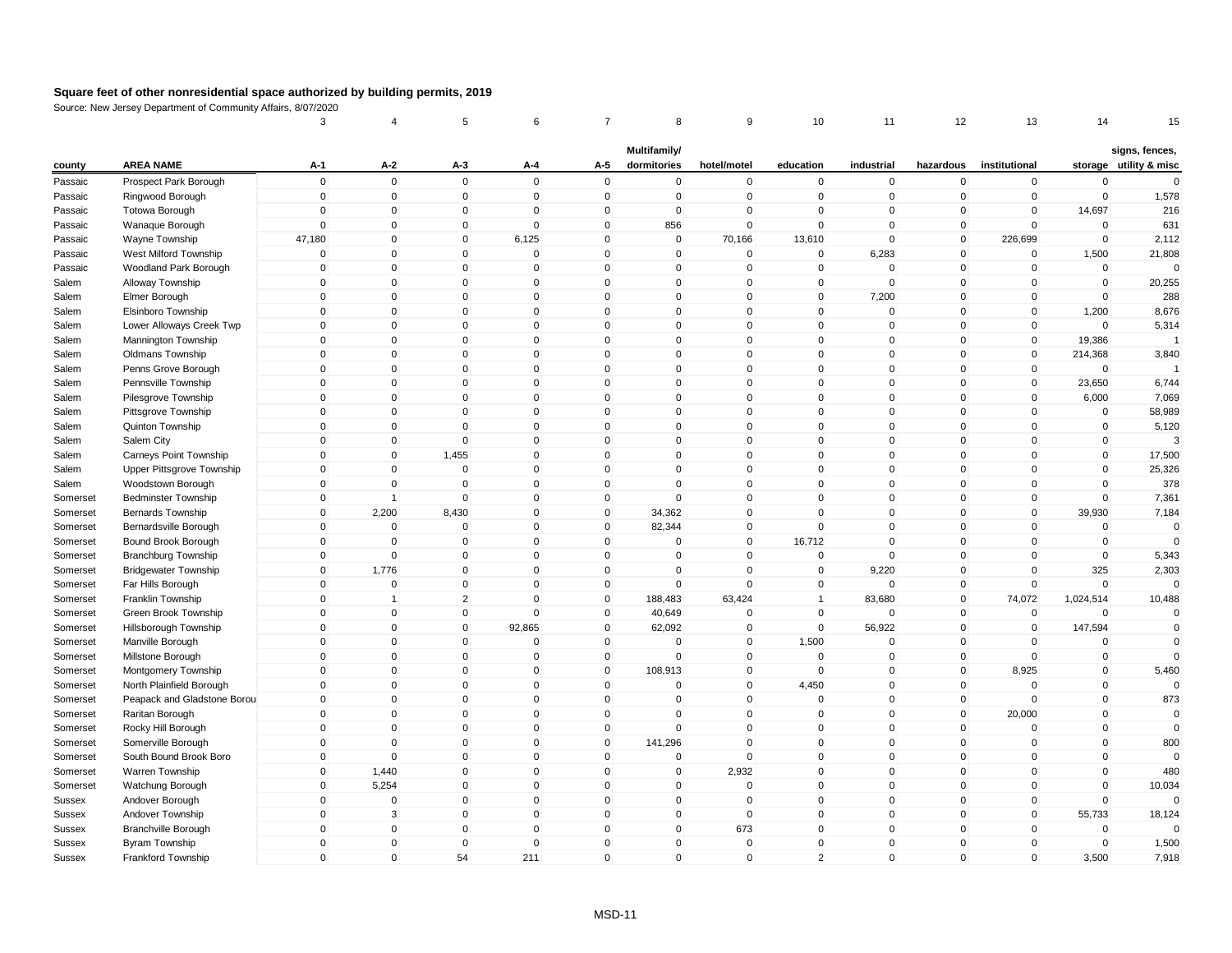|               |                                  | 3                   | $\overline{4}$ | 5            | 6              | 7            | 8            | 9            | 10             | 11          | 12                  | 13            | 14          | 15                     |
|---------------|----------------------------------|---------------------|----------------|--------------|----------------|--------------|--------------|--------------|----------------|-------------|---------------------|---------------|-------------|------------------------|
|               |                                  |                     |                |              |                |              | Multifamily/ |              |                |             |                     |               |             | signs, fences,         |
| county        | <b>AREA NAME</b>                 | $A-1$               | A-2            | $A-3$        | A-4            | A-5          | dormitories  | hotel/motel  | education      | industrial  | hazardous           | institutional |             | storage utility & misc |
| <b>Sussex</b> | Franklin Borough                 | $\mathbf 0$         | $\mathbf 0$    | $\mathbf 0$  | $\mathbf 0$    | $\mathsf 0$  | 0            | $\mathbf 0$  | $\mathbf 0$    | $\mathbf 0$ | $\mathbf 0$         | $\mathbf 0$   | $\mathbf 0$ | 525                    |
| Sussex        | Fredon Township                  | $\mathbf 0$         | $\mathbf 0$    | $\mathbf 0$  | $\mathbf 0$    | $\mathbf 0$  | $\mathbf 0$  | $\pmb{0}$    | $\mathbf 0$    | $\mathbf 0$ | $\mathbf 0$         | $\mathbf 0$   | 1,366       | 4,850                  |
| Sussex        | Green Township                   | $\mathsf{O}\xspace$ | $\overline{1}$ | $\mathbf 0$  | $\Omega$       | $\mathbf{0}$ | 0            | $\pmb{0}$    | $\mathbf{0}$   | $\mathbf 0$ | 0                   | $\mathbf 0$   | 20,000      | 97,221                 |
| <b>Sussex</b> | Hamburg Borough                  | $\mathbf 0$         | $\mathbf 0$    | $\Omega$     | $\mathbf{0}$   | $\mathbf{0}$ | $\mathbf{0}$ | $\mathbf 0$  | $\mathbf{0}$   | $\mathbf 0$ | $\mathbf{0}$        | $\mathbf 0$   | $\mathbf 0$ | 3,824                  |
| Sussex        | Hampton Township                 | $\mathbf 0$         | $\overline{1}$ | $\mathbf 0$  | $\mathbf 0$    | $\mathbf 0$  | $\mathbf 0$  | $\mathbf 0$  | $\mathbf{0}$   | $\mathbf 0$ | $\mathbf 0$         | $\mathbf 0$   | 18,030      | 6,474                  |
| Sussex        | Hardyston Township               | $\mathbf 0$         | $\mathbf 0$    | $\Omega$     | $\mathbf{0}$   | $\mathbf{0}$ | $\Omega$     | $\mathbf 0$  | $\Omega$       | $\mathbf 0$ | $\mathbf 0$         | $\mathbf{0}$  | 9,000       | 4,364                  |
| <b>Sussex</b> | Hopatcong Borough                | $\mathbf 0$         | $\mathbf 0$    | 3,965        | $\mathbf{0}$   | $\mathbf{0}$ | $\mathbf{0}$ | $\mathbf 0$  | $\mathbf{0}$   | $\mathbf 0$ | $\mathbf 0$         | $\mathbf{0}$  | $\mathbf 0$ | 5,268                  |
| Sussex        | Lafayette Township               | $\mathbf 0$         | 3              | $\mathbf 0$  | $\mathbf 0$    | $\mathbf 0$  | $\mathbf 0$  | $\mathbf 0$  | $\mathbf 0$    | $\mathsf 0$ | $\mathbf 0$         | $\mathbf 0$   | 816         | 1,598                  |
| <b>Sussex</b> | Montague Township                | $\mathbf 0$         | $\mathbf 0$    | $\mathbf 0$  | $\mathbf{0}$   | $\mathbf{0}$ | $\mathbf{0}$ | $\mathbf 0$  | $\mathbf{0}$   | $\mathbf 0$ | $\mathbf 0$         | $\mathbf{0}$  | $\mathbf 0$ | $\mathbf 0$            |
| Sussex        | Newton Town                      | $\mathbf 0$         | $\mathbf 0$    | $\mathbf 0$  | $\mathbf 0$    | $\mathbf 0$  | $\mathbf 0$  | $\mathbf 0$  | $\mathbf 0$    | $\pmb{0}$   | $\mathbf 0$         | $\mathbf{1}$  | $\mathbf 0$ | 889                    |
| <b>Sussex</b> | Ogdensburg Borough               | $\mathbf 0$         | $\mathbf 0$    | $\Omega$     | $\Omega$       | $\mathbf 0$  | $\Omega$     | $\mathbf 0$  | $\mathbf 0$    | $\mathbf 0$ | 0                   | $\mathbf 0$   | $\mathbf 0$ | 992                    |
| <b>Sussex</b> | Sandyston Township               | $\mathbf 0$         | $\mathbf 0$    | $\mathbf 0$  | $\mathbf{0}$   | $\mathbf 0$  | $\mathbf 0$  | $\mathbf 0$  | $\mathbf{0}$   | $\mathbf 0$ | $\mathbf 0$         | $\mathbf 0$   | $\mathbf 0$ | 5,500                  |
| Sussex        | Sparta Township                  | $\mathbf 0$         | 741            | $\mathbf 0$  | $\mathbf 0$    | $\mathbf 0$  | 2,386        | $\mathbf 0$  | $\mathbf{0}$   | $\pmb{0}$   | $\mathbf 0$         | $\mathbf 0$   | 53,523      | 1,050                  |
| Sussex        | Stanhope Borough                 | $\mathbf{0}$        | $\mathbf 0$    | $\mathbf 0$  | $\mathbf{0}$   | $\mathbf{0}$ | $\Omega$     | $\mathbf{0}$ | $\Omega$       | $\pmb{0}$   | $\mathbf 0$         | $\mathbf{0}$  | $\mathbf 0$ | $\Omega$               |
| <b>Sussex</b> | Stillwater Township              | $\mathbf 0$         | $\mathbf 0$    | 3,800        | $\mathbf 0$    | $\mathbf{0}$ | $\Omega$     | $\mathbf 0$  | $\mathbf{0}$   | $\pmb{0}$   | $\mathbf 0$         | $\Omega$      | $\mathbf 0$ | 2,513                  |
| Sussex        | Sussex Borough                   | $\mathbf 0$         | $\mathbf 0$    | $\mathbf 0$  | $\mathbf 0$    | $\mathbf 0$  | $\mathbf 0$  | $\mathbf 0$  | $\mathbf 0$    | $\mathbf 0$ | $\mathbf 0$         | $\mathbf 0$   | $\mathbf 0$ | 312                    |
| <b>Sussex</b> | Vernon Township                  | $\mathbf 0$         | $\mathbf 0$    | 13,500       | $\mathbf 0$    | $\mathbf 0$  | $\mathbf 0$  | $\mathbf 0$  | $\mathbf{0}$   | $\pmb{0}$   | $\mathbf 0$         | $\mathbf 0$   | $\mathbf 0$ | 2,221                  |
| <b>Sussex</b> | Walpack Township                 | $\mathbf 0$         | $\mathbf 0$    | $\mathbf 0$  | $\mathbf 0$    | $\mathbf 0$  | $\mathbf 0$  | $\mathbf 0$  | $\mathbf 0$    | $\mathbf 0$ | $\mathbf 0$         | $\mathbf 0$   | $\mathbf 0$ | $\Omega$               |
| Sussex        | Wantage Township                 | 0                   | $\mathbf 0$    | $\mathbf 0$  | $\mathbf 0$    | $\mathbf 0$  | $\Omega$     | $\pmb{0}$    | $\mathbf 0$    | $\mathbf 0$ | 0                   | 0             | 8,044       | 30,554                 |
| Union         | <b>Berkeley Heights Township</b> | $\mathbf 0$         | $\mathbf 0$    | 38,683       | $\mathbf{0}$   | $\mathbf 0$  | $\Omega$     | $\mathbf 0$  | $\mathbf{0}$   | $\mathbf 0$ | $\mathbf 0$         | $\mathbf{0}$  | 74,856      | 1,485                  |
| Union         | Clark Township                   | $\mathbf 0$         | $\mathbf 0$    | $\mathbf 0$  | $\mathbf 0$    | $\mathbf 0$  | $\mathbf{0}$ | $\mathbf 0$  | $\mathbf{0}$   | $\mathbf 0$ | $\mathbf 0$         | 64,493        | $\mathbf 0$ | 588                    |
| Union         | Cranford Township                | $\mathsf{O}\xspace$ | $\mathbf 0$    | $\mathbf 0$  | $\mathbf{0}$   | $\mathbf{0}$ | 97,501       | $\mathbf{0}$ | $\Omega$       | $\mathbf 0$ | $\mathsf{O}\xspace$ | $\mathbf{0}$  | 12,354      | 1,361                  |
| Union         | Elizabeth City                   | $\mathbf{0}$        | $\mathbf 0$    | 2,210        | $\mathbf{0}$   | $\mathbf{0}$ | 137,407      | $\mathbf{0}$ | $\mathbf{0}$   | $\mathbf 0$ | $\mathbf 0$         | $\mathbf 0$   | 11,600      | 300                    |
| Union         | Fanwood Borough                  | $\mathbf 0$         | $\mathbf 0$    | $\mathbf 0$  | $\mathbf 0$    | $\mathbf 0$  | 0            | $\mathbf 0$  | $\mathbf{0}$   | $\mathbf 0$ | $\mathbf 0$         | $\mathbf 0$   | $\Omega$    | $\Omega$               |
| Union         | Garwood Borough                  | $\mathbf 0$         | $\mathbf 0$    | $\mathbf 0$  | $\mathbf{0}$   | $\mathbf 0$  | 452,473      | $\mathbf 0$  | $\mathbf{0}$   | $\mathbf 0$ | $\mathbf{0}$        | $\mathbf 0$   | 113,440     | 440                    |
| Union         | Hillside Township                | $\mathsf{O}\xspace$ | $\pmb{0}$      | $\mathbf 0$  | $\mathbf 0$    | $\mathbf 0$  | 0            | $\mathbf 0$  | $\mathbf 0$    | 1,530       | $\mathbf 0$         | $\mathbf 0$   | 4,240       | 958                    |
| Union         | Kenilworth Borough               | $\mathbf 0$         | $\pmb{0}$      | $\mathbf 0$  | $\Omega$       | $\mathbf 0$  | 0            | $\Omega$     | $\mathbf 0$    | $\pmb{0}$   | $\mathbf 0$         | $\mathbf 0$   | $\Omega$    | $\mathbf 0$            |
| Union         | Linden City                      | $\mathbf 0$         | $\mathbf 0$    | $\mathbf 0$  | $\Omega$       | $\mathbf 0$  | 399,499      | 12,919       | $\mathbf{0}$   | $\mathbf 0$ | $\mathbf 0$         | 1,373         | 124,340     | 500                    |
| Union         | Mountainside Borough             | $\mathbf 0$         | $\mathbf 0$    | 34,401       | $\mathbf 0$    | $\mathbf 0$  | 0            | $\mathbf 0$  | $\mathbf{0}$   | $\mathbf 0$ | $\mathbf 0$         | $\mathbf 0$   | 30,000      | $\mathbf 0$            |
| Union         | New Providence Borough           | $\mathbf 0$         | $\mathbf 0$    | $\mathbf 0$  | $\mathbf 0$    | $\mathbf 0$  | $\mathbf 0$  | $\mathbf 0$  | $\Omega$       | $\pmb{0}$   | $\mathbf 0$         | $\mathbf 0$   | $\mathbf 0$ | $\mathbf 0$            |
| Union         | <b>Plainfield City</b>           | $\mathbf 0$         | $\mathbf 0$    | 377          | $\mathbf{0}$   | $\mathbf 0$  | 6,000        | $\mathbf 0$  | $\mathbf{0}$   | $\mathbf 0$ | $\mathbf 0$         | $\mathbf 0$   | $\mathbf 0$ | $\Omega$               |
| Union         | Rahway City                      | $\mathbf 0$         | $\mathbf 0$    | $\mathbf 0$  | $\mathbf{0}$   | $\mathbf 0$  | $\Omega$     | $\mathbf 0$  | $\mathbf 0$    | $\mathbf 0$ | $\mathbf 0$         | $\mathbf{0}$  | 382,200     | 1,026                  |
| Union         | Roselle Borough                  | $\mathbf 0$         | $\mathbf 0$    | $\mathbf 0$  | $\mathbf 0$    | $\mathbf 0$  | 1,404        | $\mathbf 0$  | 1,360          | $\pmb{0}$   | $\mathbf 0$         | $\mathbf 0$   | $\mathbf 0$ | $\Omega$               |
| Union         | Roselle Park Borough             | $\mathbf 0$         | $\mathbf 0$    | $\mathbf 0$  | $\mathbf{0}$   | $\mathbf 0$  | 53,009       | $\mathbf 0$  | $\mathbf 0$    | $\mathbf 0$ | $\mathbf 0$         | $\mathbf 0$   | $\mathbf 0$ | 307                    |
| Union         | Scotch Plains Township           | $\mathbf 0$         | $\mathbf 0$    | 11,308       | $\mathbf 0$    | 0            | 0            | $\mathbf 0$  | $\mathbf 0$    | $\mathbf 0$ | $\mathbf 0$         | $\mathbf 0$   | $\pmb{0}$   | 2,321                  |
| Union         | Springfield Township             | $\mathbf 0$         | $\Omega$       | $\mathbf 0$  | $\Omega$       | $\mathbf 0$  | 35,594       | $\mathbf 0$  | $\mathbf{0}$   | $\Omega$    | $\mathbf{0}$        | $\mathbf{0}$  | $\mathbf 0$ | 2,233                  |
| Union         | <b>Summit City</b>               | $\mathbf 0$         | $\mathbf 0$    | $\mathbf 0$  | $\mathbf 0$    | $\mathbf 0$  | 45,100       | $\mathbf 0$  | $\mathbf 0$    | $\pmb{0}$   | $\mathbf 0$         | $\mathbf 0$   | $\mathbf 0$ | 1,892                  |
| Union         | Union Township                   | $\mathbf 0$         | 5,376          | 1,678        | $\mathbf 0$    | $\mathbf 0$  | 48,267       | $\mathbf 0$  | $\mathbf 0$    | 10,655      | $\mathbf 0$         | $\mathbf 0$   | 440         | 461                    |
| Union         | Westfield Town                   | $\mathbf{0}$        | $\mathbf 0$    | 5,509        | $\mathbf{0}$   | $\mathbf{0}$ | $\mathbf 0$  | $\mathbf{0}$ | $\mathbf{0}$   | $\mathbf 0$ | $\mathbf 0$         | $\mathbf{0}$  | $\mathbf 0$ | 3,790                  |
| Union         | Winfield Township                | $\mathbf 0$         | $\overline{0}$ | $\mathbf 0$  | $\mathbf{0}$   | $\mathbf 0$  | 0            | $\mathbf 0$  | $\mathbf 0$    | $\mathbf 0$ | $\mathbf 0$         | $\mathbf 0$   | $\mathbf 0$ |                        |
| Warren        | Allamuchy Township               | $\mathbf{0}$        | $\mathbf{0}$   | $\mathbf{0}$ | $\mathbf{0}$   | $\mathbf{0}$ | $\mathbf{0}$ | $\mathbf{0}$ | 73             | $\Omega$    | $\mathbf{0}$        | $\mathbf{0}$  | $\mathbf 0$ | 11,473                 |
| Warren        | Alpha Borough                    | $\mathbf 0$         | $\mathbf 0$    | $\mathbf 0$  | $\mathbf 0$    | $\mathbf 0$  | $\mathbf 0$  | $\pmb{0}$    | $\mathbf 0$    | $\pmb{0}$   | $\mathbf 0$         | $\mathbf 0$   | $\mathbf 0$ |                        |
| Warren        | <b>Belvidere Town</b>            | $\mathbf 0$         | $\pmb{0}$      | $\mathbf 0$  | $\mathbf 0$    | $\mathbf 0$  | $\mathbf 0$  | $\mathbf 0$  | $\mathbf 0$    | $\mathbf 0$ | $\mathbf 0$         | $\mathbf 0$   | $\mathbf 0$ | $\Omega$               |
| Warren        | <b>Blairstown Township</b>       | $\mathbf 0$         | $\mathbf 0$    | $\mathbf 0$  | $\overline{1}$ | $\mathbf 0$  | $\mathbf 0$  | $\mathbf 0$  | $\overline{2}$ | $\pmb{0}$   | $\mathbf 0$         | $\mathbf 0$   | 26,710      | 2,813                  |
| Warren        | Franklin Township                | $\mathbf 0$         | $\mathbf 0$    | $\mathbf 0$  | $\mathbf 0$    | $\mathbf 0$  | $\mathbf 0$  | $\mathbf 0$  | $\mathbf{0}$   | $\mathbf 0$ | $\mathbf 0$         | $\mathbf 0$   | 5,672       | 2,537                  |
| Warren        | Frelinghuysen Township           | $\mathbf 0$         | $\mathbf 0$    | $\mathbf 0$  | $\mathbf 0$    | $\mathbf 0$  | $\mathbf 0$  | $\mathbf 0$  | $\mathbf{0}$   | $\mathbf 0$ | $\mathbf 0$         | $\mathbf 0$   | $\mathbf 0$ | 4,629                  |
| Warren        | Greenwich Township               | $\mathbf 0$         | $\mathbf 0$    | $\mathbf 0$  | $\mathbf{0}$   | $\mathbf{0}$ | $\mathbf{0}$ | $\mathbf 0$  | $\Omega$       | $\mathbf 0$ | $\mathbf 0$         | $\mathbf{0}$  | 9,600       | 727                    |
| Warren        | Hackettstown Town                | $\mathbf{0}$        | $\mathbf 0$    | $\mathbf 0$  | $\mathbf{0}$   | $\mathbf{0}$ | $\mathbf{0}$ | $\mathbf 0$  | $\mathbf{0}$   | $\mathbf 0$ | $\mathbf 0$         | $\mathbf{0}$  | $\mathbf 0$ | 2,056                  |